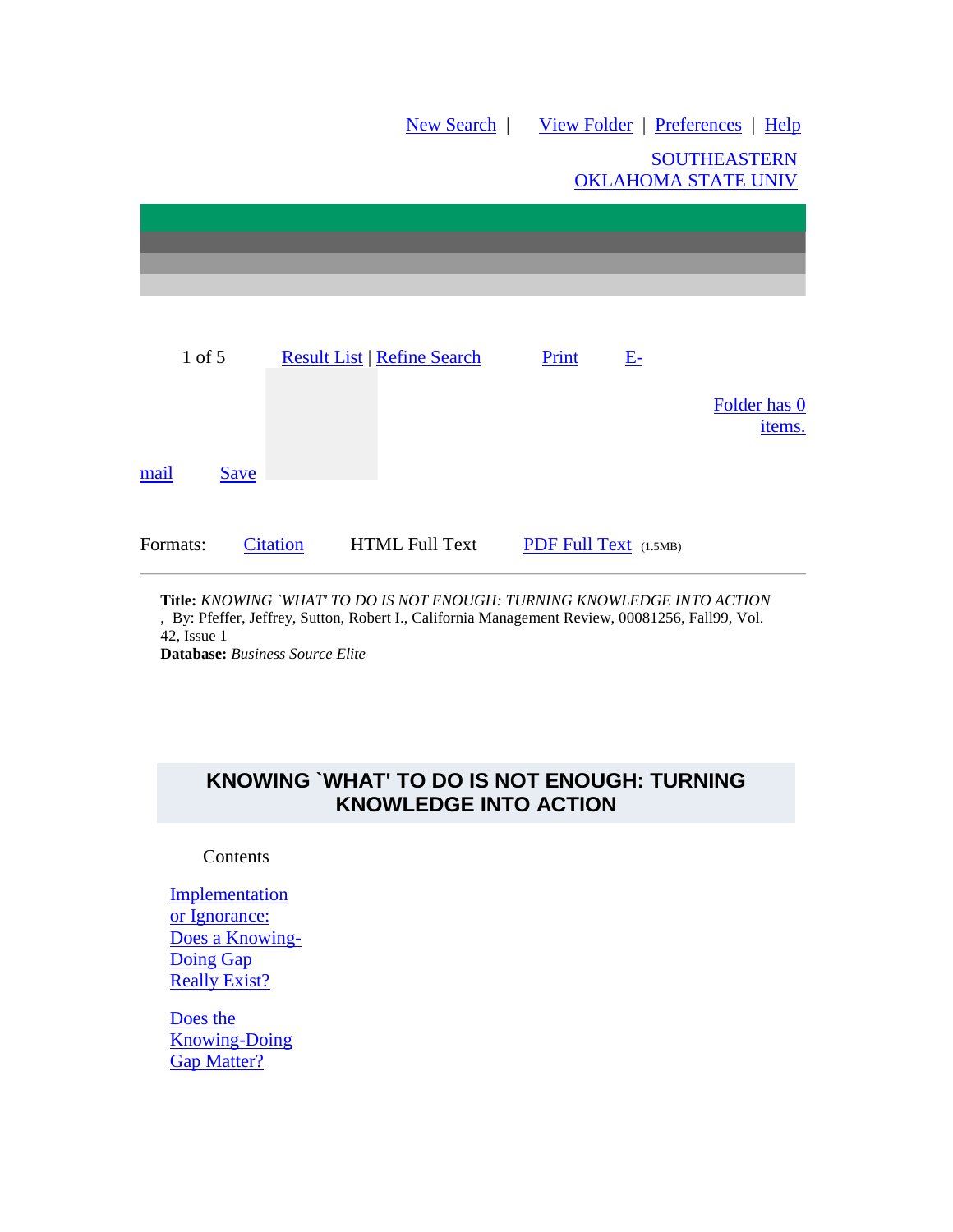[How Knowledge](http://164.58.125.64:2104/citation.asp?tb=1&_ug=dbs+0%2C3+ln+en%2Dus+sid+45FDCFBA%2D3B2D%2D4042%2D9690%2D662CE98758D4%40sessionmgr5+C672&_us=bs+Pfeffer+ds+Pfeffer+dstb+KS+gl+%5Fs%5F0+hd+0+hs+0+or+Date+ri+KAAACBVC00235009+sm+KS+so+b+ss+SO+5F54&cf=1&fn=1&rn=1#AN0002537788-4#AN0002537788-4)  [Management](http://164.58.125.64:2104/citation.asp?tb=1&_ug=dbs+0%2C3+ln+en%2Dus+sid+45FDCFBA%2D3B2D%2D4042%2D9690%2D662CE98758D4%40sessionmgr5+C672&_us=bs+Pfeffer+ds+Pfeffer+dstb+KS+gl+%5Fs%5F0+hd+0+hs+0+or+Date+ri+KAAACBVC00235009+sm+KS+so+b+ss+SO+5F54&cf=1&fn=1&rn=1#AN0002537788-4#AN0002537788-4)  [Contributes to](http://164.58.125.64:2104/citation.asp?tb=1&_ug=dbs+0%2C3+ln+en%2Dus+sid+45FDCFBA%2D3B2D%2D4042%2D9690%2D662CE98758D4%40sessionmgr5+C672&_us=bs+Pfeffer+ds+Pfeffer+dstb+KS+gl+%5Fs%5F0+hd+0+hs+0+or+Date+ri+KAAACBVC00235009+sm+KS+so+b+ss+SO+5F54&cf=1&fn=1&rn=1#AN0002537788-4#AN0002537788-4)  [the Knowing-](http://164.58.125.64:2104/citation.asp?tb=1&_ug=dbs+0%2C3+ln+en%2Dus+sid+45FDCFBA%2D3B2D%2D4042%2D9690%2D662CE98758D4%40sessionmgr5+C672&_us=bs+Pfeffer+ds+Pfeffer+dstb+KS+gl+%5Fs%5F0+hd+0+hs+0+or+Date+ri+KAAACBVC00235009+sm+KS+so+b+ss+SO+5F54&cf=1&fn=1&rn=1#AN0002537788-4#AN0002537788-4)[Doing Problem](http://164.58.125.64:2104/citation.asp?tb=1&_ug=dbs+0%2C3+ln+en%2Dus+sid+45FDCFBA%2D3B2D%2D4042%2D9690%2D662CE98758D4%40sessionmgr5+C672&_us=bs+Pfeffer+ds+Pfeffer+dstb+KS+gl+%5Fs%5F0+hd+0+hs+0+or+Date+ri+KAAACBVC00235009+sm+KS+so+b+ss+SO+5F54&cf=1&fn=1&rn=1#AN0002537788-4#AN0002537788-4) 

[Turning](http://164.58.125.64:2104/citation.asp?tb=1&_ug=dbs+0%2C3+ln+en%2Dus+sid+45FDCFBA%2D3B2D%2D4042%2D9690%2D662CE98758D4%40sessionmgr5+C672&_us=bs+Pfeffer+ds+Pfeffer+dstb+KS+gl+%5Fs%5F0+hd+0+hs+0+or+Date+ri+KAAACBVC00235009+sm+KS+so+b+ss+SO+5F54&cf=1&fn=1&rn=1#AN0002537788-5#AN0002537788-5)  [Knowledge into](http://164.58.125.64:2104/citation.asp?tb=1&_ug=dbs+0%2C3+ln+en%2Dus+sid+45FDCFBA%2D3B2D%2D4042%2D9690%2D662CE98758D4%40sessionmgr5+C672&_us=bs+Pfeffer+ds+Pfeffer+dstb+KS+gl+%5Fs%5F0+hd+0+hs+0+or+Date+ri+KAAACBVC00235009+sm+KS+so+b+ss+SO+5F54&cf=1&fn=1&rn=1#AN0002537788-5#AN0002537788-5)  [Action](http://164.58.125.64:2104/citation.asp?tb=1&_ug=dbs+0%2C3+ln+en%2Dus+sid+45FDCFBA%2D3B2D%2D4042%2D9690%2D662CE98758D4%40sessionmgr5+C672&_us=bs+Pfeffer+ds+Pfeffer+dstb+KS+gl+%5Fs%5F0+hd+0+hs+0+or+Date+ri+KAAACBVC00235009+sm+KS+so+b+ss+SO+5F54&cf=1&fn=1&rn=1#AN0002537788-5#AN0002537788-5) 

[Eight Guidelines](http://164.58.125.64:2104/citation.asp?tb=1&_ug=dbs+0%2C3+ln+en%2Dus+sid+45FDCFBA%2D3B2D%2D4042%2D9690%2D662CE98758D4%40sessionmgr5+C672&_us=bs+Pfeffer+ds+Pfeffer+dstb+KS+gl+%5Fs%5F0+hd+0+hs+0+or+Date+ri+KAAACBVC00235009+sm+KS+so+b+ss+SO+5F54&cf=1&fn=1&rn=1#AN0002537788-6#AN0002537788-6)  [for Action](http://164.58.125.64:2104/citation.asp?tb=1&_ug=dbs+0%2C3+ln+en%2Dus+sid+45FDCFBA%2D3B2D%2D4042%2D9690%2D662CE98758D4%40sessionmgr5+C672&_us=bs+Pfeffer+ds+Pfeffer+dstb+KS+gl+%5Fs%5F0+hd+0+hs+0+or+Date+ri+KAAACBVC00235009+sm+KS+so+b+ss+SO+5F54&cf=1&fn=1&rn=1#AN0002537788-6#AN0002537788-6) 

[Knowing about](http://164.58.125.64:2104/citation.asp?tb=1&_ug=dbs+0%2C3+ln+en%2Dus+sid+45FDCFBA%2D3B2D%2D4042%2D9690%2D662CE98758D4%40sessionmgr5+C672&_us=bs+Pfeffer+ds+Pfeffer+dstb+KS+gl+%5Fs%5F0+hd+0+hs+0+or+Date+ri+KAAACBVC00235009+sm+KS+so+b+ss+SO+5F54&cf=1&fn=1&rn=1#AN0002537788-7#AN0002537788-7)  [the Knowing-](http://164.58.125.64:2104/citation.asp?tb=1&_ug=dbs+0%2C3+ln+en%2Dus+sid+45FDCFBA%2D3B2D%2D4042%2D9690%2D662CE98758D4%40sessionmgr5+C672&_us=bs+Pfeffer+ds+Pfeffer+dstb+KS+gl+%5Fs%5F0+hd+0+hs+0+or+Date+ri+KAAACBVC00235009+sm+KS+so+b+ss+SO+5F54&cf=1&fn=1&rn=1#AN0002537788-7#AN0002537788-7)[Doing Gap Is](http://164.58.125.64:2104/citation.asp?tb=1&_ug=dbs+0%2C3+ln+en%2Dus+sid+45FDCFBA%2D3B2D%2D4042%2D9690%2D662CE98758D4%40sessionmgr5+C672&_us=bs+Pfeffer+ds+Pfeffer+dstb+KS+gl+%5Fs%5F0+hd+0+hs+0+or+Date+ri+KAAACBVC00235009+sm+KS+so+b+ss+SO+5F54&cf=1&fn=1&rn=1#AN0002537788-7#AN0002537788-7)  [Not Enough](http://164.58.125.64:2104/citation.asp?tb=1&_ug=dbs+0%2C3+ln+en%2Dus+sid+45FDCFBA%2D3B2D%2D4042%2D9690%2D662CE98758D4%40sessionmgr5+C672&_us=bs+Pfeffer+ds+Pfeffer+dstb+KS+gl+%5Fs%5F0+hd+0+hs+0+or+Date+ri+KAAACBVC00235009+sm+KS+so+b+ss+SO+5F54&cf=1&fn=1&rn=1#AN0002537788-7#AN0002537788-7) 

[Why Typical](http://164.58.125.64:2104/citation.asp?tb=1&_ug=dbs+0%2C3+ln+en%2Dus+sid+45FDCFBA%2D3B2D%2D4042%2D9690%2D662CE98758D4%40sessionmgr5+C672&_us=bs+Pfeffer+ds+Pfeffer+dstb+KS+gl+%5Fs%5F0+hd+0+hs+0+or+Date+ri+KAAACBVC00235009+sm+KS+so+b+ss+SO+5F54&cf=1&fn=1&rn=1#AN0002537788-8#AN0002537788-8)  [Knowledge](http://164.58.125.64:2104/citation.asp?tb=1&_ug=dbs+0%2C3+ln+en%2Dus+sid+45FDCFBA%2D3B2D%2D4042%2D9690%2D662CE98758D4%40sessionmgr5+C672&_us=bs+Pfeffer+ds+Pfeffer+dstb+KS+gl+%5Fs%5F0+hd+0+hs+0+or+Date+ri+KAAACBVC00235009+sm+KS+so+b+ss+SO+5F54&cf=1&fn=1&rn=1#AN0002537788-8#AN0002537788-8)  [Make Knowing-](http://164.58.125.64:2104/citation.asp?tb=1&_ug=dbs+0%2C3+ln+en%2Dus+sid+45FDCFBA%2D3B2D%2D4042%2D9690%2D662CE98758D4%40sessionmgr5+C672&_us=bs+Pfeffer+ds+Pfeffer+dstb+KS+gl+%5Fs%5F0+hd+0+hs+0+or+Date+ri+KAAACBVC00235009+sm+KS+so+b+ss+SO+5F54&cf=1&fn=1&rn=1#AN0002537788-8#AN0002537788-8)[Doing Gaps](http://164.58.125.64:2104/citation.asp?tb=1&_ug=dbs+0%2C3+ln+en%2Dus+sid+45FDCFBA%2D3B2D%2D4042%2D9690%2D662CE98758D4%40sessionmgr5+C672&_us=bs+Pfeffer+ds+Pfeffer+dstb+KS+gl+%5Fs%5F0+hd+0+hs+0+or+Date+ri+KAAACBVC00235009+sm+KS+so+b+ss+SO+5F54&cf=1&fn=1&rn=1#AN0002537788-8#AN0002537788-8)  [Worse](http://164.58.125.64:2104/citation.asp?tb=1&_ug=dbs+0%2C3+ln+en%2Dus+sid+45FDCFBA%2D3B2D%2D4042%2D9690%2D662CE98758D4%40sessionmgr5+C672&_us=bs+Pfeffer+ds+Pfeffer+dstb+KS+gl+%5Fs%5F0+hd+0+hs+0+or+Date+ri+KAAACBVC00235009+sm+KS+so+b+ss+SO+5F54&cf=1&fn=1&rn=1#AN0002537788-8#AN0002537788-8) 

[FIGURE 1.](http://164.58.125.64:2104/citation.asp?tb=1&_ug=dbs+0%2C3+ln+en%2Dus+sid+45FDCFBA%2D3B2D%2D4042%2D9690%2D662CE98758D4%40sessionmgr5+C672&_us=bs+Pfeffer+ds+Pfeffer+dstb+KS+gl+%5Fs%5F0+hd+0+hs+0+or+Date+ri+KAAACBVC00235009+sm+KS+so+b+ss+SO+5F54&cf=1&fn=1&rn=1#AN0002537788-10#AN0002537788-10)  [Project Priorities](http://164.58.125.64:2104/citation.asp?tb=1&_ug=dbs+0%2C3+ln+en%2Dus+sid+45FDCFBA%2D3B2D%2D4042%2D9690%2D662CE98758D4%40sessionmgr5+C672&_us=bs+Pfeffer+ds+Pfeffer+dstb+KS+gl+%5Fs%5F0+hd+0+hs+0+or+Date+ri+KAAACBVC00235009+sm+KS+so+b+ss+SO+5F54&cf=1&fn=1&rn=1#AN0002537788-10#AN0002537788-10) 

[FIGURE 2. Good](http://164.58.125.64:2104/citation.asp?tb=1&_ug=dbs+0%2C3+ln+en%2Dus+sid+45FDCFBA%2D3B2D%2D4042%2D9690%2D662CE98758D4%40sessionmgr5+C672&_us=bs+Pfeffer+ds+Pfeffer+dstb+KS+gl+%5Fs%5F0+hd+0+hs+0+or+Date+ri+KAAACBVC00235009+sm+KS+so+b+ss+SO+5F54&cf=1&fn=1&rn=1#AN0002537788-12#AN0002537788-12)  [or Excellent](http://164.58.125.64:2104/citation.asp?tb=1&_ug=dbs+0%2C3+ln+en%2Dus+sid+45FDCFBA%2D3B2D%2D4042%2D9690%2D662CE98758D4%40sessionmgr5+C672&_us=bs+Pfeffer+ds+Pfeffer+dstb+KS+gl+%5Fs%5F0+hd+0+hs+0+or+Date+ri+KAAACBVC00235009+sm+KS+so+b+ss+SO+5F54&cf=1&fn=1&rn=1#AN0002537788-12#AN0002537788-12)  **Performance** 

**Notes** 

Why do so much education and training, *management* consulting, and business research and so many books and articles produce so little change in what managers and organizations actually do?

In 1996, more than 1,700 business books were published in the United States, $(n1)$  and more are published each year. Many of these books are filled with the same analyses and prescriptions, albeit using different language and graphics, as could be found in similar books published the year before. In fact, many of the ideas proclaimed as new each year can be found in similar books printed decades earlier. $(n2)$  Yet these books find a ready market because the ideas, although often widely known and proven to be useful and valid, remain unimplemented. So, authors try, in part through repackaging and updating, to somehow get managers to not only know but to do something with what they know. And managers continue to buy the books filled with ideas they already know because they intuitively understand that knowing isn't enough. They hope that by somehow buying and reading one more book they will finally be able to translate this performance knowledge into organizational action.

Each year, more than \$60 billion is spent on training in and by organizations, particularly *management* training. Much of this training, on subjects such as Total Quality *Management* (TQM), customer service and building customer loyalty, leadership, and organizational change is based on knowledge and principles that are fundamentally timeless--unchanged and unchanging. Nevertheless, the training often is repeated. Regardless of the quality of the

content, the delivery, or the frequency of repetition, *management* education is often ineffective in changing organizational practices.

Professor Mark Zbaracki of the University of Chicago studied Total Quality *Management* training in five organizations in which senior executives believed that TQM methods could enhance the quality of their products and services and that the training had changed how people performed their jobs. $(n3)$  Zbaracki found, however, that the quantitative TQM methods were not used at all in four of the organizations and only on a limited basis in the fifth. This result is not unique to TQM--we observed it repeatedly during our research.

Each year, billions of dollars are spent on *management* consultants by organizations seeking advice--one estimate for 1996 was \$43 billion.[\(n4\)](http://164.58.125.64:2104/citation.asp?tb=1&_ug=dbs+0%2C3+ln+en%2Dus+sid+45FDCFBA%2D3B2D%2D4042%2D9690%2D662CE98758D4%40sessionmgr5+C672&_us=bs+Pfeffer+ds+Pfeffer+dstb+KS+gl+%5Fs%5F0+hd+0+hs+0+or+Date+ri+KAAACBVC00235009+sm+KS+so+b+ss+SO+5F54&cf=1&fn=1&rn=1#bib4#bib4) But that advice is seldom implemented. One consultant, making a presentation to obtain work from a large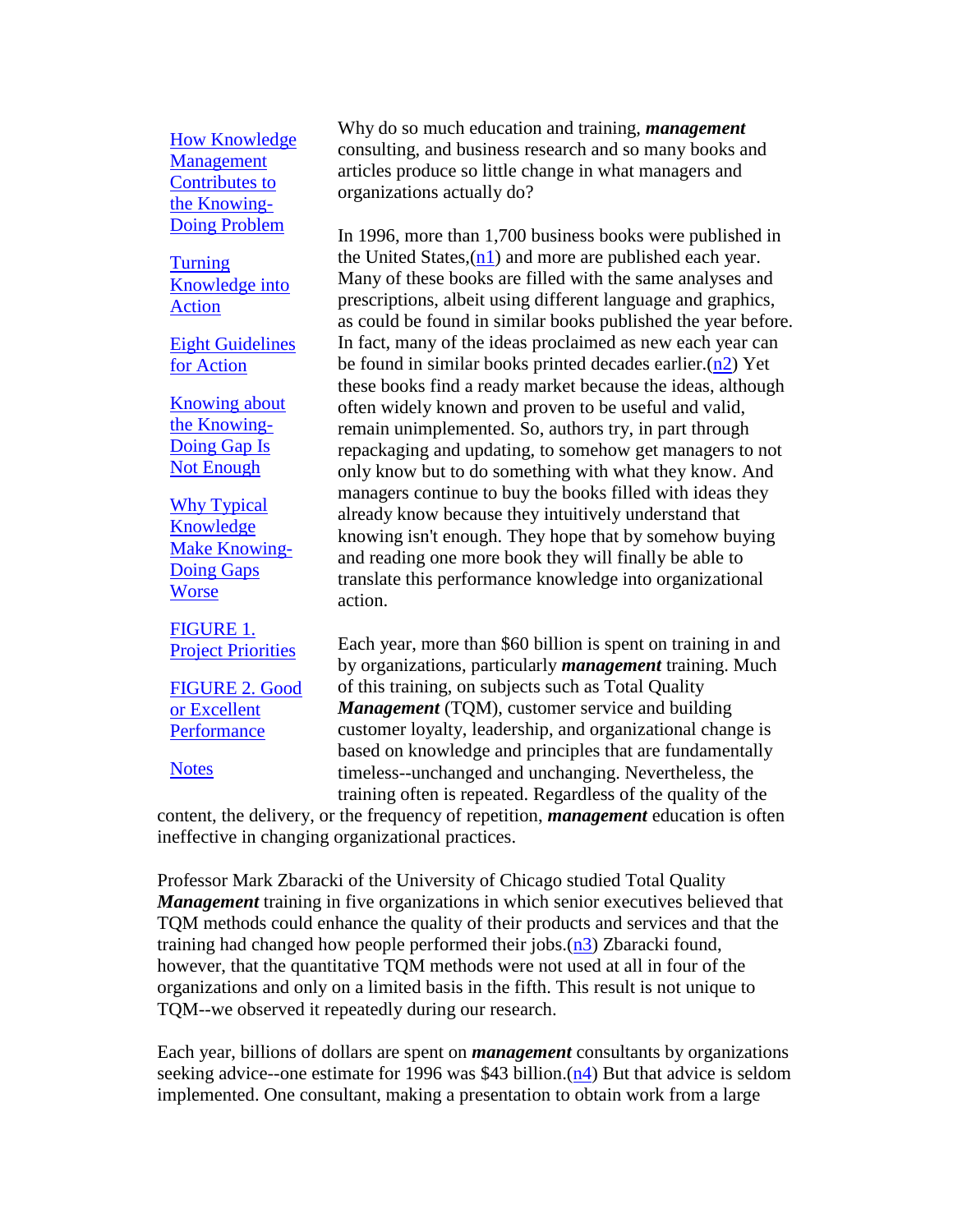U.S. bank, showed an overhead slide that had the recommendations from four previous consulting studies conducted in just the prior six years for that bank. All four studies had come to the same conclusions, which is not surprising given that smart people from four different firms looked at essentially the same data. The presenter, selling implementation and change rather than analytical services, asked the assembled executives, "Why do you want to pay for the same answer a fifth time?" He and his firm got the job. As another example of knowing but not doing in the world of *management* consulting, two consultants from one of the leading firms worked on a project for a large electrical utility in Latin America that was facing deregulation. They were chagrined to discover that *management* already had a fouryear-old, 500-page document with extensive plans and recommendations produced by a different consulting firm in a previous engagement. They reported:

The old document was very good. It had benchmarking cost studies from best practice utilities all around the world, summaries of the most successful training systems in other industrial companies, and pretty detailed implementation calendars .... As our analysis was based on the same... information that was given to the last consultants four years before... our recommendations were basically the same. The problem was not analysis. It was implementation. Although we could identify some new areas for improvement, the core was almost a copy of the old document .... The client already had the basic information we were giving them. $(n5)$ 

Each year the hundreds of business schools in the United States graduate more than 80,000 MBAs and conduct numerous research studies on business topics. Business education and research are growing in scope and prominence in countries around the world. Yet the translation of this research and *management* education into practice proceeds slowly and fitfully. There is little evidence that being staffed with people who have an advanced education in business is consistently related to outstanding organizational performance. Many top-performing firms--Southwest Airlines, Wal-Mart, The Men's Wearhouse, ServiceMaster, PSS/World Medical, SAS Institute, AES, Whole Foods Market, and Starbucks--don't recruit at the leading business schools and don't emphasize business degree credentials in their staffing practices. Numerous researchers have found that "little of what is taught in college or even business schools really prepares would-be managers for the realities of managing."[\(n6\)](http://164.58.125.64:2104/citation.asp?tb=1&_ug=dbs+0%2C3+ln+en%2Dus+sid+45FDCFBA%2D3B2D%2D4042%2D9690%2D662CE98758D4%40sessionmgr5+C672&_us=bs+Pfeffer+ds+Pfeffer+dstb+KS+gl+%5Fs%5F0+hd+0+hs+0+or+Date+ri+KAAACBVC00235009+sm+KS+so+b+ss+SO+5F54&cf=1&fn=1&rn=1#bib6#bib6) One study reported that 73 percent of the surveyed MBA program graduates said "that their MBA skills were used `only marginally or not at all' in their first managerial assignments." $(n7)$ 

Did you ever wonder why so much education and training, *management* consultation, organizational research, and so many books and articles produce so few changes in actual *management* practice? Did you ever wonder why the little change that does occur often happens with such great difficulty? Why it is that, at the end of so many books and seminars, leaders report being enlightened and wiser, but not much happens in their organizations?

**[Implementation or Ignorance: Does a Knowing-Doing Gap Really](http://164.58.125.64:2104/citation.asp?tb=1&_ug=dbs+0%2C3+ln+en%2Dus+sid+45FDCFBA%2D3B2D%2D4042%2D9690%2D662CE98758D4%40sessionmgr5+C672&_us=bs+Pfeffer+ds+Pfeffer+dstb+KS+gl+%5Fs%5F0+hd+0+hs+0+or+Date+ri+KAAACBVC00235009+sm+KS+so+b+ss+SO+5F54&cf=1&fn=1&rn=1#toc#toc)**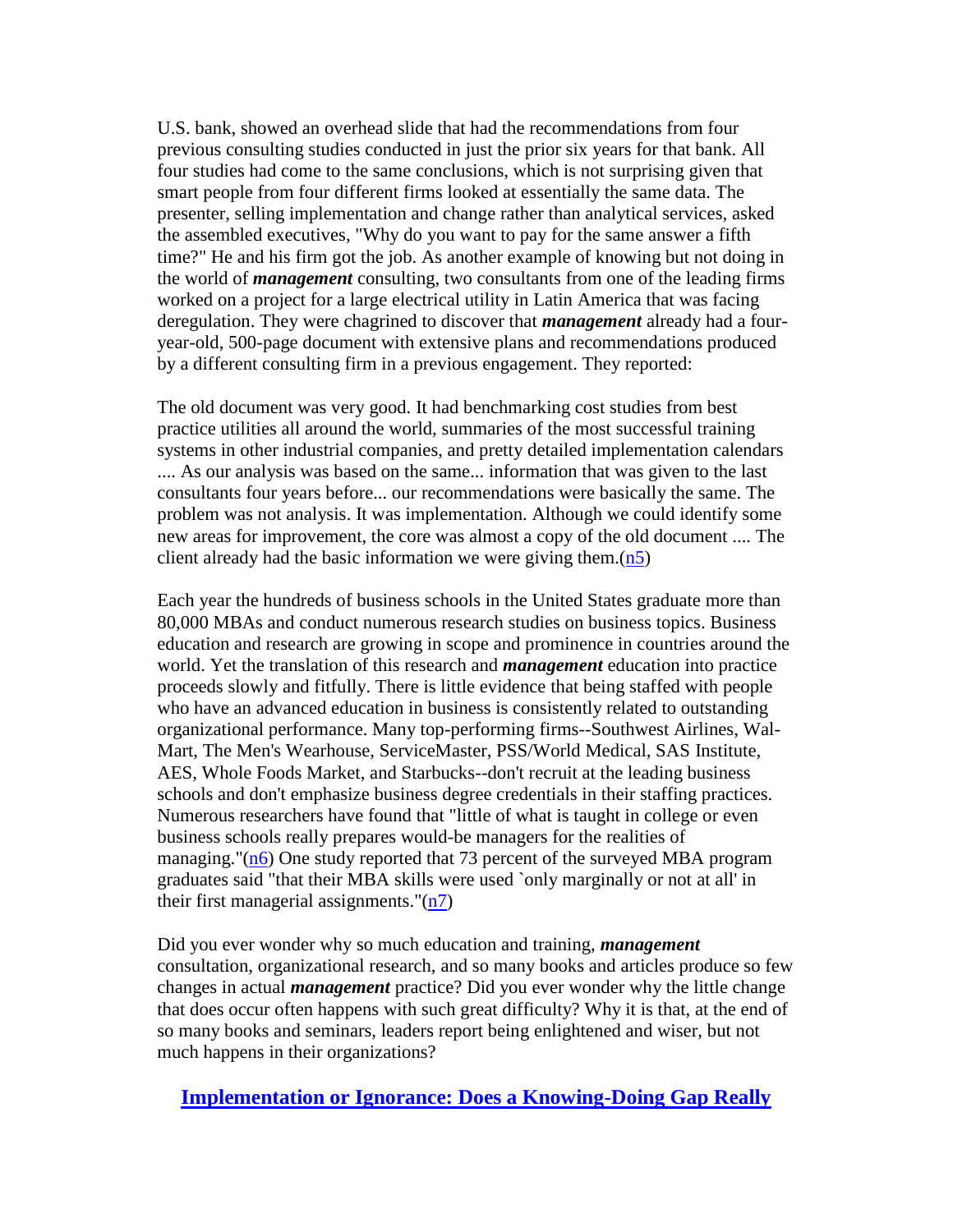### **[Exist?](http://164.58.125.64:2104/citation.asp?tb=1&_ug=dbs+0%2C3+ln+en%2Dus+sid+45FDCFBA%2D3B2D%2D4042%2D9690%2D662CE98758D4%40sessionmgr5+C672&_us=bs+Pfeffer+ds+Pfeffer+dstb+KS+gl+%5Fs%5F0+hd+0+hs+0+or+Date+ri+KAAACBVC00235009+sm+KS+so+b+ss+SO+5F54&cf=1&fn=1&rn=1#toc#toc)**

How do we know that knowledge isn't always implemented and that this is a problem affecting organizational performance? And perhaps even more important, how can organizations discover to what degree they are not actually doing what they think they should? These are important, but relatively straightforward, issues.

#### Evidence of Knowing-Doing Gaps

There are a number of studies within single industries demonstrating that there are superior ways of managing people and organizing their work. Yet although these superior *management* practices are reasonably well known, diffusion proceeds slowly and fitfully, and backsliding is common. A study of apparel manufacturing demonstrated that modular production, with an emphasis on team-based production, produced far superior economic performance along a number of dimensions compared with the traditional bundle system of manufacturing using individual piece work and limited training.[\(n8\)](http://164.58.125.64:2104/citation.asp?tb=1&_ug=dbs+0%2C3+ln+en%2Dus+sid+45FDCFBA%2D3B2D%2D4042%2D9690%2D662CE98758D4%40sessionmgr5+C672&_us=bs+Pfeffer+ds+Pfeffer+dstb+KS+gl+%5Fs%5F0+hd+0+hs+0+or+Date+ri+KAAACBVC00235009+sm+KS+so+b+ss+SO+5F54&cf=1&fn=1&rn=1#bib8#bib8) Trade publications, industry associations, and the relevant unions had favored modular production since the early 1980s. Nonetheless, in 1992 about 80 percent of all garments were still sewn using the bundle method, and some plants that had adopted modular production abandoned it and returned to the bundle system.

Similarly, evidence for the advantages of flexible or lean production in automobile assembly is compelling. $(n9)$  This knowledge is widely diffused within the industry and has been for some time. Nevertheless, a five-year follow-up study of the diffusion of flexible manufacturing systems found that there was only modest implementation of flexible arrangements and that "some plants undertook only minor changes in their use of high-involvement work practices ... and still others showed modest decreases." $(n10)$  And a large-scale study of semiconductor fabrication revealed substantial differences in performance, as measured by cycle time, line yield, and defect density, based on the *management* practices used. Yet the study found substantial variation in these practices, even in an industry that was characterized by geographic concentration, particularly of corporate headquarters, and substantial movement of personnel between firms. In these and other studies the evidence seems compelling that, although there are better ways of managing and organizing, these superior practices are not necessarily quickly or readily adopted." $(n11)$ 

Some other examples illustrate the frequently large gap between knowing that something is important and actually doing it. For instance, the Association of Executive Search Consultants conducted a survey in which "three-quarters of the responding CEOs said companies should have `fast track' programs, [but] fewer than half have one at their own companies." As noted in a Fortune article commenting on this study, "Maybe chief executives don't say what they mean, and maybe they have trouble implementing what they say." $(n12)$  Our research indicates that it is the latter problem--implementing what leaders say and know--that is more pervasive.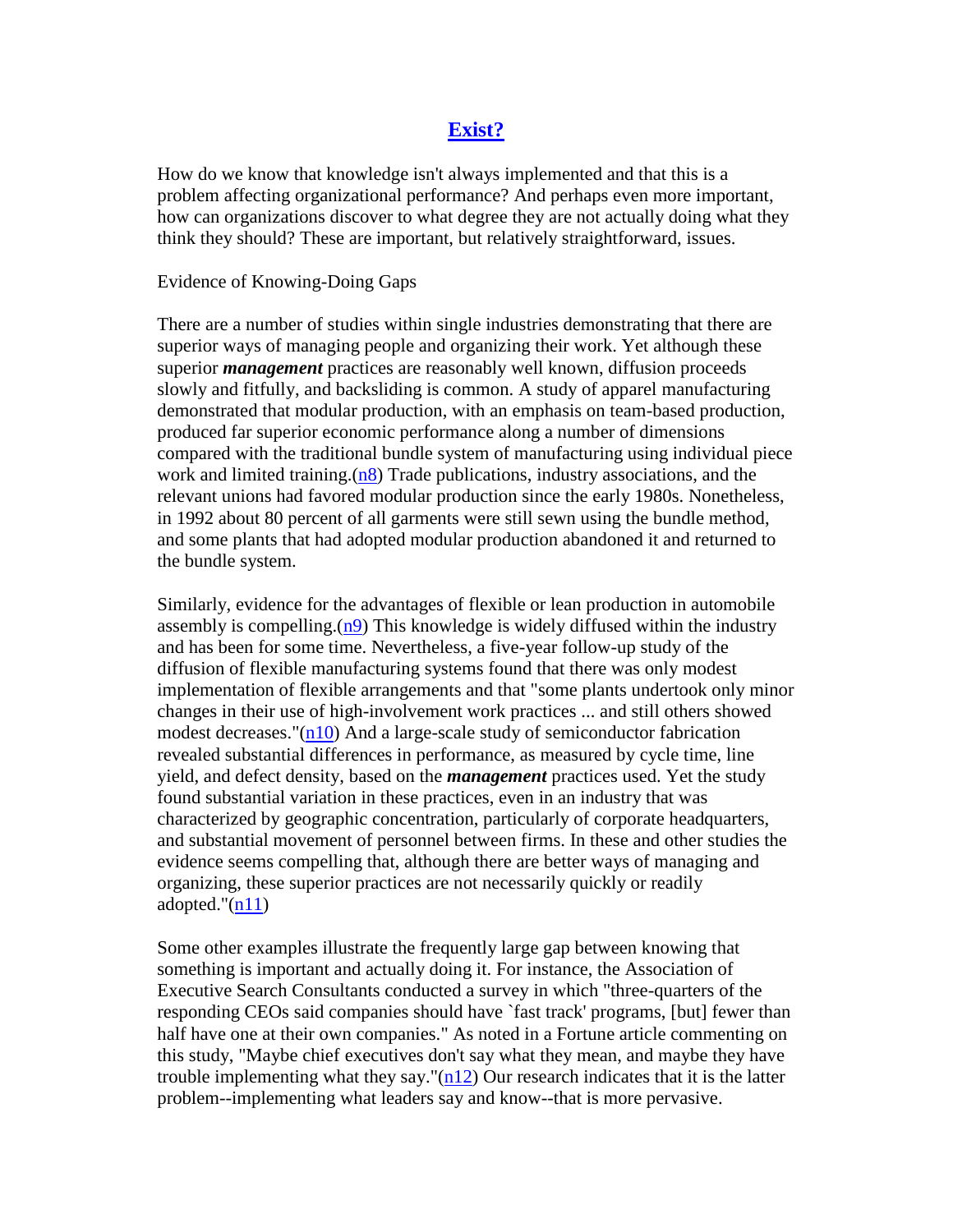Evidence from various industry studies, and from studies of firms in multiple industries, shows that knowledge of how to enhance performance is not readily or easily transferred across firms. Moreover, there is evidence that knowledge of how to enhance performance doesn't transfer readily even within firms. There are persistent and substantial differences in performance within facilities in the same company. One study of 42 food plants in a single company doing essentially the same manufacturing tasks with similar technologies found differences in performance of 300 percent between the best- and worst-performing plants. The best plant earned 80 percent more than the mean, and the worst plant earned 40 percent less than the mean for all the plants. $(n13)$  A study of oil refineries reported little consistency in performance in multirefinery organizations. There was no evidence of a "company effect" on performance, indicating that there was not much consistency in *management* practices or philosophy across different facilities within the same company. $(n14)$ 

An intensive study of an effort to make a Hewlett-Packard (HP) manufacturing unit more effective reported: "By interviewing thirteen such stakeholders from other departments, including procurement, process generation, engineering, and finance, design team members discovered that communication between departments was poor, thus limiting the degree to which they learned from each other .... Opportunities to share innovative process technologies or other sources of competitive advantage were being overlooked." $(n15)$  The problems associated with transferring knowledge within HP have led Lew Platt, the CEO, to lament, "I wish we knew what we know at HP." $(n16)$  Another study of the transfer of best practices, or knowledge, within firms, noted:

You would think that... better practices would spread like wildfire in the entire organization. They don't. As William Buehler, senior vice president at Xerox, said, "You can see a high-performance factory or office, but it just doesn't spread."... One Baldrige winner [said], "We can have two plants right across the street from one another, and it's the damnedest thing to get them to transfer best practices." $(n17)$ 

## **[Does the Knowing-Doing Gap Matter?](http://164.58.125.64:2104/citation.asp?tb=1&_ug=dbs+0%2C3+ln+en%2Dus+sid+45FDCFBA%2D3B2D%2D4042%2D9690%2D662CE98758D4%40sessionmgr5+C672&_us=bs+Pfeffer+ds+Pfeffer+dstb+KS+gl+%5Fs%5F0+hd+0+hs+0+or+Date+ri+KAAACBVC00235009+sm+KS+so+b+ss+SO+5F54&cf=1&fn=1&rn=1#toc#toc)**

The answer to the question of whether the knowing-doing gap actually matters for organizational performance is not as obvious as it might at first seem. It is possible that differences in organizational performance come from differences in what firms know--the quality and depth of their insights about business strategy, technologies, products, customers, and operations--rather than from their ability to translate that knowledge into action. There are, however, numerous reasons to doubt this is the case. We do not deny that there are important differences in knowledge across firms, such as differences in the sophistication of their understanding of *management* and operations. But we argue that such differences are only part of the reason for differences in firm performance, and that a much larger source of variation in performance stems from the ability to turn knowledge into action.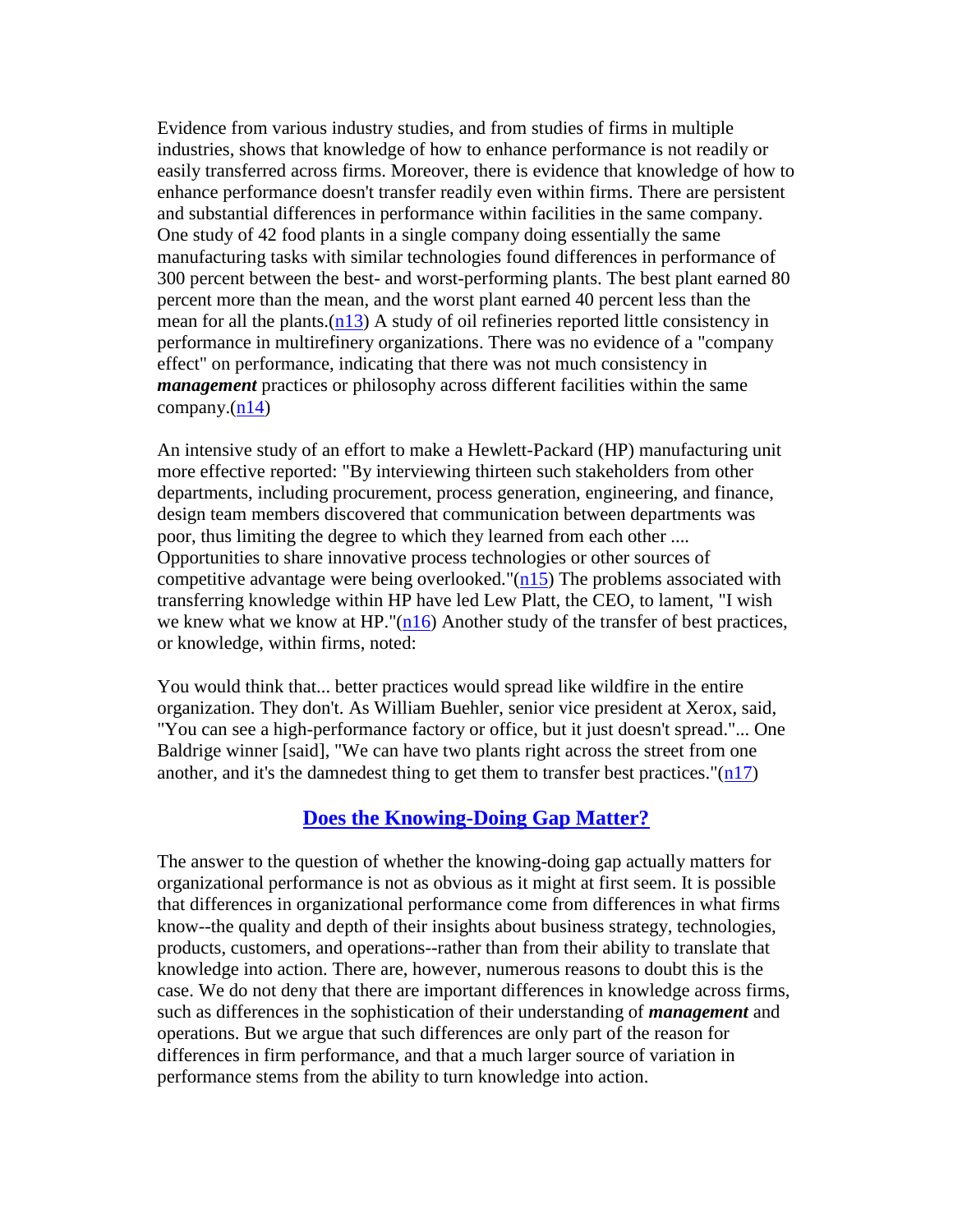Why do we argue that the gap between knowing and doing is more important than the gap between ignorance and knowing? First, because there are too many activities and organizations involved in acquiring and disseminating knowledge to plausibly maintain that there are many important performance "secrets." Consider the plethora of books, articles, consultants, and training programs we have already described. All of these have as one of their objectives the transmission of information. There are organizations that specialize in collecting knowledge about *management* practices, storing it, and then transferring the information to those who need such information about enhancing performance. These organizations, sometimes called knowledge brokers, make a business of transferring performance knowledge. At least two major consulting firms, Andersen Consulting and McKinsey & Company, have units that specialize in transferring knowledge about best practices learned from work with past clients to current clients who did not know, or at least did not use, such information.[\(n18\)](http://164.58.125.64:2104/citation.asp?tb=1&_ug=dbs+0%2C3+ln+en%2Dus+sid+45FDCFBA%2D3B2D%2D4042%2D9690%2D662CE98758D4%40sessionmgr5+C672&_us=bs+Pfeffer+ds+Pfeffer+dstb+KS+gl+%5Fs%5F0+hd+0+hs+0+or+Date+ri+KAAACBVC00235009+sm+KS+so+b+ss+SO+5F54&cf=1&fn=1&rn=1#bib18#bib18)

Although the market for information about "best practices" may not be as efficient as financial or capital markets are reputed to be, it is nonetheless implausible to presume that better ways of doing things can remain secret for long. There are few managers who can resist the temptation to tell their counterparts at other firms or the business press about what they are doing to achieve organizational success. Managers of successful firms are also frequently interviewed and hired by competing firms in the same industry and by firms in other industries that hope to learn and implement the practices of these firms.

Southwest Airlines is a firm that uses fairly simple business practices that are widely known, but it continues to have the best financial performance in the airline industry. Numerous books, case studies, and television shows have described Southwest's *management* approach, [\(n19\)](http://164.58.125.64:2104/citation.asp?tb=1&_ug=dbs+0%2C3+ln+en%2Dus+sid+45FDCFBA%2D3B2D%2D4042%2D9690%2D662CE98758D4%40sessionmgr5+C672&_us=bs+Pfeffer+ds+Pfeffer+dstb+KS+gl+%5Fs%5F0+hd+0+hs+0+or+Date+ri+KAAACBVC00235009+sm+KS+so+b+ss+SO+5F54&cf=1&fn=1&rn=1#bib19#bib19) but the firm's competitors have either not tried to imitate what it does or, when they have, like the United Shuttle did, they have not been nearly as successful as Southwest.

Second, research demonstrates that the success of most interventions designed to improve organizational performance depends largely on implementing what is already known, rather than from adopting new or previously unknown ways of doing things. Consider one representative study. A field experiment was conducted with an electrical wholesale company with headquarters in Melbourne, Australia. The experiment compared sales changes in branches that used benchmarking with branches that set high performance goals. In the more-effective benchmarking treatment, "at the beginning of each month... each branch was sent a `League Ladder' showing the percentage improvement [in sales] and ranking of all the branches in that group for the past month. In addition, they were sent a list of `Best Practice' hints compiled... from information provided by managers of the best-performing branches."[\(n20\)](http://164.58.125.64:2104/citation.asp?tb=1&_ug=dbs+0%2C3+ln+en%2Dus+sid+45FDCFBA%2D3B2D%2D4042%2D9690%2D662CE98758D4%40sessionmgr5+C672&_us=bs+Pfeffer+ds+Pfeffer+dstb+KS+gl+%5Fs%5F0+hd+0+hs+0+or+Date+ri+KAAACBVC00235009+sm+KS+so+b+ss+SO+5F54&cf=1&fn=1&rn=1#bib20#bib20) Over a three-month period, these branches improved their sales performance by almost 6 percent.

The "Best Practice" hints were actually "well-known practices, with the extra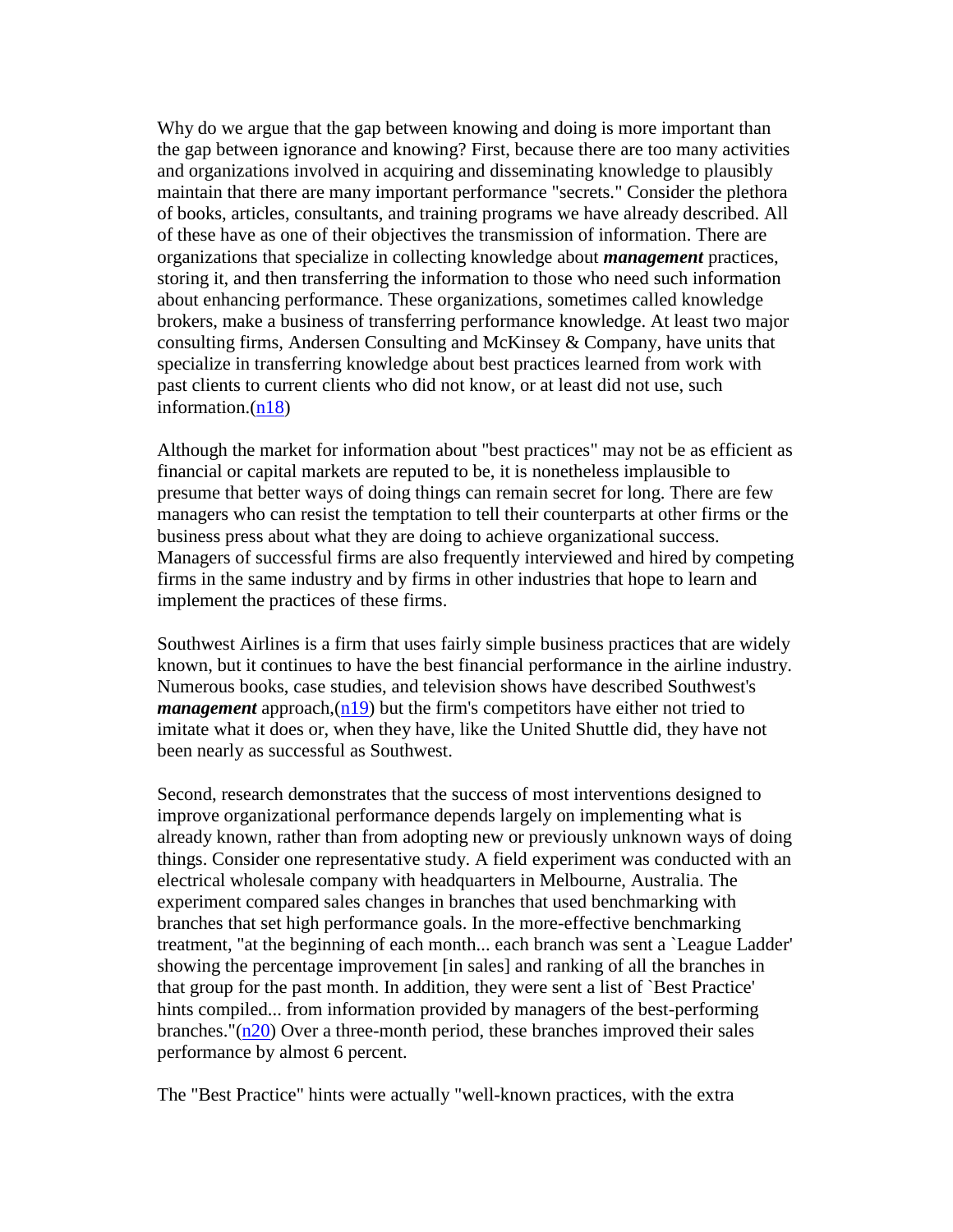dimension that they were reinforced and carried out reliably in the better performing branches .... Most managers agreed with the hints, but claimed they were already aware of and employing most of them .... Given the nature of the `Best Practice' hints, we can rule out discovery and communication of highly original and effective practices as the reason for improvement in the benchmarking group." $(n21)$  Using regular schedules to plan weekly activities, conducting meetings of branch staff to *review* and discuss branch staff performance, training sales representatives in understanding and interpreting sales trend reports, and using practices that ensure fast and reliable customer service are far from rocket science. They are, in fact, common sense. $(n22)$  It is interesting how uncommon common sense is in its implementation.

Or consider Honda's efforts to enhance the performance of its suppliers, which resulted in productivity increases averaging 50 percent at the 53 suppliers participating in Honda's BP (Best Practice, Best Process, Best Performance) program.[\(n23\)](http://164.58.125.64:2104/citation.asp?tb=1&_ug=dbs+0%2C3+ln+en%2Dus+sid+45FDCFBA%2D3B2D%2D4042%2D9690%2D662CE98758D4%40sessionmgr5+C672&_us=bs+Pfeffer+ds+Pfeffer+dstb+KS+gl+%5Fs%5F0+hd+0+hs+0+or+Date+ri+KAAACBVC00235009+sm+KS+so+b+ss+SO+5F54&cf=1&fn=1&rn=1#bib23#bib23) A study of Honda's process noted that "the underlying scientific knowledge for the reengineering of production lines was primarily concrete and simple rather than abstract and complex." $(n24)$  The changes were consistent with the idea of kaizan, or continuous improvement, most of them being small, simple, and in many cases, quite commonsensical given the particular manufacturing process. The genius of the Honda system was in its implementation, not in particularly novel or complicated technical ideas for enhancing productivity.

If there is widespread diffusion of information on "best" (or at least "better") practices, and if the evidence suggests that many successful interventions rely more on implementation of simple knowledge than on creating new insights or discovering obscure or secret practices used by other firms, then our position that the gap between knowing and doing is important for firm performance follows logically. This conclusion means that although knowledge creation, benchmarking, and knowledge *management* may be important, transforming knowledge into organizational action is at least as important to organizational success.

## **How Knowledge** *Management* **[Contributes to the Knowing-Doing](http://164.58.125.64:2104/citation.asp?tb=1&_ug=dbs+0%2C3+ln+en%2Dus+sid+45FDCFBA%2D3B2D%2D4042%2D9690%2D662CE98758D4%40sessionmgr5+C672&_us=bs+Pfeffer+ds+Pfeffer+dstb+KS+gl+%5Fs%5F0+hd+0+hs+0+or+Date+ri+KAAACBVC00235009+sm+KS+so+b+ss+SO+5F54&cf=1&fn=1&rn=1#toc#toc)  [Problem](http://164.58.125.64:2104/citation.asp?tb=1&_ug=dbs+0%2C3+ln+en%2Dus+sid+45FDCFBA%2D3B2D%2D4042%2D9690%2D662CE98758D4%40sessionmgr5+C672&_us=bs+Pfeffer+ds+Pfeffer+dstb+KS+gl+%5Fs%5F0+hd+0+hs+0+or+Date+ri+KAAACBVC00235009+sm+KS+so+b+ss+SO+5F54&cf=1&fn=1&rn=1#toc#toc)**

One might think that with the current interest in "knowledge *management*" and intellectual capital, there wouldn't be a knowing-doing problem. After all, there is general acceptance that "knowledge has become increasingly important as a contributor to a country's and individual firm's success in industrial competition."[\(n25\)](http://164.58.125.64:2104/citation.asp?tb=1&_ug=dbs+0%2C3+ln+en%2Dus+sid+45FDCFBA%2D3B2D%2D4042%2D9690%2D662CE98758D4%40sessionmgr5+C672&_us=bs+Pfeffer+ds+Pfeffer+dstb+KS+gl+%5Fs%5F0+hd+0+hs+0+or+Date+ri+KAAACBVC00235009+sm+KS+so+b+ss+SO+5F54&cf=1&fn=1&rn=1#bib25#bib25) Tomas Stewart's conclusion is typical: "The new economy is about the growing value of knowledge as an input and output, making it the most important ingredient of what people buy and sell." $(n26)$  But the view of knowledge taken by many consultants, organizations, and *management* writers is of something to be acquired, measured, and distributed--something reasonably tangible, such as patents. There are two problems with this conception of knowledge or know-how First, the conception of knowledge as something explicit and quantifiable draws a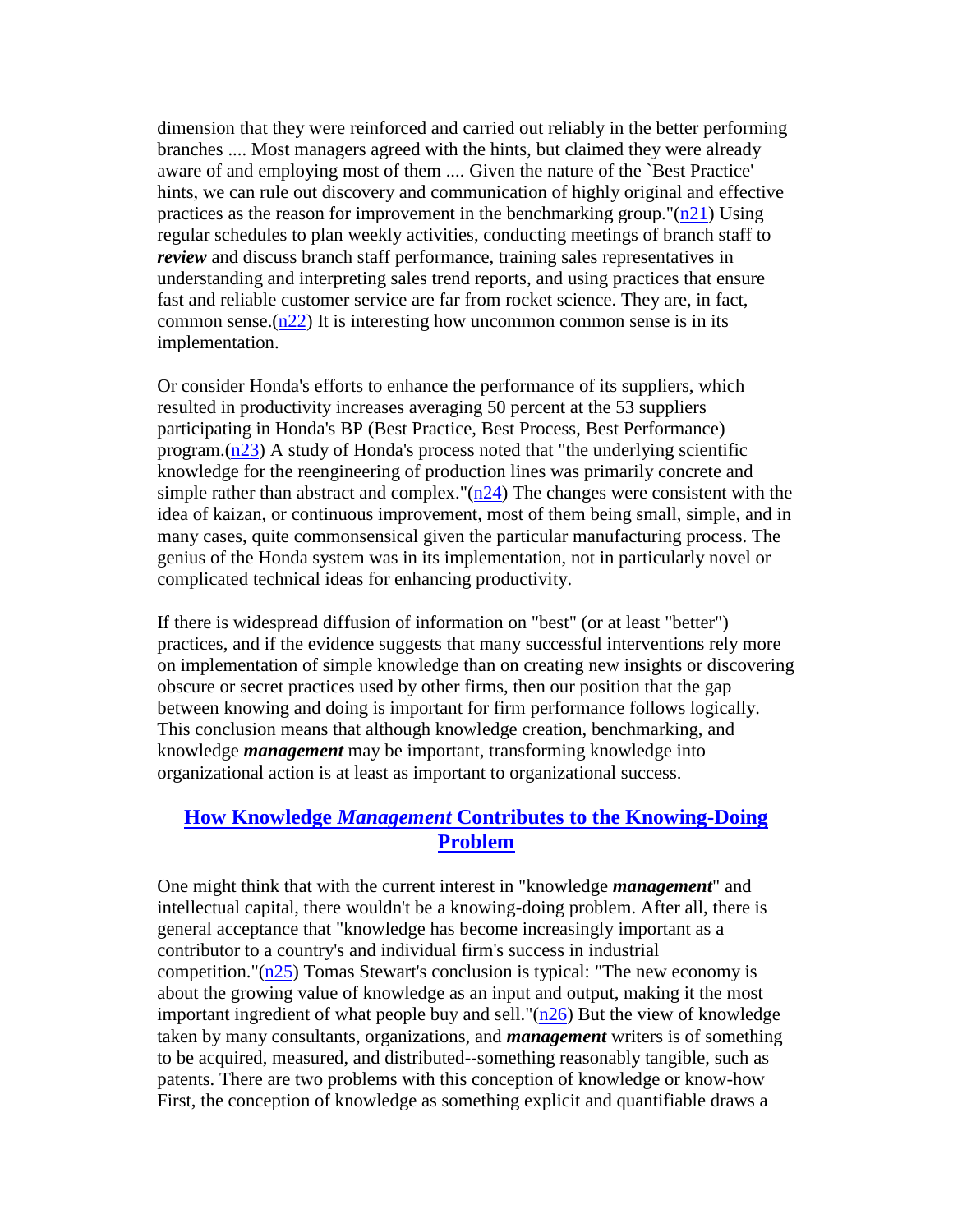problematic distinction between knowledge as a tangible good and the use of that good in ongoing practice. The emphasis that has resulted has been to build the stock of knowledge, acquiring or developing intellectual property (note the use of the term property) under the presumption that knowledge, once possessed, will be used appropriately and efficiently. As we have seen, this presumption is often not valid.

There is some attention in both the *management* literature and in *management* practice to knowledge in use, but this perspective is comparatively rare. Commenting on the papers at a conference on knowledge *management*, Don Cohen noted, "In the U.S., most knowledge practice focuses on collecting, distributing, re-using, and measuring existing codified knowledge and information. Practitioners often look to information technology to capture and distribute this explicit knowledge; firms measure success by near-term economic returns on knowledge investment." $(n27)$  An Ernst & Young survey of 431 firms conducted in 1997 is quite revealing about why most firms' efforts in knowledge *management* are not likely to do much good and may even be counterproductive regarding turning knowledge into organizational action. According to data from that survey (see Figure 1), most firms' efforts consist of investing in knowledge repositories such as intranets and data warehouses, building networks so that people can find each other, and implementing technologies to facilitate collaboration. These are all activities that treat knowledge pretty much like steel or any other resource, to be gathered, shared, and distributed. What firms haven't done very much is build knowledge into products and services, or develop new products and services based on knowledge. Furthermore, there is no item on this list of knowledge *management* projects that reflects implementing knowledge on an ongoing basis.

One of the main reasons that knowledge *management* efforts are often divorced from day-to-day activities is that the managers, consulting firms, and information technologists who design and build the systems for collecting, storing, and retrieving knowledge have limited, often inaccurate, views of how people actually use knowledge in their jobs. Sociologists call this "working knowledge."[\(n28\)](http://164.58.125.64:2104/citation.asp?tb=1&_ug=dbs+0%2C3+ln+en%2Dus+sid+45FDCFBA%2D3B2D%2D4042%2D9690%2D662CE98758D4%40sessionmgr5+C672&_us=bs+Pfeffer+ds+Pfeffer+dstb+KS+gl+%5Fs%5F0+hd+0+hs+0+or+Date+ri+KAAACBVC00235009+sm+KS+so+b+ss+SO+5F54&cf=1&fn=1&rn=1#bib28#bib28) Knowledge *management* systems rarely reflect the fact that essential knowledge, including technical knowledge, is often transferred between people by stories, gossip, and by watching one another work. This is a process in which social interaction is often crucial. A recent study of 1,000 employees in business, government, and nonprofit organizations reported that "most workplace learning goes on unbudgeted, unplanned, and uncaptured by the organization .... Up to 70 percent of workplace learning is informal." $(n29)$  This study by the Center for Workforce Development found that informal learning occurs in dozens of daily activities, including participating in meetings, interacting with customers, supervising or being supervised, mentoring others, communicating informally with peers, and training others on the job.

Yet, most knowledge *management* efforts emphasize technology and the storage and transfer of codified information such as facts, statistics, canned presentations, and written reports. A June 1997 Conference Board conference on creating and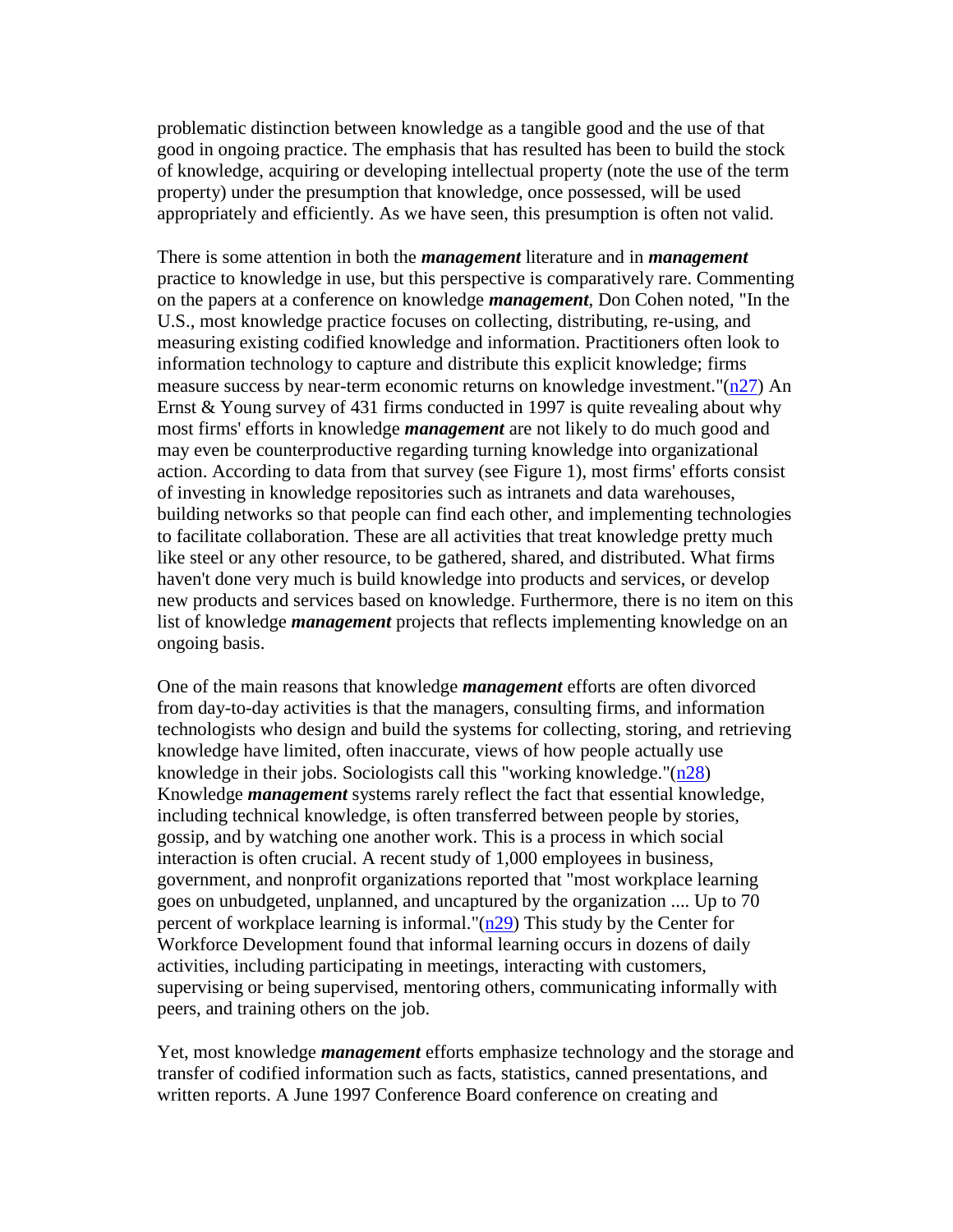leveraging intellectual capital reported: "Most corporate initiatives to manage intellectual capital are focused on specific projects, the most common of which deploy technology to share and leverage knowledge and best practices." $(n30)$  There is an unfortunate emphasis on technology, particularly information technology, In these efforts. For instance, one recent article on making knowledge *management* a reality asserted that "it's clear that an intranet is one of the most powerful tools for achieving results within this [knowledge *management*] arena."[\(n31\)](http://164.58.125.64:2104/citation.asp?tb=1&_ug=dbs+0%2C3+ln+en%2Dus+sid+45FDCFBA%2D3B2D%2D4042%2D9690%2D662CE98758D4%40sessionmgr5+C672&_us=bs+Pfeffer+ds+Pfeffer+dstb+KS+gl+%5Fs%5F0+hd+0+hs+0+or+Date+ri+KAAACBVC00235009+sm+KS+so+b+ss+SO+5F54&cf=1&fn=1&rn=1#bib31#bib31) Another article asserted that "knowledge *management* starts with technology."[\(n32\)](http://164.58.125.64:2104/citation.asp?tb=1&_ug=dbs+0%2C3+ln+en%2Dus+sid+45FDCFBA%2D3B2D%2D4042%2D9690%2D662CE98758D4%40sessionmgr5+C672&_us=bs+Pfeffer+ds+Pfeffer+dstb+KS+gl+%5Fs%5F0+hd+0+hs+0+or+Date+ri+KAAACBVC00235009+sm+KS+so+b+ss+SO+5F54&cf=1&fn=1&rn=1#bib32#bib32) We believe that this is precisely wrong. As the Conference Board report noted, "Dumping technology on a problem is rarely an effective solution." $(n33)$  When knowledge is transferred by stories and gossip instead of solely through formal data systems, it comes along with information about the process that was used to develop that knowledge. When just reading reports or seeing presentations, people don't learn about the subtle nuances of work methods-the failures, the tasks that were fun, the tasks that were boring, the people who were helpful, and the people who undermined the work.

Formal systems can't store knowledge that isn't easily described or codified but is nonetheless essential for doing the work, called tacit knowledge. So, while firms keep investing millions of dollars to set up knowledge *management* groups, most of the knowledge that is actually used and useful is transferred by the stories people tell to each other, by the trials and errors that occur as people develop knowledge and skill, by inexperienced people watching those more experienced, and by experienced people providing close and constant coaching to newcomers.

The Ernst & Young survey described earlier also asked executives to rate their organizations on how well they were doing in the various dimensions of knowledge *management*. These results are reproduced in Figure 2. Managers seem to believe they are doing a good job in generating new knowledge and even doing pretty well in obtaining knowledge from the environment. What they aren't doing very well at all, by their own assessments, is transferring knowledge within the organization. And perhaps most important, Ernst & Young didn't even ask if the knowledge in these firms was being used by the firms--not just in decision making which was covered in the survey, but in day-to-day operations and *management* practices.

Knowledge *management* systems seem to work best when the people who generate the knowledge are also those who store it, explain it to others, and coach them as they try to implement the knowledge. For example, Hewlett-Packard's Strategic Planning, Analysis, and Modeling group has had success transferring knowledge about supply chain *management* that has been implemented in many HP divisions. One of the reasons the group has been successful is that the same people who do this internal consulting are also responsible for storing and disseminating knowledge about it within the company. Corey Billington, the head of this group, describes his job as "part librarian, part consultant, and part coach." $(n34)$  He is responsible for knowing the technical solutions and the stories surrounding the 150 or so consulting jobs his group has done within HP so that he and others in his group can suggest ideas to help new internal clients and can actually coach the clients as they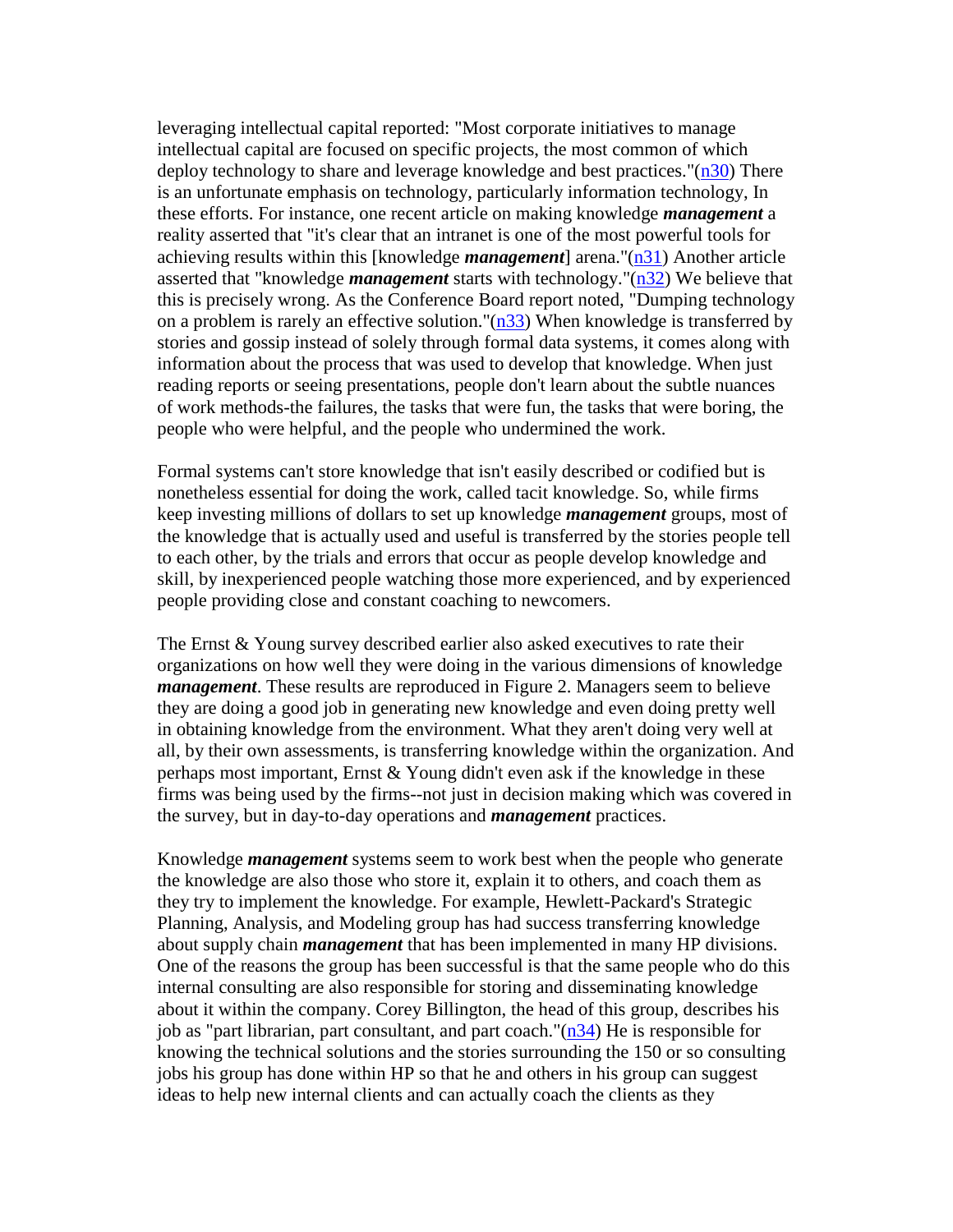implement the ideas.

The second problem with much of the existing literature and practice in knowledge *management* is that it conceptualizes knowledge as something tangible and explicit that is quite distinct from philosophy or values. As Don Cohen, a writer specializing on knowledge issues, put it, "The noun `knowledge' implies that knowledge is a thing that can be located and manipulated as an independent object or stock. It seems possible to `capture' knowledge, to `distribute,' `measure,' and `manage' it. The gerund `knowing' suggests instead a process, the action of knowers and inseparable from them."[\(n35\)](http://164.58.125.64:2104/citation.asp?tb=1&_ug=dbs+0%2C3+ln+en%2Dus+sid+45FDCFBA%2D3B2D%2D4042%2D9690%2D662CE98758D4%40sessionmgr5+C672&_us=bs+Pfeffer+ds+Pfeffer+dstb+KS+gl+%5Fs%5F0+hd+0+hs+0+or+Date+ri+KAAACBVC00235009+sm+KS+so+b+ss+SO+5F54&cf=1&fn=1&rn=1#bib35#bib35) A leading Japanese scholar in the area of knowledge in organizations made a simple but important point: "Knowledge is embedded in... these shared spaces, where it is then acquired through one's own experience or reflections on the experiences of others .... Knowledge is intangible."[\(n36\)](http://164.58.125.64:2104/citation.asp?tb=1&_ug=dbs+0%2C3+ln+en%2Dus+sid+45FDCFBA%2D3B2D%2D4042%2D9690%2D662CE98758D4%40sessionmgr5+C672&_us=bs+Pfeffer+ds+Pfeffer+dstb+KS+gl+%5Fs%5F0+hd+0+hs+0+or+Date+ri+KAAACBVC00235009+sm+KS+so+b+ss+SO+5F54&cf=1&fn=1&rn=1#bib36#bib36)

The fact that knowledge is acquired through experience and is often intangible and tacit produces a third problem in turning knowledge into action. One important reason we uncovered for the knowing-doing gap is that companies overestimate the importance of the tangible, specific, programmatic aspects of what competitors, for instance, do, and underestimate the importance of the underlying philosophy that guides what they do and why they do it. Although specific practices are obviously important, such practices evolve and make sense only as part of some system that is often organized according to some philosophy or meta-theory of performance. As such, there is a knowing-doing gap in part because firms have misconstrued what they should be knowing or seeking to know in the first place.

Why has it been so difficult for other automobile manufacturers to copy the Toyota Production System (TPS), even though the details have been described in books and Toyota actually gives tours of its manufacturing facilities? Because "the TPS techniques that visitors see on their tours the kanban cards, andon cords, and quality circles--represent the surface of TPS but not its soul." $(n37)$  The Toyota Production System is about philosophy and perspective, about such things as people, processes, quality, and continuous improvement. It is not just a set of techniques or practices:

On the surface, TPS appears simple .... Mike DaPrile, who runs Toyota's assembly facilities in Kentucky, describes it as having three levels: techniques, systems, and philosophy. Says he: Many plants have put in an andon cord that you pull to stop the assembly line if there is a problem. A 5-year-old can pull the cord. But it takes a lot of effort to drive the right philosophies down to the plant floor. $(n38)$ 

A similar perspective is evident in the study examining how Honda creates lean suppliers. Honda chooses its supplier-partners in large part based on the attitudes of the companies' *management*. "In the words of Rick Mayo, the Honda engineer directing these activities, We are a philosophy-driven company ... Honda felt it was easier to teach the technical knowledge associated with a different product or process technology than to find a technically-capable supplier possessing the combination of risk-taking attitude, motivation to improve, responsiveness to future needs, and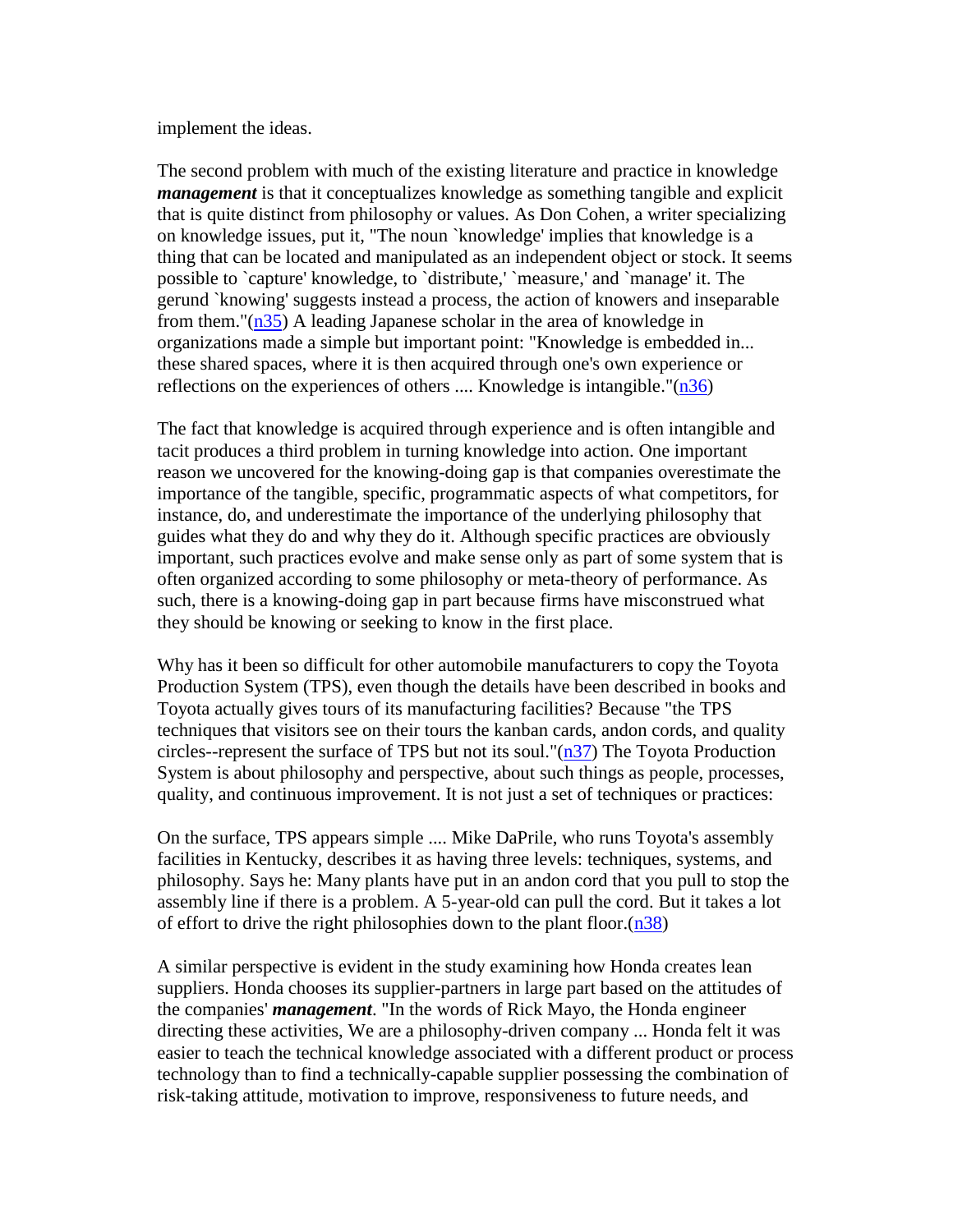overall competence that is valued so highly." $(n39)$ 

Nor is this emphasis on philosophy just the view of some Japanese automobile companies. The importance of values and philosophy is a theme that was repeated by Howard Behar, president of Starbucks International, the coffee company; David Russo, vice president of human resources for SAS Institute, a software firm recently ranked by Fortune as the third-best company to work for in the United States; and George Zimmer, founder and chairman of The Men's Wearhouse, a rapidly growing, extremely profitable off-price retailer of tailored and casual men's clothing. All three of these organizations have been financially successful, and all are renowned for their people *management* practices. In all three instances, the message was the same: What is important is not so much what we do--the specific people *management* techniques and practices--but why we do it--the underlying philosophy and view of people and the business that provides a foundation for the practices. Attempting to copy just what is done--the explicit practices and policies--without holding the underlying philosophy is at once a more difficult task and an approach that is less likely to be successful. Because of the importance of values and philosophy in the *management* processes of many successful companies, the emphasis on the tangible, explicit aspects of knowledge that characterizes most knowledge *management* projects is unlikely to provide much value and may be, at worst, a diversion from where and how companies should be focusing their attention.

## **[Turning Knowledge into Action](http://164.58.125.64:2104/citation.asp?tb=1&_ug=dbs+0%2C3+ln+en%2Dus+sid+45FDCFBA%2D3B2D%2D4042%2D9690%2D662CE98758D4%40sessionmgr5+C672&_us=bs+Pfeffer+ds+Pfeffer+dstb+KS+gl+%5Fs%5F0+hd+0+hs+0+or+Date+ri+KAAACBVC00235009+sm+KS+so+b+ss+SO+5F54&cf=1&fn=1&rn=1#toc#toc)**

Knowledge and information are obviously crucial to performance. But we now live in a world where knowledge transfer and information exchange are tremendously efficient, and where there are numerous organizations in the business of collecting and transferring best practices. So, there are fewer and smaller differences in what firms know than in their ability to act on that knowledge. It is widely recognized that many firms have gaps between what they know and what they do, but the causes have not been fully understood. Harlow Cohen, the president of a Cleveland, Ohio, consulting firm, has called this gap between knowing and doing the performance paradox: "Managers know what to do to improve performance, but actually ignore or act in contradiction to either their strongest instincts or to the data available to them." $(n40)$ 

## **[Eight Guidelines for Action](http://164.58.125.64:2104/citation.asp?tb=1&_ug=dbs+0%2C3+ln+en%2Dus+sid+45FDCFBA%2D3B2D%2D4042%2D9690%2D662CE98758D4%40sessionmgr5+C672&_us=bs+Pfeffer+ds+Pfeffer+dstb+KS+gl+%5Fs%5F0+hd+0+hs+0+or+Date+ri+KAAACBVC00235009+sm+KS+so+b+ss+SO+5F54&cf=1&fn=1&rn=1#toc#toc)**

There are no simple analyses or easy answers for the knowing-doing problem. The problem is not just costs, or leadership, or some single organizational practice that can be changed to remedy the problem. The knowing-doing gap arises from a constellation of factors and it is essential that organizational leaders understand them all and how they interrelate. Nonetheless, there are some recurring themes that help us understand the source of the problem and, by extension, some ways of addressing it.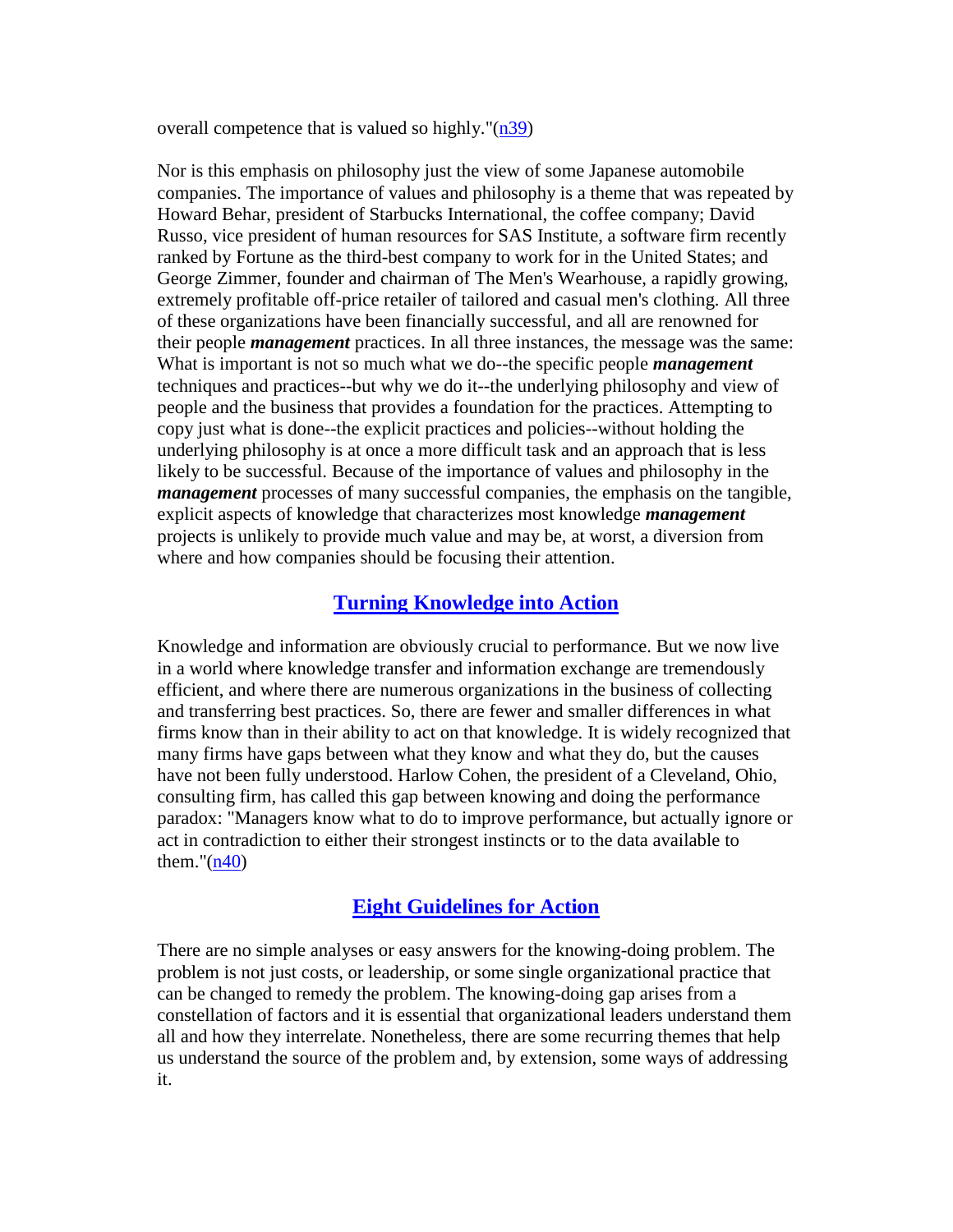1. Why before How: Philosophy Is Important.

Why has General Motors in the past had so much difficulty learning from Saturn or NUMMI? Why have executives from so many firms toured Toyota's facilities but failed to comprehend the essence of the Toyota Production System? Why have so few firms copied The Men's Wearhouse, SAS Institute, Whole Foods Market, AES, PSS/World Medical, Kingston Technology, or the many other successful firms that people read about, visit, but then fail to learn from? One reason is that too many managers want to learn "how" in terms of detailed practices and behaviors and techniques, rather than "why" in terms of philosophy and general guidance for action. Skip LeFauve was president of Saturn for much of its history and is now in charge of General Motors University. This internal university is expected to take the lessons from Saturn and the best practices and knowledge from throughout the company and diffuse them throughout GM. LeFauve said this about learning the lessons from Saturn:

It's a process, it's not an answer. I think a lot of people got misled when they started to study Saturn. They thought it was an answer, when, in fact, it's fundamentally a process you could use whether you are going to fry chickens or make cars. The process is founded in this focus on people and their need to understand before they can do it. And the thing that came out of it was this focus on leadership teaching. When you came into the organization, the first thing the leaders did was to introduce themselves to everyone who came into the company. And, the leaders taught the new people who the leaders are and what our philosophies are, what our background was, and what we hoped we would be able to achieve. We laid the philosophical base. That's the first thing you get when you join Saturn.

I can't tell you how many people from General Motors who came to Saturn and said, "I've been with General Motors for 25 years and I have never met a plant manager, let alone the president of the company." So I would tell them that their input is important. That they have a responsibility to understand, so that when they do something, they'll understand not only what to do but why they are doing it. If you don't understand how and you ask questions, it's okay. This is a learning organization, and the leaders will teach. $(n41)$ 

Saturn, Toyota, Honda, IDEO Product Development, AES, the SAS Institute, The Men's Wearhouse, and many of the other organizations we have discussed begin not with specific techniques or practices but rather with some basic principles--a philosophy or set of guidelines about how they will operate. AES has a set of four core values--fun, fairness, integrity, and social responsibility--that guide its behavior. It also has a set of core assumptions about people that it tries to implement in its *management* approach: that people [\(1\)](http://164.58.125.64:2104/citation.asp?tb=1&_ug=dbs+0%2C3+ln+en%2Dus+sid+45FDCFBA%2D3B2D%2D4042%2D9690%2D662CE98758D4%40sessionmgr5+C672&_us=bs+Pfeffer+ds+Pfeffer+dstb+KS+gl+%5Fs%5F0+hd+0+hs+0+or+Date+ri+KAAACBVC00235009+sm+KS+so+b+ss+SO+5F54&cf=1&fn=1&rn=1#bib1#bib1) are creative, thinking individuals, capable of learning; [\(2\)](http://164.58.125.64:2104/citation.asp?tb=1&_ug=dbs+0%2C3+ln+en%2Dus+sid+45FDCFBA%2D3B2D%2D4042%2D9690%2D662CE98758D4%40sessionmgr5+C672&_us=bs+Pfeffer+ds+Pfeffer+dstb+KS+gl+%5Fs%5F0+hd+0+hs+0+or+Date+ri+KAAACBVC00235009+sm+KS+so+b+ss+SO+5F54&cf=1&fn=1&rn=1#bib2#bib2) are responsible and can be held accountable; [\(3\)](http://164.58.125.64:2104/citation.asp?tb=1&_ug=dbs+0%2C3+ln+en%2Dus+sid+45FDCFBA%2D3B2D%2D4042%2D9690%2D662CE98758D4%40sessionmgr5+C672&_us=bs+Pfeffer+ds+Pfeffer+dstb+KS+gl+%5Fs%5F0+hd+0+hs+0+or+Date+ri+KAAACBVC00235009+sm+KS+so+b+ss+SO+5F54&cf=1&fn=1&rn=1#bib3#bib3) are fallible; [\(4\)](http://164.58.125.64:2104/citation.asp?tb=1&_ug=dbs+0%2C3+ln+en%2Dus+sid+45FDCFBA%2D3B2D%2D4042%2D9690%2D662CE98758D4%40sessionmgr5+C672&_us=bs+Pfeffer+ds+Pfeffer+dstb+KS+gl+%5Fs%5F0+hd+0+hs+0+or+Date+ri+KAAACBVC00235009+sm+KS+so+b+ss+SO+5F54&cf=1&fn=1&rn=1#bib4#bib4) desire to make positive contributions to society and like a challenge; and [\(5\)](http://164.58.125.64:2104/citation.asp?tb=1&_ug=dbs+0%2C3+ln+en%2Dus+sid+45FDCFBA%2D3B2D%2D4042%2D9690%2D662CE98758D4%40sessionmgr5+C672&_us=bs+Pfeffer+ds+Pfeffer+dstb+KS+gl+%5Fs%5F0+hd+0+hs+0+or+Date+ri+KAAACBVC00235009+sm+KS+so+b+ss+SO+5F54&cf=1&fn=1&rn=1#bib5#bib5) are unique individuals, deserving of respect, not numbers or machines.[\(n42\)](http://164.58.125.64:2104/citation.asp?tb=1&_ug=dbs+0%2C3+ln+en%2Dus+sid+45FDCFBA%2D3B2D%2D4042%2D9690%2D662CE98758D4%40sessionmgr5+C672&_us=bs+Pfeffer+ds+Pfeffer+dstb+KS+gl+%5Fs%5F0+hd+0+hs+0+or+Date+ri+KAAACBVC00235009+sm+KS+so+b+ss+SO+5F54&cf=1&fn=1&rn=1#bib42#bib42) SAS Institute has a philosophy of treating everyone fairly, equally, and with trust and respect--treating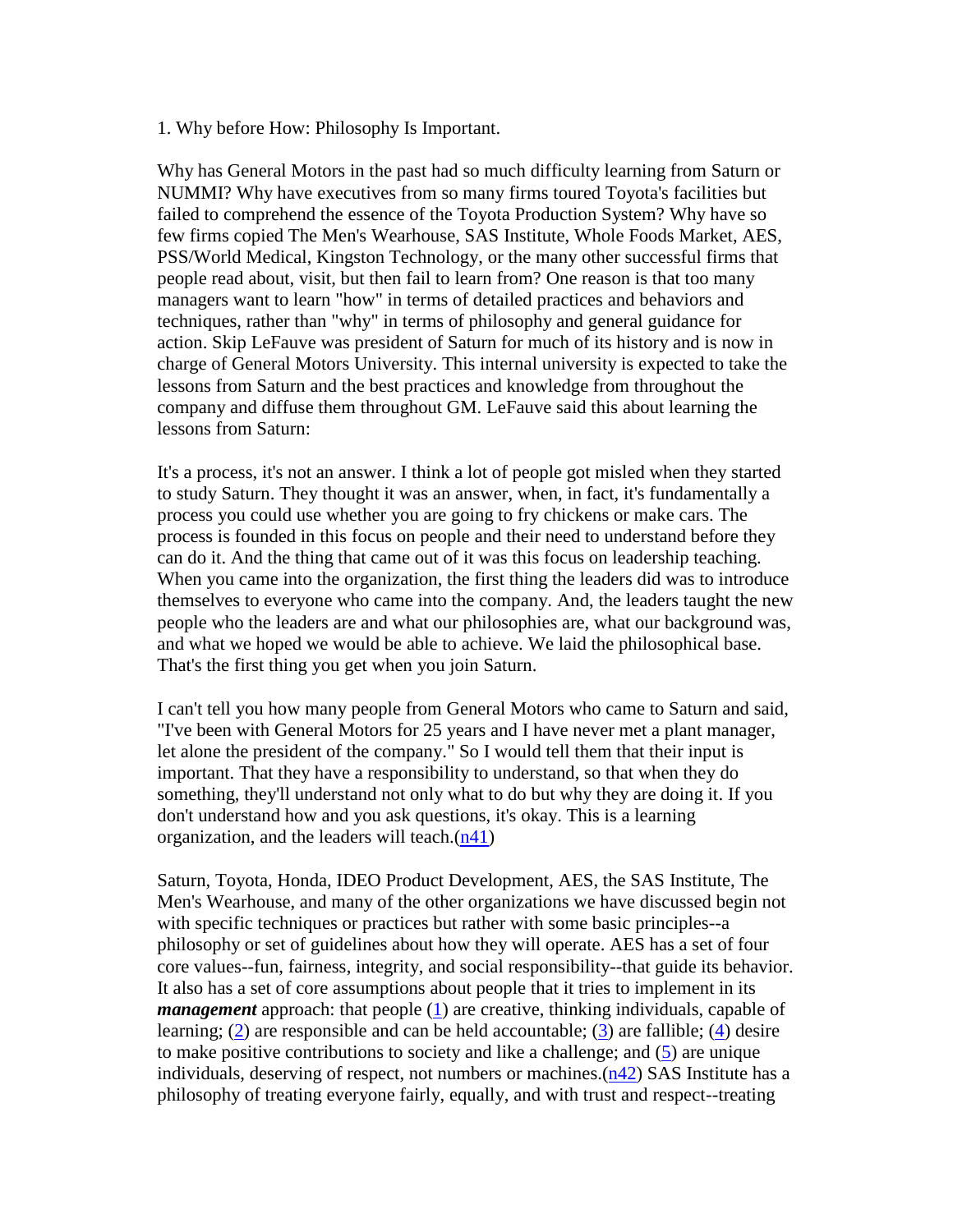people in accordance with the firm's stated belief in their importance to the organization. The Men's Wearhouse philosophy comes from founder George Zimmer's background: "He'd grown up in the mid-sixties to early seventies... and was definitely interested in alternative forms of social organization."[\(n43\)](http://164.58.125.64:2104/citation.asp?tb=1&_ug=dbs+0%2C3+ln+en%2Dus+sid+45FDCFBA%2D3B2D%2D4042%2D9690%2D662CE98758D4%40sessionmgr5+C672&_us=bs+Pfeffer+ds+Pfeffer+dstb+KS+gl+%5Fs%5F0+hd+0+hs+0+or+Date+ri+KAAACBVC00235009+sm+KS+so+b+ss+SO+5F54&cf=1&fn=1&rn=1#bib43#bib43) Zimmer believes very strongly that there is tremendous untapped human potential and that it is his company's job to help people realize that potential. "What creates longevity in a company is whether you look at the assets of your company as the untapped human potential that is dormant within thousands of employees, or is it the plant and equipment?... If you ask me how I measure the results of my training program, I can't. I have to do it on... trust in the value of human potential." $(n44)$  That is why Zimmer has stated that the company is in the people business, not the suit business.

These firms learn and change and do things consistent with implementing their general principles to enhance organizational performance. Operating on the basis of a general business model or theory of organizational performance, a set of core values, and an underlying philosophy permits these organizations to avoid the problem of becoming stuck in the past or mired in ineffective ways of doing things just because they have done it that way before. They don't let precedent or memory substitute for thinking. No particular practice, in and of itself, is sacred. What is constant and fundamental are some basic business and operating principles. Consequently, these firms are able to learn and adapt, to communicate with newcomers and across large geographic distances, and to do so in ways consistent with their basic understanding of what creates success and high performance in their particular business.

#### 2. Knowing Comes from Doing and Teaching Others How.

In a world of conceptual frameworks, fancy graphics presentations, and, in general, lots of words, there is much too little appreciation for the power, and indeed the necessity of not just talking and thinking but of doing--and this includes explaining and teaching--as a way of knowing. Rajat Gupta, managing director of McKinsey since 1994, had this to say about the importance of apprenticeship and experience in developing leadership within the firm: "The notion of apprenticeship and mentoring is that you learn by observation, learn from doing together with someone who's done it before .... You [also] learn a lot when you're thrown into a situation and you don't have a lot of help."( $n45$ ) Tom Lasorda, a senior executive at General Motors, said it well:

Where we go from an awareness stage to a real knowledge is where we have problems. We are aware of it [for instance, standardized work or lean manufacturing] but we don't have the knowledge because we've never had to teach it or implement it. And I see that's a huge gap, where people don't engage in the learning process by teaching. And where companies are doing that I think we are seeing far greater results on an operational level. Because now you understand it. You're committed because you're teaching it, and you're coaching people in the implementation.[\(n46\)](http://164.58.125.64:2104/citation.asp?tb=1&_ug=dbs+0%2C3+ln+en%2Dus+sid+45FDCFBA%2D3B2D%2D4042%2D9690%2D662CE98758D4%40sessionmgr5+C672&_us=bs+Pfeffer+ds+Pfeffer+dstb+KS+gl+%5Fs%5F0+hd+0+hs+0+or+Date+ri+KAAACBVC00235009+sm+KS+so+b+ss+SO+5F54&cf=1&fn=1&rn=1#bib46#bib46)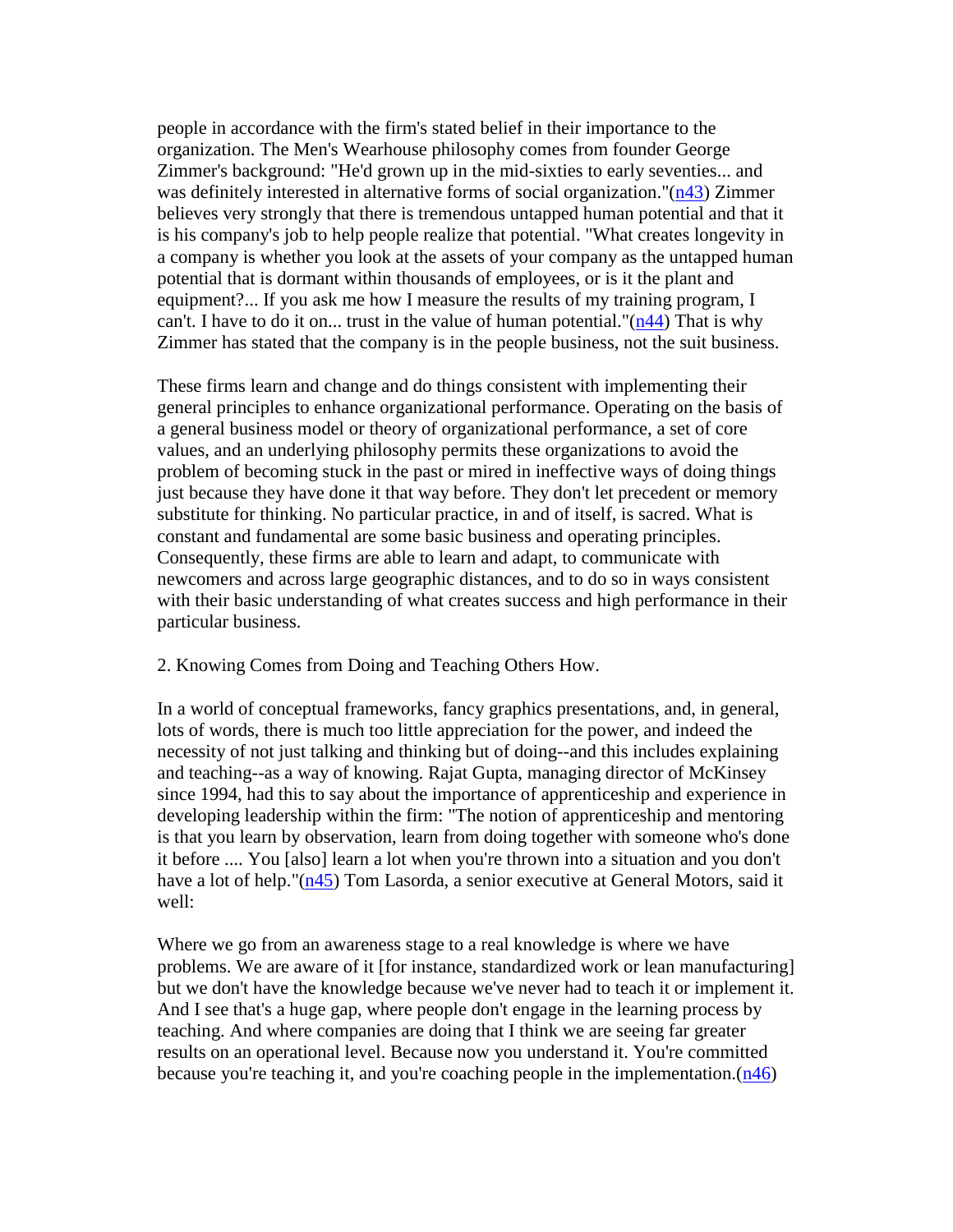Teaching is a way of knowing, and so is doing the work, trying different things, experimenting. As David Sun of Kingston Technology said, "If you do it, then you will know." Honda's emphasis on putting people where they could see the actual part and the actual situation reflects the idea that seeing and touching, being closely involved in the actual process, is imperative for real understanding and learning.

The notion that learning is best done by trying a lot of things, learning from what works and what does not, thinking about what was learned, and trying again is practiced with religious zeal at IDEO Product Development, the largest and most successful product design consulting firm in the world. CEO David Kelley likes to say that "enlightened trial and error outperforms the planning of flawless intellects." As in the other action-oriented firms we studied, Kelley doesn't just talk about the virtues of learning through trial and error. They live it at IDEO. As engineer Peter Skillman puts it, "Rapid prototyping is our religion. When we get an idea, we make it right away so we can see it, try it, and learn from it." Kelley, Skillman, and many others at IDEO also regularly teach classes to managers, engineers, and artists in which they explain their philosophy and have students enact it by designing, building, demonstrating, and pitching their inventions to others.

What an out-of-fashion idea--being in proximity to what you are learning, using experience as a teacher, learning by doing and teaching! We live in an era of distance learning. We have companies that sell CD-Roms so that people can learn things alone by interacting with their computers. We have a plethora of seminars in which people sit and listen to ideas and concepts. We human beings can learn some things those ways--mostly specific cognitive content. But many things, about organizations, operations, and people, can only be learned by firsthand experience. The tangible, physical, material aspects of knowledge acquisition and knowledge transfer, learning by doing, learning by coaching and teaching, are critical. A senior executive in charge of the quality initiative at a large financial services institution described that firm's evolution to understanding the importance of learning through experience:

When we started out, we probably didn't do our training right. We did it the way we had all been taught .... If you have facts to transmit, you stand up and transmit facts. Then you say, "what are your questions," and you dialogue around the questions and close the book. At the end, you assume people will go off and do something with it. That's just dead wrong, And so we combined the experiential learning with some of the textbook learning. And the training got a little better .... What really matters is if you can get a team together around a business process that they think is really important in their business and have them participate in activities that show them what these tools [of the quality process] are about.

Knowing by doing is, unfortunately, a less cost-efficient way of transmitting knowledge. There is less ability to leverage the Internet or to put lots of people in a large room with one instructor, which are, unfortunately, the modes of instruction at most business schools today. But both the evidence and the logic seem clear: Knowing by doing develops a deeper and more profound level of knowledge and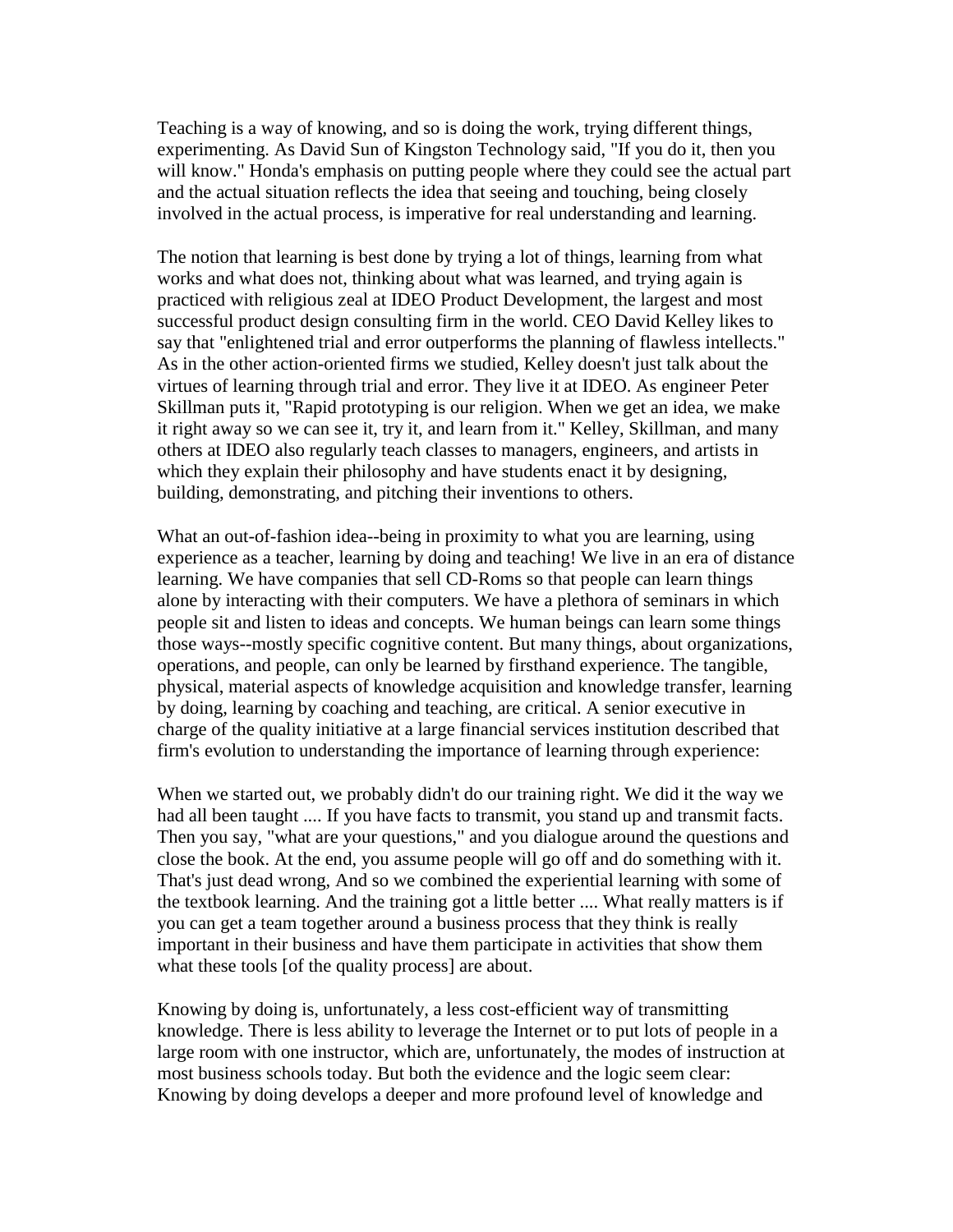virtually by definition eliminates the knowing-doing gap.

3. Action Counts More Than Elegant Plans and Concepts.

A number of years ago, Tom Peters and Robert Waterman talked about the virtues of a "ready, fire, aim" $(n47)$  approach to running organizations. We have seen that this principle of acting even if you haven't had the time to fully plan the action has two advantages. First, it creates opportunities for learning by doing. Without taking some action, without being in the actual setting and confronting the actual "part," learning is more difficult and less efficient because it is not grounded in real experience. Second, the idea of "firing" and then "aiming"--or doing and then planning--helps to establish a cultural tone that action is valued and that talk and analysis without action are unacceptable.

Greg Brenneman, the COO of Continental Airlines and one of the architects of its successful turnaround, attributed the turnaround to an action orientation: "If you sit around devising elegant and complex strategies and then try to execute them through a series of flawless decisions, you're doomed. We saved Continental because we acted and we never looked back." $(n48)$  In a world where sounding smart has too often come to substitute for doing something smart, there is a tendency to let planning, decision making, meetings, and talk come to substitute for implementation. People achieve status through their words, not their deeds. Managers come to believe that just because a decision has been made and there was discussion and analysis, something will happen. As we have seen, that is often not the case.

Although architects live in the world of plans, Walter Gropius, one of the twentieth century's greatest architects, asserted that being action oriented, rather than just enamored with plans and theories, was crucial to success in his occupation also:

I have found throughout my life that words and, particularly, theories not tested by experience can be much more harmful than deeds. When I came to the U.S.A. in 1937, 1 enjoyed the tendency of Americans to go straight to a practical test of every newborn idea, instead of snipping off every shoot by excessive and premature debate over its possible value. $(n49)$ 

A while ago we worked with the World Bank as it was trying to transform its culture. One of the problems the bank faced was a set of human resource policies and practices that clashed with the culture the bank thought it wanted and that it needed to implement to fulfill its evolving role in the world economy. So the bank embarked on an effort to change those practices. But what this particular change effort largely entailed, and this was true in many other instances of change in the bank, was preparing a white paper laying out options, providing rationales, talking about implementation plans, and providing supporting data. The white paper on human resource practices was then critiqued by senior officials and revised on the basis of those critiques. And the process continued-analysis, writing, critique, and revision. There was great concern to produce an outstanding paper about human resource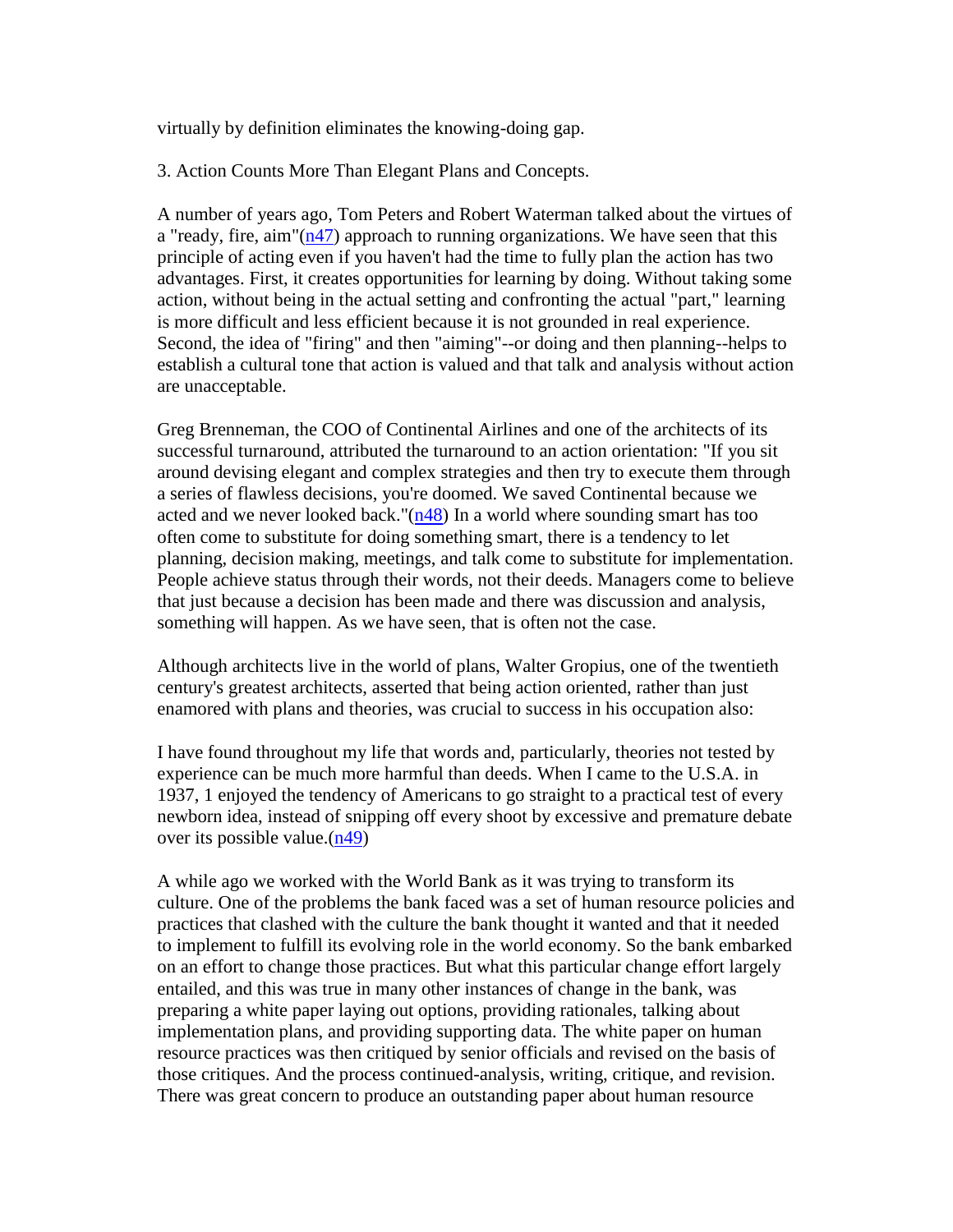policies and practices, but much less concern with actually making any changes. This sort of process came naturally in an environment of people with advanced degrees who had learned to write journal articles in precisely this way--write, get comments, revise, and produce yet another draft. But behavior that may be useful for writing articles in scientific journals can be quite unproductive for organizations trying to change. In the time it took the people at the bank to analyze, document, propose, and revise descriptions of possible changes to *management* practices, they could have implemented many actual changes, learned what worked and what did not and why, and could have made revisions based on that experience numerous times.

4. There Is No Doing without Mistakes. What Is the Company's Response?

In building a culture of action, one of the most critical elements is what happens when things go wrong. Actions, even those that are well planned, inevitably entail the risk of being wrong. What is the company's response? Does it provide, as PSS/World Medical does, "soft landings"? Or does it treat failure and error so harshly that people are encouraged to engage in perpetual analysis, discussion, and meetings but not to do anything because they are afraid of failure?

Warren Bennis and Burr Nanus defined learning as an extension of the word trying and asserted that "all learning involves some `failure,' something from which one can continue to learn." $(n50)$  They proposed a general rule for all organizations: "Reasonable failure should never be received with anger," which they illustrated with the following story about Thomas Watson Sr., IBM's founder and CEO for many decades:

A promising junior executive of IBM was involved in a risky venture for the company and managed to lose over \$10 million in the gamble. It was a disaster. When Watson called the nervous executive into his office, the young man blurted out, "I guess you want my resignation?" Watson said, "You can't be serious. We just spent \$10 million dollars educating you!" $(n51)$ 

At AES, there is a culture of forgiveness, in keeping with the firm's values and beliefs. Roger Sant, one of the cofounders and currently the chairman of the company, noted, "You would be amazed at how quickly people support and forgive one another here." Dennis Bakke, the other cofounder and current CEO, commented, "It is okay to make most mistakes. We are all human. It's part of AES's values to accept mistakes, as long as people own up to them." $(n52)$ 

5. Fear Fosters Knowing-Doing Gaps, So Drive Out Fear.

Fear in organizations causes all kinds of problems. Greg Brenneman, COO of Continental Airlines, noted: "Pressure and fear often make managers do erratic, inconsistent, even irrational things." $(n53)$  No one is going to try something new if the reward is likely to be a career disaster. The idea of rapid prototyping--trying things out to see if they work and then modifying them on the basis of that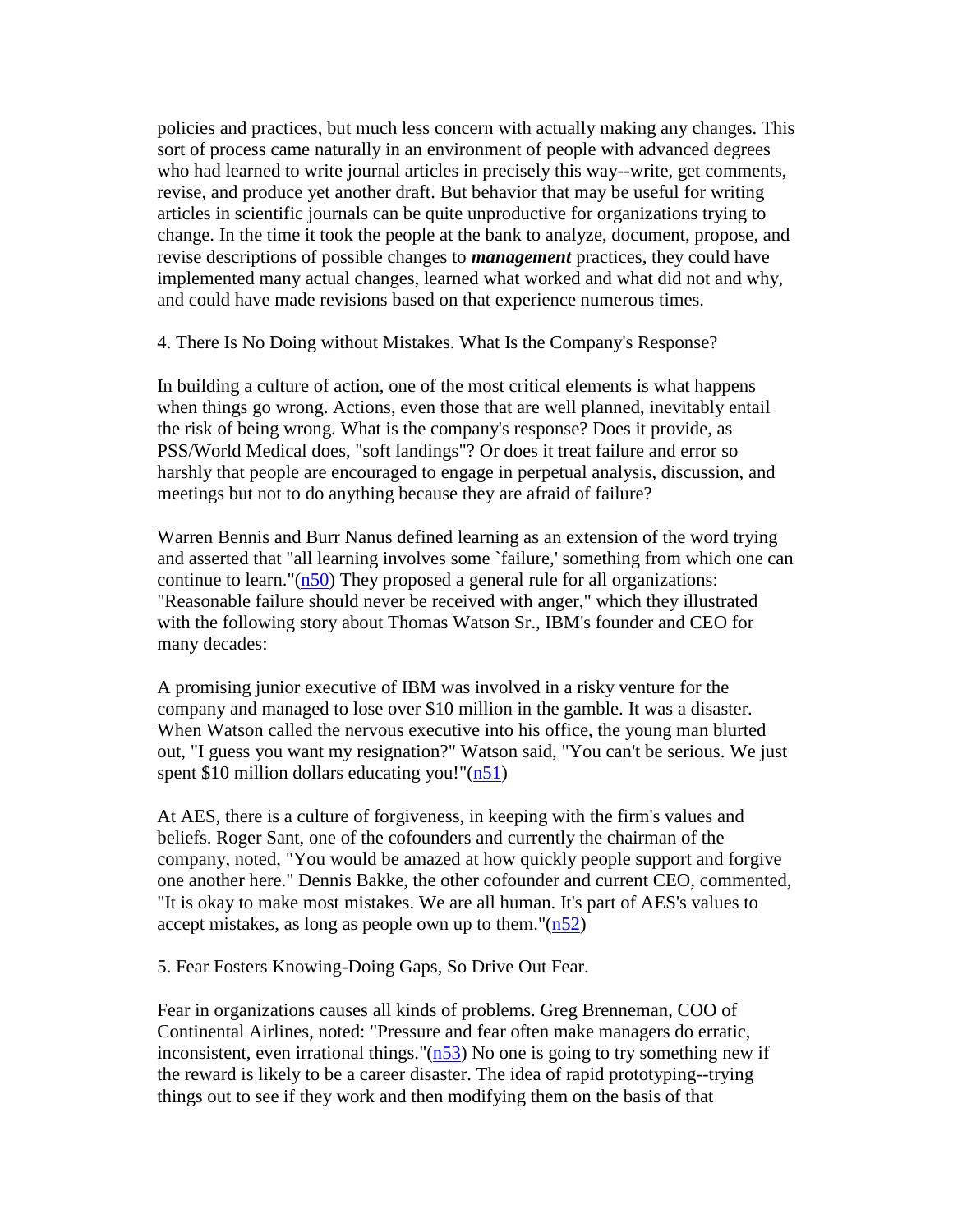experience--requires a culture in which failure is not punished because failure provides an opportunity for learning. Clayton Christensen, a professor at Harvard Business School, has said, "What companies need is a forgiveness framework and not a failure framework, to encourage risk taking and empower employees to be thinking leaders rather than passive executives." $(n54)$  Fear produces sentiments like the following, which we often hear when we teach executives about highperformance work cultures and ask why their firms don't implement these ideas: "We may not be doing very well, but at least our performance is predictable. And, no one has gotten fired for doing what we're doing. So why should we try something new that has risk involved?"

That is why firms that are better able to turn knowledge into action drive out fear. They don't go on missions to find who has erred, but rather attempt to build cultures in which even the concept of failure is not particularly relevant. Livio DeSimone, Minnesota Mining and Manufacturing's CEO, commented: "We don't find it useful to look at things in terms of success or failure. Even if an idea isn't successfully initially, we can learn from it." $(n55)$  Such firms put people first and act as if they really care about their people. If they have too many people--as the New Zealand Post did or as Continental Airlines did when it began paring back its routes--those who are redundant are treated humanely, with dignity and respect. At Continental, many managers had come in under Frank Lorenzo, CEO and hostile takeover king. Many of these managers were replaced because they drove fear in rather than out of the organization, clashing with the new culture. As routes were restructured, other people had to leave. But, "cleaning house needn't be a brutal or humiliating experience .... If you fire people inhumanely, you'll be left with a bunch of employees who don't trust the company or their coworkers."[\(n56\)](http://164.58.125.64:2104/citation.asp?tb=1&_ug=dbs+0%2C3+ln+en%2Dus+sid+45FDCFBA%2D3B2D%2D4042%2D9690%2D662CE98758D4%40sessionmgr5+C672&_us=bs+Pfeffer+ds+Pfeffer+dstb+KS+gl+%5Fs%5F0+hd+0+hs+0+or+Date+ri+KAAACBVC00235009+sm+KS+so+b+ss+SO+5F54&cf=1&fn=1&rn=1#bib56#bib56)

Putting people first and driving out fear are not just ideas to be implemented when times are good. You can downsize, you can even close a facility; but do it in a way that maintains employee dignity and well-being and, as a consequence, productivity and performance. The people at the Newcastle Steelworks of the Australian firm BHP learned in April 1997 that the works would have to be closed. There was overcapacity in steel making within BHP and this particular plant required excessive capital for modernization. Extensive evidence suggests that "at least half of the plants facing closure experience between limited to extreme productivity losses."[\(n57\)](http://164.58.125.64:2104/citation.asp?tb=1&_ug=dbs+0%2C3+ln+en%2Dus+sid+45FDCFBA%2D3B2D%2D4042%2D9690%2D662CE98758D4%40sessionmgr5+C672&_us=bs+Pfeffer+ds+Pfeffer+dstb+KS+gl+%5Fs%5F0+hd+0+hs+0+or+Date+ri+KAAACBVC00235009+sm+KS+so+b+ss+SO+5F54&cf=1&fn=1&rn=1#bib57#bib57) A case study of the Newcastle plant, however, revealed that in the time after the closing announcement, the plant enjoyed higher productivity better quality, and better safety. Why did this occur? The plant *management* did a number of things right, many of the same things that Levi Strauss did when it implemented plant closings. One of the most important was to make and keep a commitment to look after the employees. The company implemented a program called Pathways, "a structured set of initiatives aimed at assisting employees both to decide their future direction (path) after leaving...and to receive intensive support to achieve it."[\(n58\)](http://164.58.125.64:2104/citation.asp?tb=1&_ug=dbs+0%2C3+ln+en%2Dus+sid+45FDCFBA%2D3B2D%2D4042%2D9690%2D662CE98758D4%40sessionmgr5+C672&_us=bs+Pfeffer+ds+Pfeffer+dstb+KS+gl+%5Fs%5F0+hd+0+hs+0+or+Date+ri+KAAACBVC00235009+sm+KS+so+b+ss+SO+5F54&cf=1&fn=1&rn=1#bib58#bib58) That program, coupled with open communication and lots of employee and union involvement, created an atmosphere of trust and mutual respect. If this success in both performance and maintaining employee morale and spirit can be achieved under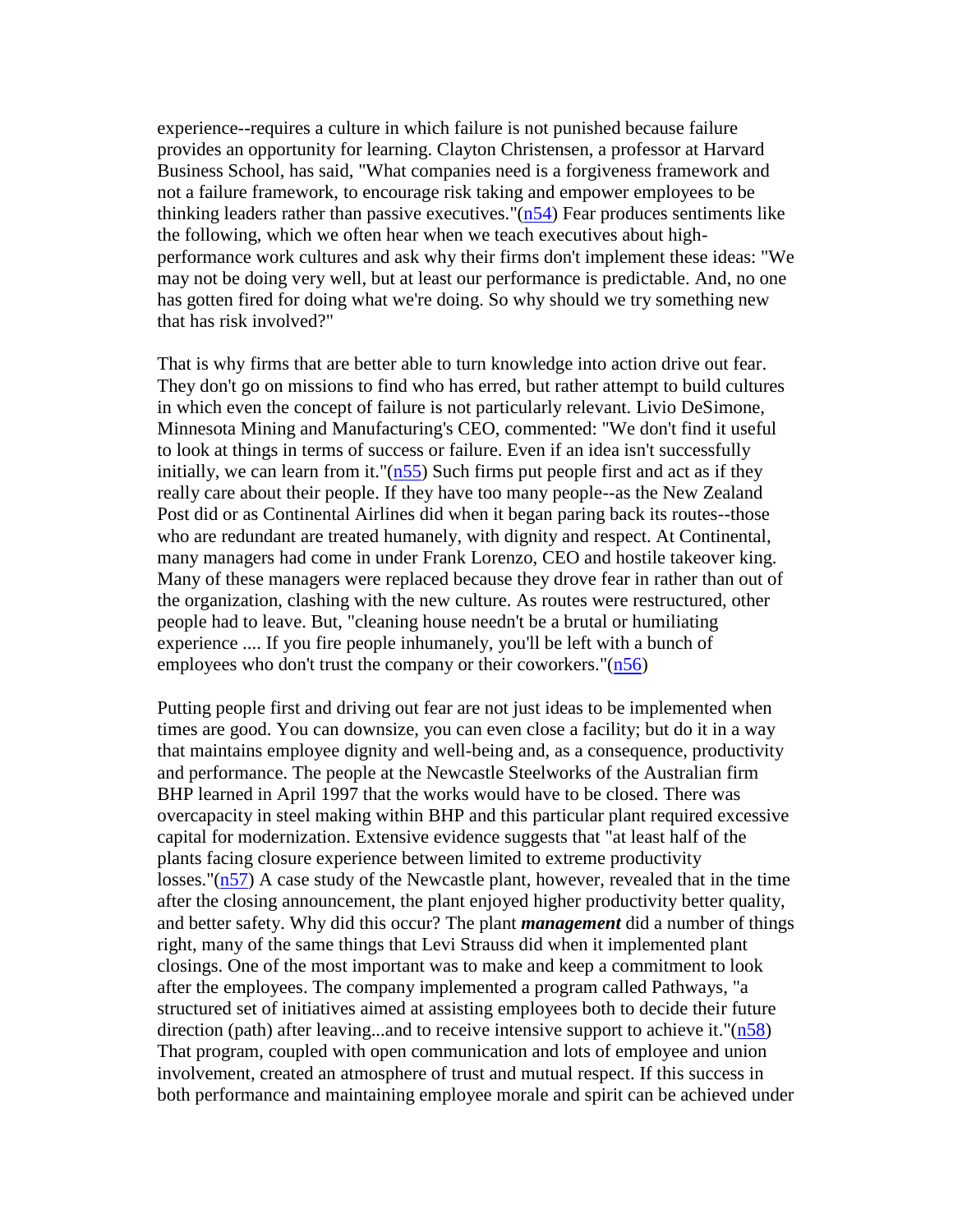the difficult and demanding experience of a plant closure, think what can be achieved under more favorable circumstances by organizations committed to building a workplace in which people aren't afraid of the future.

Fear starts, or stops, at the top. It is unfortunate, but true, that a formal hierarchy gives people at the top the power to fire or harm the careers of people at lower levels. Fear of job loss reflects not only the reality of whether or not one can readily find another job, but also the personal embarrassment that any form of rebuke causes. Organizations that are successful in turning knowledge into action are frequently characterized by leaders who inspire respect, affection, or admiration, but not fear. Jim Goodnight, CEO of SAS Institute, has a modest and unassuming personal style that includes driving a station wagon to work, sitting in an office with the door open (he has a chair in front of the door, so it's not even clear it could be closed), dressing informally, and taking every opportunity to speak informally to people in the company. Herb Kelleher of Southwest Airlines is notorious for his antics such as dressing up as Elvis, Ethel Merman, or Corporal Klinger from M\*A\*S\*H, attending parties with his people, and taking opportunities to talk to everyone in the company he sees. Dennis Bakke of AES likes to visit power plants and talk to operators in the middle of the night. George Zimmer of The Men's Wearhouse attends more than 30 Christmas parties and also seizes every opportunity to visit the stores, a norm that the company encourages for all of its leadership.

Hierarchy and power differences are real. But firms can do things to make power differences less visible and, as a consequence, less fear-inducing. This is possibly one of the reasons why removing status markers and other symbols that reinforce the hierarchy can be so useful and important. Those symbols of hierarchy serve as reminders that those farther down have their jobs, their salaries, and their futures within the firm mostly at the sufferance of those in superior positions. Although to some extent this is always true, removing visible signs of hierarchy--things such as reserved parking spaces, private dining rooms, elaborate, separate offices, differences in dress--removes physical reminders of a difference in hierarchical power that can easily inspire fear among those not in the highest-level positions.

6. Beware of False Analogies: Fight the Competition, Not Each Other.

Cooperation has somehow developed a bad reputation in many organizations. Collaborative, cooperative organizations, where people worry about the welfare of each other and the whole instead of just themselves, seem to remind some people of socialism. Yet, cooperation means that "the result is the product of common effort, the goal is shared, and each member's success is linked with every other's .... Ideas and materials, too, will be shared, labor will sometimes be divided, and everyone in the group will be rewarded for successful completion of the task." $(n59)$  There is a mistaken idea that because competition has apparently triumphed as an economic system, competition within organizations is a similarly superior way of managing. This is not just a sloppy use of analogies, but has real consequences that hurt real people and real organizations. Following this suspect logic, firms establish all sorts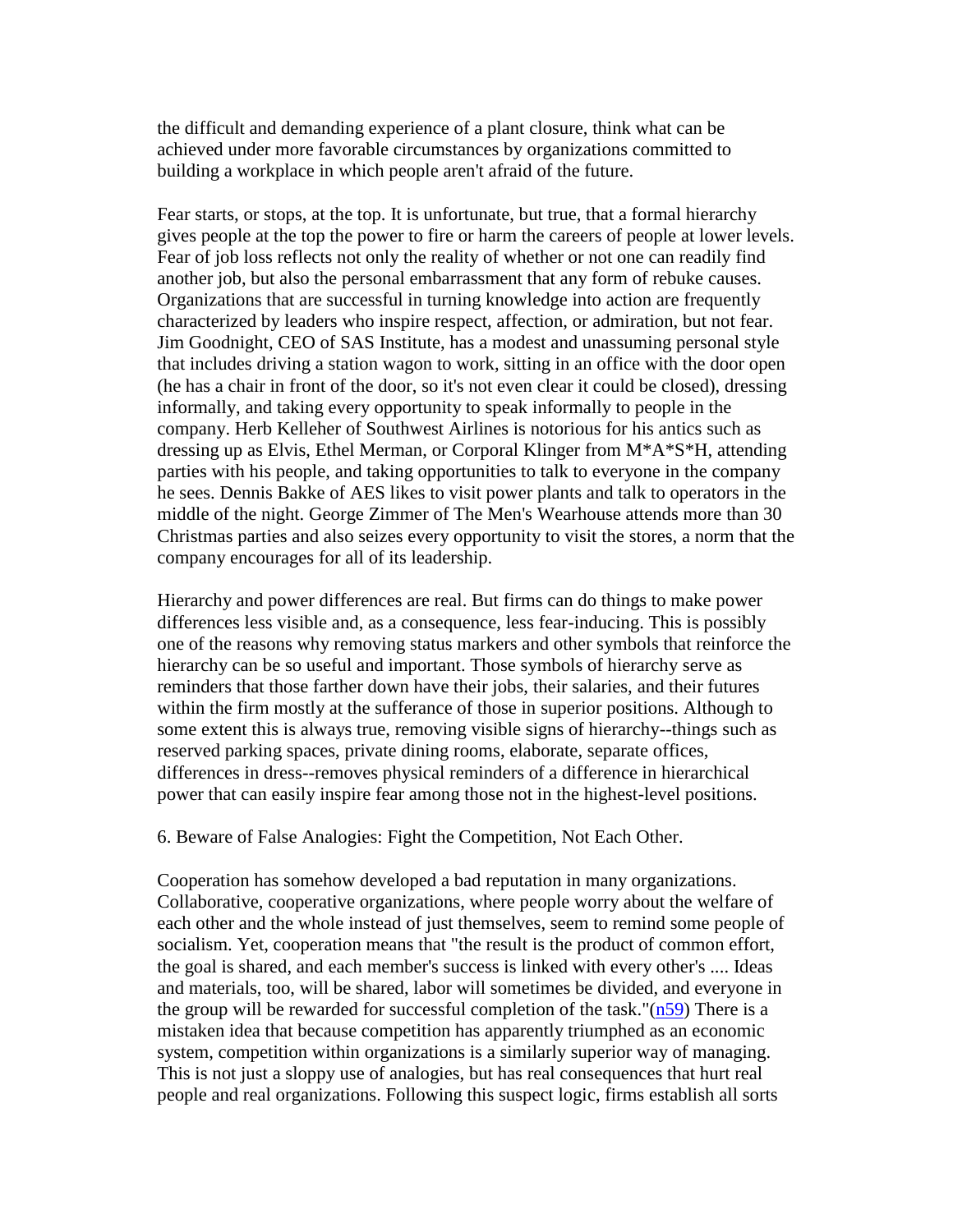of practices that intensify internal rivalry: forced-curve performance rankings, prizes and recognition for relatively few employees, raises given out in a zero-sum fashion, and individual rewards and measurements that set people against each other.

We have shown that these ideas and the practices they produce almost certainly undermine organizational performance as well as employee well being. British Petroleum enjoyed a turnaround in the 1990s because it encouraged business units to learn from each other and had senior leaders that worked to build a culture of cooperation that made doing so possible. The Men's Wearhouse has succeeded in selling clothes by emphasizing team selling and the fact that employees succeed only as their colleagues succeed. "The customer doesn't care about who gets the commission. All he remembers is the store's atmosphere. That's why we use 'team selling.' One wardrobe consultant can offer the customer a cup of coffee; another can offer to press his clothing while he's in our dressing rooms; and another can take his kids to watch the videos we keep in some of our stores." $(n60)$  One of the reasons that SAS Institute's turnover is so low is that people actually prefer working in a place where they don't have to always look over their shoulder to see who is doing them in. In contrast, learning within Fresh Choice, particularly following the Zoopa acquisition, was inhibited by the competition for internal status and related feelings of insecurity and fearfulness. Learning within General Motors was similarly hampered by unproductive internal competition that left people reluctant to learn from each other or to share their knowledge with internal competitors.

There is also much evidence that people prefer collaborative and cooperative work arrangements. For instance, a study of 180 people from five organizations found that "employees with compatible goals had high expectations, exchanged resources, and managed conflicts. Cooperative interactions improved the work relationship, employee morale, and task completion." $(n61)$  John E Donnelly, the president of Donnelly Mirrors, noted:

People can get satisfaction from a group effort as well as from individual effort. This is a good thing for business, because in an industrial organization it's group effort that counts .... You need talented people, but they can't do it alone. They have to have help. $(n62)$ 

Turning knowledge into action is easier in organizations that have driven fear and internal competition out of the culture. The idea that the stress of internal competition is necessary for high levels of performance confuses motivation with competition. It is a perspective that mistakes internal competition and conflict, accompanied by a focus on "winning" internal contests, for an interest in enhancing organizational performance and winning the battle in the marketplace.

7. Measure What Matters and What Can Help Turn Knowledge into Action.

"The foundation of any successfully run business is a strategy everyone understands coupled with a few key measures that are routinely tracked." $(n63)$  But this simple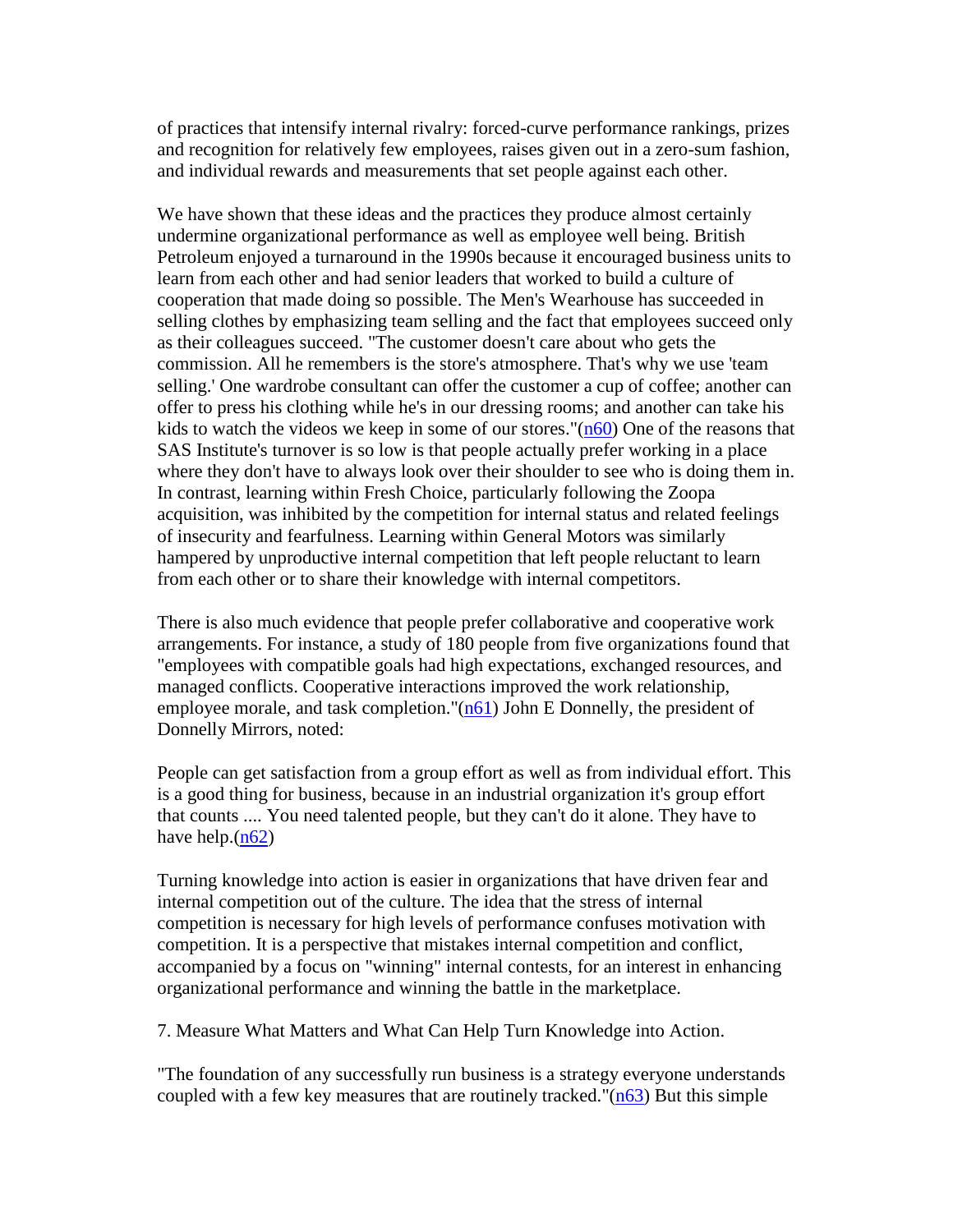notion is frequently ignored in practice. Organizations proliferate measures. "Mark Graham Brown, a performance-measurement consultant based in Los Angeles, reports working with a telecommunications company that expected its managers to *review* 100 to 200 pages of data a week."[\(n64\)](http://164.58.125.64:2104/citation.asp?tb=1&_ug=dbs+0%2C3+ln+en%2Dus+sid+45FDCFBA%2D3B2D%2D4042%2D9690%2D662CE98758D4%40sessionmgr5+C672&_us=bs+Pfeffer+ds+Pfeffer+dstb+KS+gl+%5Fs%5F0+hd+0+hs+0+or+Date+ri+KAAACBVC00235009+sm+KS+so+b+ss+SO+5F54&cf=1&fn=1&rn=1#bib64#bib64) The readily available computer hardware and software that make data capture and analysis easy also make it hard to resist the temptation to confuse data with information and to measure more and more things.

The dictum that what is measured is what gets done has led to the apparent belief that if a company measures more things, more will get done. But that is not at all the case. Southwest Airlines focuses on the critical measures of lost bags, customer complaints, and on-time performance--keys to customer satisfaction and therefore to success in the airline industry. AES focuses on plant utilization (uptime), new business development, and environmental and safety compliance, the factors that are critical to success in the electric power generation business. SAS Institute measures employee retention, important in an intellectual capital business. A few measures that are directly related to the basic business model are better than a plethora of measures that produce a lack of focus and confusion about what is important and what is not.

Organizations tend to measure the past. Typical information systems can tell you what has happened--how much has been sold, what costs have been, how much has been invested in capital equipment--but the systems seldom provide information that is helpful in determining why results have been as they have or what is going to happen in the near future. We sit in too many meetings in which too much time is spent discussing what has occurred but too little time is spent on discussing why or, more important, what is going to be done to create a different and better future.

Organizations tend to measure outcomes instead of processes. We know what the quality of our output is, but we don't know why it is so good or so bad. One of the important lessons of the quality movement is the importance of measuring processes so that process improvement is possible. As we saw, when General Motors became more serious about implementing lean or flexible manufacturing, attention switched to enhancing measures of intermediate outcomes and in-process indicators.

Even fewer organizations measure knowledge implementation. Typical knowledge *management* systems and processes focus instead on the stock of knowledge, the number of patents, the compilation of skills inventories, and knowledge captured on overheads or reports and made available over some form of groupware. Holding aside whether these systems even capture the tacit, experiential knowledge that is probably more important than what can be easily written down, such systems certainly don't capture whether or not this knowledge is actually being used. Organizations that are serious about turning knowledge into action should measure the knowing-doing gap itself and do something about it.

8. What Leaders Do, How They Spend Their Time and How They Allocate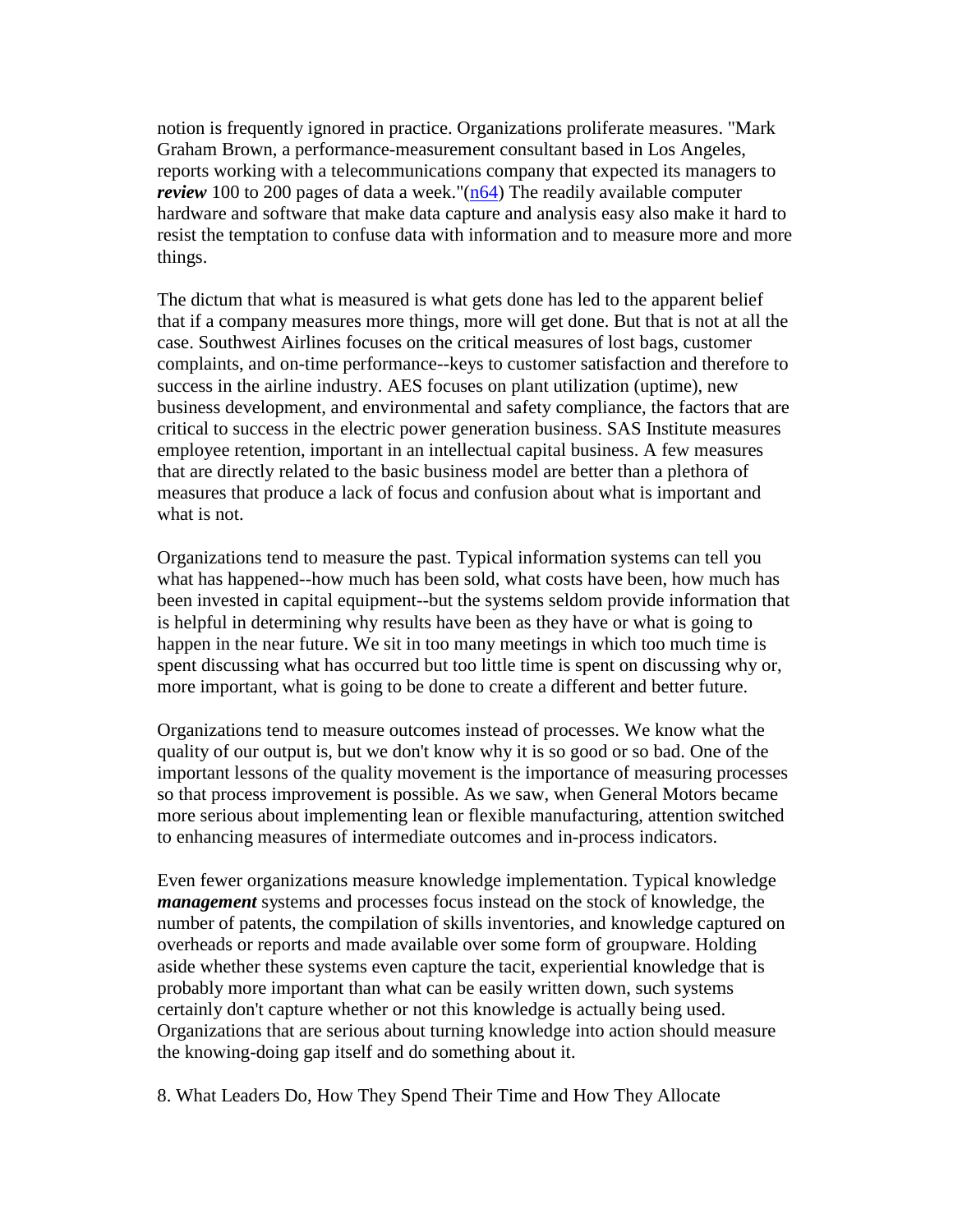#### Resources, Matters.

The difference between Barclays Global Investors, IDEO, or British Petroleum in the late 1990s and the many organizations that have greater difficulty in turning knowledge into action is not that one set of firms is populated by smarter, better, or nicer people than the other. The difference is in the systems and the day-to-day *management* practices that create and embody a culture that values the building and transfer of knowledge and, most important, acting on that knowledge. Leaders of companies that experience smaller gaps between what they know and what they do understand that their most important task is not necessarily to make strategic decisions or, for that matter, many decisions at all. Their task is to help build systems of practice that produce a more reliable transformation of knowledge into action. When Dennis Bakke of AES says that in 1997 he only made one decision, he is not being cute or facetious. He understands that his job is not to know everything and decide everything, but rather to create an environment in which there are lots of people who both know and do. Leaders create environments, reinforce norms, and help set expectations through what they do, through their actions and not just their words.

When Dave House left Intel to become CEO of Bay Networks, a company that was experiencing extremely poor performance, he knew he had to change the existing culture and do so quickly. The company suffered from its creation through a merger of two competitors, Synoptics and Wellfleet Communications, two firms of about equal size, one headquartered on the East Coast and one on the West. Following the merger, the company had tried to take on the best products and ideas of both companies, but what had resulted was product proliferation and slow decision making in a rapidly moving market. "Bay engineers were working on twice as many new products as the company had the resources to ship."[\(n65\)](http://164.58.125.64:2104/citation.asp?tb=1&_ug=dbs+0%2C3+ln+en%2Dus+sid+45FDCFBA%2D3B2D%2D4042%2D9690%2D662CE98758D4%40sessionmgr5+C672&_us=bs+Pfeffer+ds+Pfeffer+dstb+KS+gl+%5Fs%5F0+hd+0+hs+0+or+Date+ri+KAAACBVC00235009+sm+KS+so+b+ss+SO+5F54&cf=1&fn=1&rn=1#bib65#bib65) What House did was create a set of courses to teach business practices he believed could help the company, and House taught many of the sessions himself. By actually delivering the material, House showed he was serious about the ideas and about making change happen. Larry Crook, Bay's director of global logistics, described the impact of House's training sessions: "They blew my mind .... He showed us that he was serious about how we conducted ourselves --and that if we wanted to be successful, we had to get down to basics." $(n66)$ 

Skip LeFauve told us that the CEO of General Motors teaches in GM University, reinforcing the importance of the knowledge building and sharing activity. David Kearns, when he was CEO at Xerox, applied quality principles to the top *management* team as he encouraged their implementation throughout the company. For instance, he and his colleagues thought about who their customers were and realized that these were managers one and two levels below who looked to them for advice and for strategic direction. So Kearns instituted practices to gather information on how well the senior leadership was actually helping executives below them to do their jobs.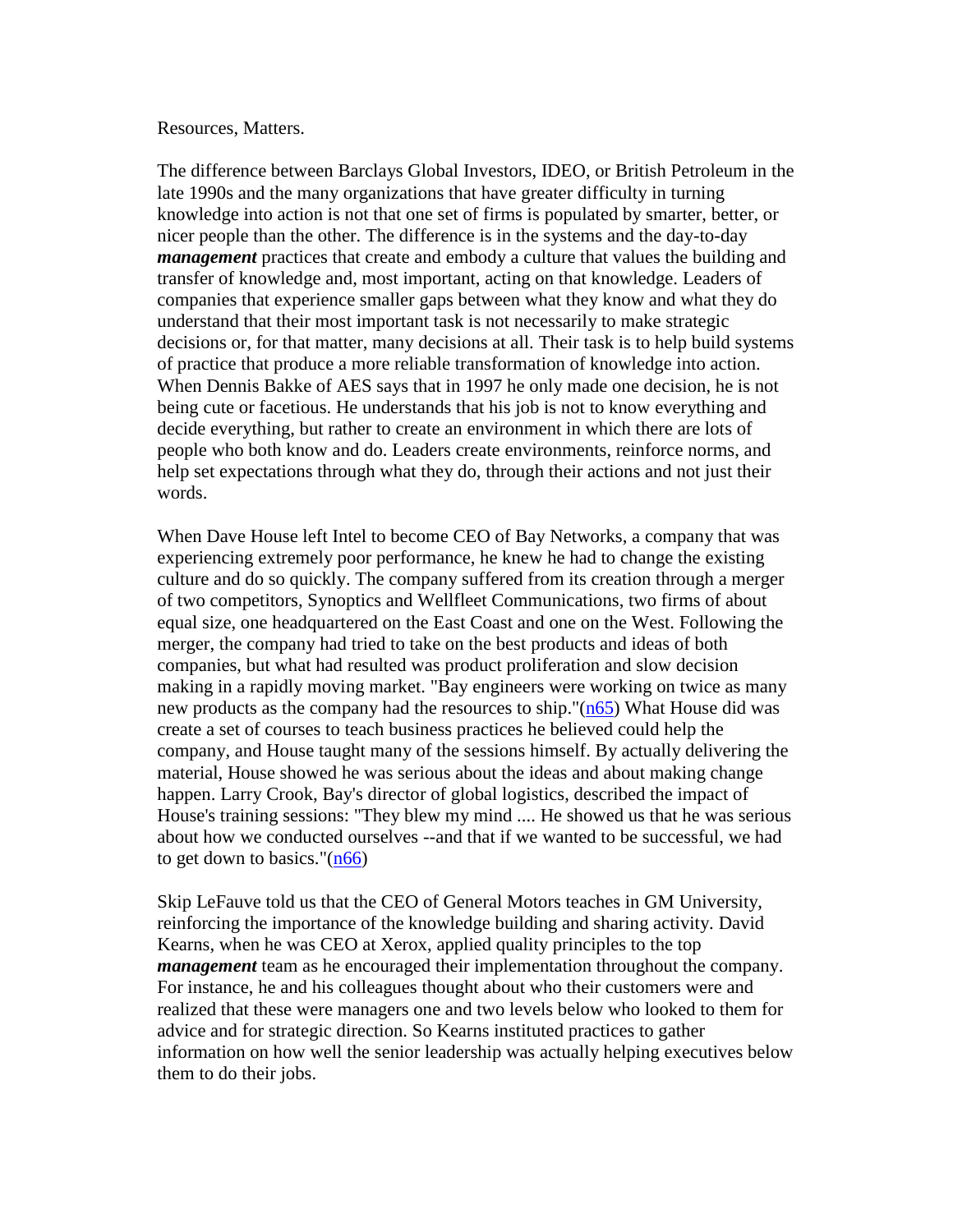The remarkable success of the product development firm IDEO is not simply because the firm has somehow been able to attract "better" designers. Its success is dependent in large measure on a set of *management* practices that come from a philosophy that values an "attitude of action" and the importance of learning by trying new things. For instance, David Kelley believes that, even when a designer knows a lot about a product, there are advantages in trying to feel and act "stupid." By pretending to be naive and asking "dumb" questions, and even trying to design solutions that are known to be wrong, product designers can overcome the hazards of being too knowledgeable. The ability of product designers at IDEO to think and act in this fashion comes from the fact that this is how Kelley himself behaves and from his efforts to create consistent norms for *management* behavior throughout the company.

## **[Knowing about the Knowing-Doing Gap Is Not Enough](http://164.58.125.64:2104/citation.asp?tb=1&_ug=dbs+0%2C3+ln+en%2Dus+sid+45FDCFBA%2D3B2D%2D4042%2D9690%2D662CE98758D4%40sessionmgr5+C672&_us=bs+Pfeffer+ds+Pfeffer+dstb+KS+gl+%5Fs%5F0+hd+0+hs+0+or+Date+ri+KAAACBVC00235009+sm+KS+so+b+ss+SO+5F54&cf=1&fn=1&rn=1#toc#toc)**

We now have a better understanding of some of the organizational processes and factors that hinder efforts to turn knowledge into action. But even if we do understand something more about why organizations fail to turn knowledge into action, these insights are insufficient to solve the problem. Knowing about the knowing-doing gap is different from doing something about it. Understanding causes is helpful because such understanding can guide action. But by itself, this knowing is insufficient--action must occur.

# **[Why Typical Knowledge Make Knowing-Doing Gaps Worse](http://164.58.125.64:2104/citation.asp?tb=1&_ug=dbs+0%2C3+ln+en%2Dus+sid+45FDCFBA%2D3B2D%2D4042%2D9690%2D662CE98758D4%40sessionmgr5+C672&_us=bs+Pfeffer+ds+Pfeffer+dstb+KS+gl+%5Fs%5F0+hd+0+hs+0+or+Date+ri+KAAACBVC00235009+sm+KS+so+b+ss+SO+5F54&cf=1&fn=1&rn=1#toc#toc)**

- Knowledge *management* efforts mostly emphasizetechnology and the transfer of codified information.
- Knowledge *management* tends to treat knowledge as a tangible thing, as a stock or a quantity, and therefore separates knowledge as some thing from the use of that thing.
- Formal systems can't easily store or transfer tacit knowledge.
- The people responsible for transferring and implementing knowledge *management* frequently don't understand the actual work being documented,
- Knowledge *management* tends to focus on specificpractices and ignore the importance of philosophy

Reprinted by permission of Harvard Business School Press. Excerpt from The Knowing-Doing Gap: How Smart Companies Turn Knowledge into Action by Jeffrey *Pfeffer* and Robert I. Sutton. Copyright 2000 by the President and Fellows of Harvard College. All Rights Reserved.

## **[Notes](http://164.58.125.64:2104/citation.asp?tb=1&_ug=dbs+0%2C3+ln+en%2Dus+sid+45FDCFBA%2D3B2D%2D4042%2D9690%2D662CE98758D4%40sessionmgr5+C672&_us=bs+Pfeffer+ds+Pfeffer+dstb+KS+gl+%5Fs%5F0+hd+0+hs+0+or+Date+ri+KAAACBVC00235009+sm+KS+so+b+ss+SO+5F54&cf=1&fn=1&rn=1#toc#toc)**

*[\(n1.\)](http://164.58.125.64:2104/citation.asp?tb=1&_ug=dbs+0%2C3+ln+en%2Dus+sid+45FDCFBA%2D3B2D%2D4042%2D9690%2D662CE98758D4%40sessionmgr5+C672&_us=bs+Pfeffer+ds+Pfeffer+dstb+KS+gl+%5Fs%5F0+hd+0+hs+0+or+Date+ri+KAAACBVC00235009+sm+KS+so+b+ss+SO+5F54&cf=1&fn=1&rn=1#bib1up#bib1up) Blurb Buddies, Fast Company, December 1998, p. 54.*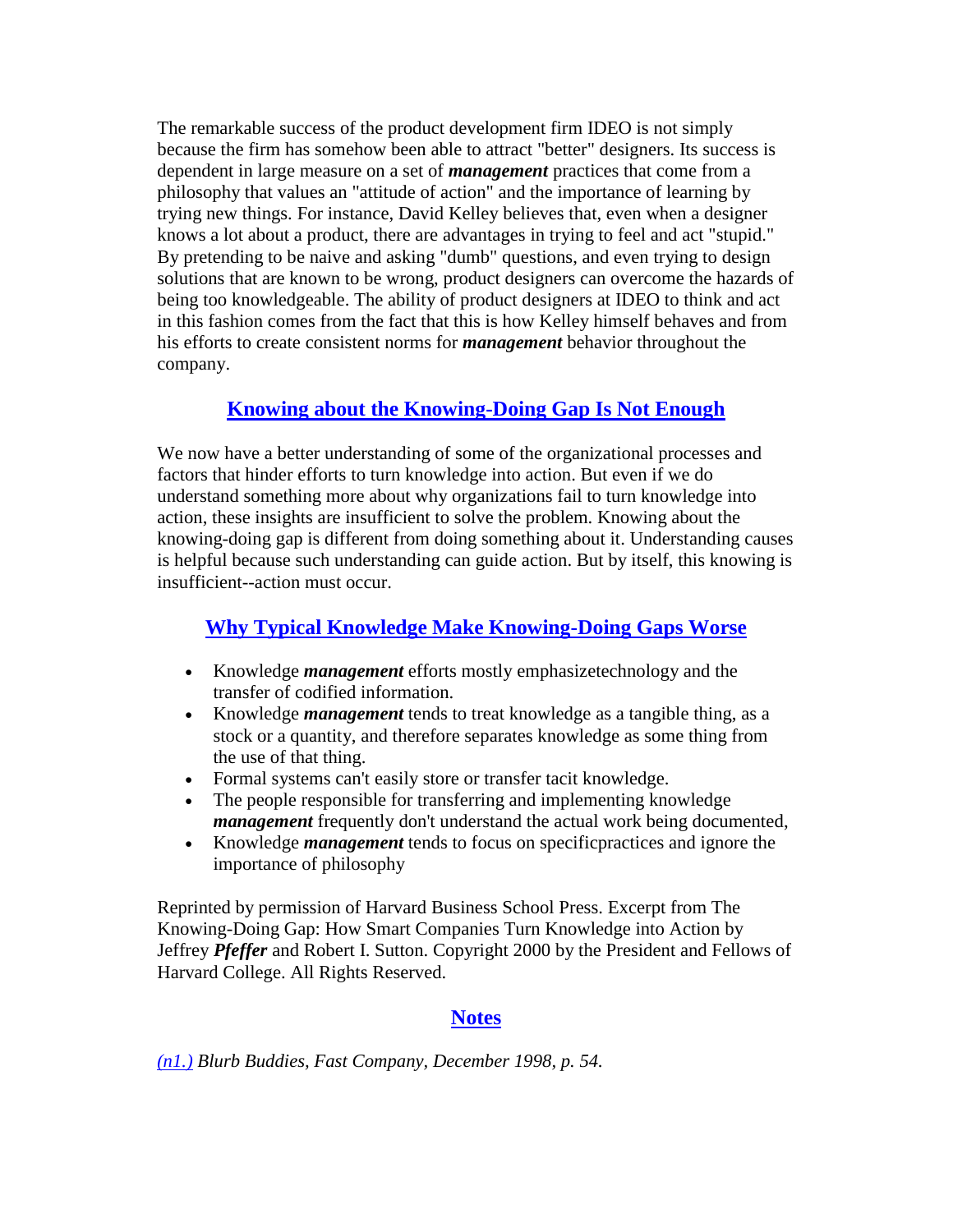*[\(n2.\)](http://164.58.125.64:2104/citation.asp?tb=1&_ug=dbs+0%2C3+ln+en%2Dus+sid+45FDCFBA%2D3B2D%2D4042%2D9690%2D662CE98758D4%40sessionmgr5+C672&_us=bs+Pfeffer+ds+Pfeffer+dstb+KS+gl+%5Fs%5F0+hd+0+hs+0+or+Date+ri+KAAACBVC00235009+sm+KS+so+b+ss+SO+5F54&cf=1&fn=1&rn=1#bib2up#bib2up) Robert G. Eccles and Nitin Nohria, Beyond the Hype (Boston, MA: Harvard Business School Press, 1992).* 

*[\(n3.\)](http://164.58.125.64:2104/citation.asp?tb=1&_ug=dbs+0%2C3+ln+en%2Dus+sid+45FDCFBA%2D3B2D%2D4042%2D9690%2D662CE98758D4%40sessionmgr5+C672&_us=bs+Pfeffer+ds+Pfeffer+dstb+KS+gl+%5Fs%5F0+hd+0+hs+0+or+Date+ri+KAAACBVC00235009+sm+KS+so+b+ss+SO+5F54&cf=1&fn=1&rn=1#bib3up#bib3up) Mark Zbaracki, "The Rhetoric and Reality of Total Quality Management," Administrative Science Quarterly, 43 (1998): 602-636.* 

*[\(n4.\)](http://164.58.125.64:2104/citation.asp?tb=1&_ug=dbs+0%2C3+ln+en%2Dus+sid+45FDCFBA%2D3B2D%2D4042%2D9690%2D662CE98758D4%40sessionmgr5+C672&_us=bs+Pfeffer+ds+Pfeffer+dstb+KS+gl+%5Fs%5F0+hd+0+hs+0+or+Date+ri+KAAACBVC00235009+sm+KS+so+b+ss+SO+5F54&cf=1&fn=1&rn=1#bib4up#bib4up) Blurb Buddies, op. cit.* 

*[\(n5.\)](http://164.58.125.64:2104/citation.asp?tb=1&_ug=dbs+0%2C3+ln+en%2Dus+sid+45FDCFBA%2D3B2D%2D4042%2D9690%2D662CE98758D4%40sessionmgr5+C672&_us=bs+Pfeffer+ds+Pfeffer+dstb+KS+gl+%5Fs%5F0+hd+0+hs+0+or+Date+ri+KAAACBVC00235009+sm+KS+so+b+ss+SO+5F54&cf=1&fn=1&rn=1#bib5up#bib5up) "Electra: An Electrical Utility Not Ready for Deregulation," unpublished paper, June 1998.* 

*[\(n6.\)](http://164.58.125.64:2104/citation.asp?tb=1&_ug=dbs+0%2C3+ln+en%2Dus+sid+45FDCFBA%2D3B2D%2D4042%2D9690%2D662CE98758D4%40sessionmgr5+C672&_us=bs+Pfeffer+ds+Pfeffer+dstb+KS+gl+%5Fs%5F0+hd+0+hs+0+or+Date+ri+KAAACBVC00235009+sm+KS+so+b+ss+SO+5F54&cf=1&fn=1&rn=1#bib6up#bib6up) Morgan W. McCall Jr., Michael M. Lombardo, and Ann M. orrison, The Lessons of Experience (Lexington, MA: Lexington Books, 1988), p. 19.* 

*[\(n7.\)](http://164.58.125.64:2104/citation.asp?tb=1&_ug=dbs+0%2C3+ln+en%2Dus+sid+45FDCFBA%2D3B2D%2D4042%2D9690%2D662CE98758D4%40sessionmgr5+C672&_us=bs+Pfeffer+ds+Pfeffer+dstb+KS+gl+%5Fs%5F0+hd+0+hs+0+or+Date+ri+KAAACBVC00235009+sm+KS+so+b+ss+SO+5F54&cf=1&fn=1&rn=1#bib7up#bib7up) Ibid.* 

*[\(n8.\)](http://164.58.125.64:2104/citation.asp?tb=1&_ug=dbs+0%2C3+ln+en%2Dus+sid+45FDCFBA%2D3B2D%2D4042%2D9690%2D662CE98758D4%40sessionmgr5+C672&_us=bs+Pfeffer+ds+Pfeffer+dstb+KS+gl+%5Fs%5F0+hd+0+hs+0+or+Date+ri+KAAACBVC00235009+sm+KS+so+b+ss+SO+5F54&cf=1&fn=1&rn=1#bib8up#bib8up) John T. Dunlop and David Weil, "Diffusion and Performance of Human Resource Innovations in the U.S. Apparel Industry," working paper, Harvard University, Cambridge, MA, December 15, 1994. See, also, John T. Dunlop and David Well, "Diffusion and Performance of Modular Production in the U.S. Apparel Industry," Industrial Relations, 35 (July 1996): 334-355.* 

*[\(n9.\)](http://164.58.125.64:2104/citation.asp?tb=1&_ug=dbs+0%2C3+ln+en%2Dus+sid+45FDCFBA%2D3B2D%2D4042%2D9690%2D662CE98758D4%40sessionmgr5+C672&_us=bs+Pfeffer+ds+Pfeffer+dstb+KS+gl+%5Fs%5F0+hd+0+hs+0+or+Date+ri+KAAACBVC00235009+sm+KS+so+b+ss+SO+5F54&cf=1&fn=1&rn=1#bib9up#bib9up) See, for instance, John Paul MacDuffie, "Human Resource Bundles and Manufacturing Performance: Organizational Logic and Flexible Production Systems in the World Auto Industry," Industrial and Labor Relations Review, 48 (1995): 197- 221.* 

*[\(n10.\)](http://164.58.125.64:2104/citation.asp?tb=1&_ug=dbs+0%2C3+ln+en%2Dus+sid+45FDCFBA%2D3B2D%2D4042%2D9690%2D662CE98758D4%40sessionmgr5+C672&_us=bs+Pfeffer+ds+Pfeffer+dstb+KS+gl+%5Fs%5F0+hd+0+hs+0+or+Date+ri+KAAACBVC00235009+sm+KS+so+b+ss+SO+5F54&cf=1&fn=1&rn=1#bib10up#bib10up) Frits K. Pil and John Paul MacDuffie, "The Adoption of High-Involvement Work Practices," Industrial Relations, 35 (1996): 434* 

*[\(n11.\)](http://164.58.125.64:2104/citation.asp?tb=1&_ug=dbs+0%2C3+ln+en%2Dus+sid+45FDCFBA%2D3B2D%2D4042%2D9690%2D662CE98758D4%40sessionmgr5+C672&_us=bs+Pfeffer+ds+Pfeffer+dstb+KS+gl+%5Fs%5F0+hd+0+hs+0+or+Date+ri+KAAACBVC00235009+sm+KS+so+b+ss+SO+5F54&cf=1&fn=1&rn=1#bib11up#bib11up) For a further discussion of this issue, see Jeffrey Pfeifer, The Human Equation: Building Profits by Putting People First (Boston, MA: Harvard Business School Press, 1998).* 

*[\(n12.\)](http://164.58.125.64:2104/citation.asp?tb=1&_ug=dbs+0%2C3+ln+en%2Dus+sid+45FDCFBA%2D3B2D%2D4042%2D9690%2D662CE98758D4%40sessionmgr5+C672&_us=bs+Pfeffer+ds+Pfeffer+dstb+KS+gl+%5Fs%5F0+hd+0+hs+0+or+Date+ri+KAAACBVC00235009+sm+KS+so+b+ss+SO+5F54&cf=1&fn=1&rn=1#bib12up#bib12up) "The Fast Track Is Where to Be, If You Can Find It," Fortune, July 20, 1998, p. 152.* 

*[\(n13.\)](http://164.58.125.64:2104/citation.asp?tb=1&_ug=dbs+0%2C3+ln+en%2Dus+sid+45FDCFBA%2D3B2D%2D4042%2D9690%2D662CE98758D4%40sessionmgr5+C672&_us=bs+Pfeffer+ds+Pfeffer+dstb+KS+gl+%5Fs%5F0+hd+0+hs+0+or+Date+ri+KAAACBVC00235009+sm+KS+so+b+ss+SO+5F54&cf=1&fn=1&rn=1#bib13up#bib13up) Bruce Chew, Timothy E Bresnahan, and Kim B. Clark, "Measurement, Coordination, and Learning in a Multi-plant Network," working paper, Harvard Business School, Japan Management Association, Boston, MA, 1986.* 

*[\(n14.\)](http://164.58.125.64:2104/citation.asp?tb=1&_ug=dbs+0%2C3+ln+en%2Dus+sid+45FDCFBA%2D3B2D%2D4042%2D9690%2D662CE98758D4%40sessionmgr5+C672&_us=bs+Pfeffer+ds+Pfeffer+dstb+KS+gl+%5Fs%5F0+hd+0+hs+0+or+Date+ri+KAAACBVC00235009+sm+KS+so+b+ss+SO+5F54&cf=1&fn=1&rn=1#bib14up#bib14up) Richard Ricketts, "Survey Points to Practices that Reduce Refinery Maintenance Spending," Oil and Gas Journal, July 4, 1994, p. 38.* 

*[\(n15.\)](http://164.58.125.64:2104/citation.asp?tb=1&_ug=dbs+0%2C3+ln+en%2Dus+sid+45FDCFBA%2D3B2D%2D4042%2D9690%2D662CE98758D4%40sessionmgr5+C672&_us=bs+Pfeffer+ds+Pfeffer+dstb+KS+gl+%5Fs%5F0+hd+0+hs+0+or+Date+ri+KAAACBVC00235009+sm+KS+so+b+ss+SO+5F54&cf=1&fn=1&rn=1#bib15up#bib15up) Deone Zell, Changing by Design: Organizational Innovation at Hewlett-Packard (Ithaca, NY: ILR Press, 1997), p. 56.*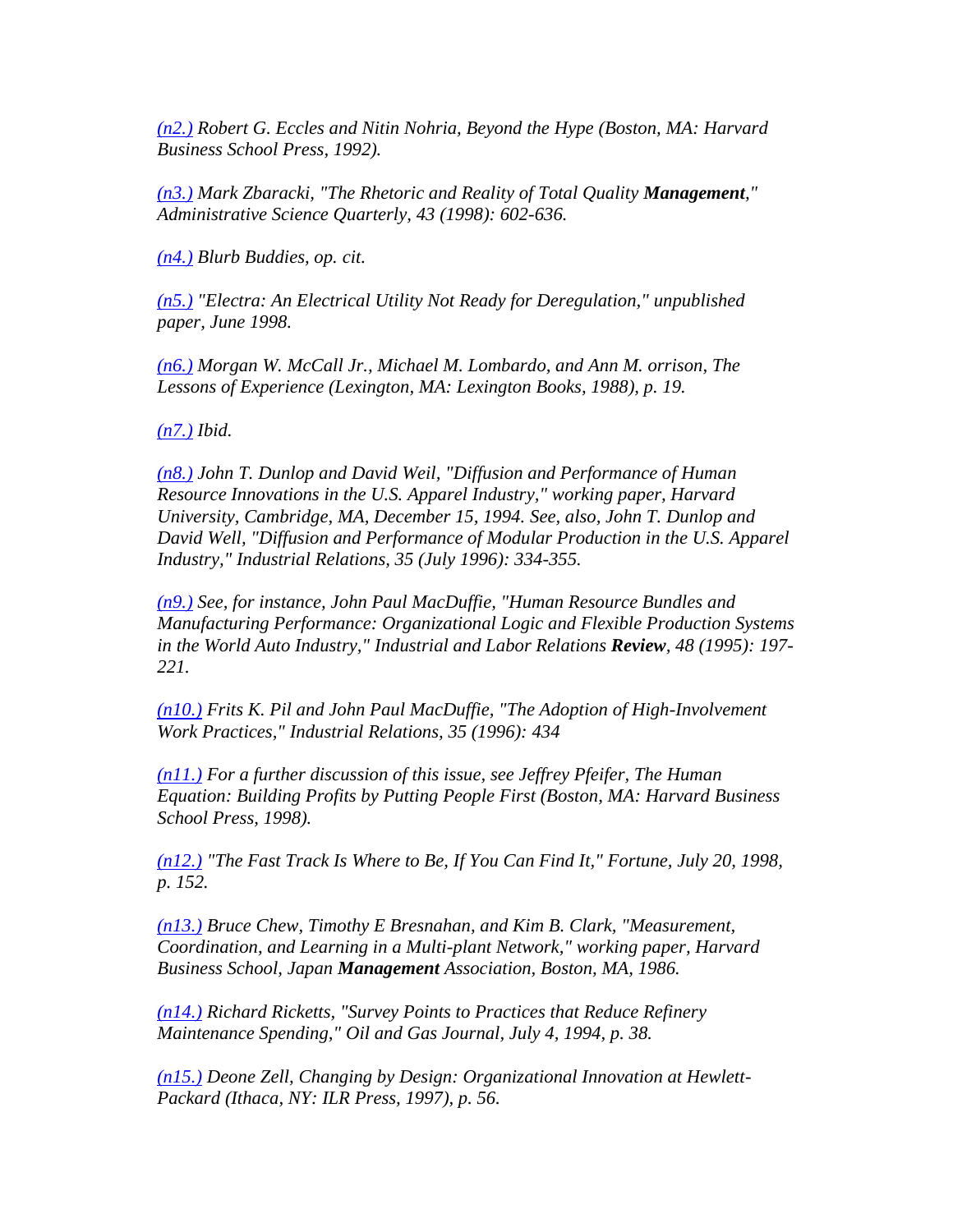*[\(n16.\)](http://164.58.125.64:2104/citation.asp?tb=1&_ug=dbs+0%2C3+ln+en%2Dus+sid+45FDCFBA%2D3B2D%2D4042%2D9690%2D662CE98758D4%40sessionmgr5+C672&_us=bs+Pfeffer+ds+Pfeffer+dstb+KS+gl+%5Fs%5F0+hd+0+hs+0+or+Date+ri+KAAACBVC00235009+sm+KS+so+b+ss+SO+5F54&cf=1&fn=1&rn=1#bib16up#bib16up) Quoted in Carla O'Dell and C. Jackson Grayson, "If Only We Knew What We Know: Identification and Transfer of Internal Best Practices," California Management Review, 40/3 (Spring 1998): 154.* 

*[\(n17.\)](http://164.58.125.64:2104/citation.asp?tb=1&_ug=dbs+0%2C3+ln+en%2Dus+sid+45FDCFBA%2D3B2D%2D4042%2D9690%2D662CE98758D4%40sessionmgr5+C672&_us=bs+Pfeffer+ds+Pfeffer+dstb+KS+gl+%5Fs%5F0+hd+0+hs+0+or+Date+ri+KAAACBVC00235009+sm+KS+so+b+ss+SO+5F54&cf=1&fn=1&rn=1#bib17up#bib17up) Ibid., p. 155.* 

*[\(n18.\)](http://164.58.125.64:2104/citation.asp?tb=1&_ug=dbs+0%2C3+ln+en%2Dus+sid+45FDCFBA%2D3B2D%2D4042%2D9690%2D662CE98758D4%40sessionmgr5+C672&_us=bs+Pfeffer+ds+Pfeffer+dstb+KS+gl+%5Fs%5F0+hd+0+hs+0+or+Date+ri+KAAACBVC00235009+sm+KS+so+b+ss+SO+5F54&cf=1&fn=1&rn=1#bib18up#bib18up) Andrew Hargadon, "Firms as Knowledge Brokers," California Management Review, 40/3 (Spring 1998): 209-227.* 

*[\(n19.\)](http://164.58.125.64:2104/citation.asp?tb=1&_ug=dbs+0%2C3+ln+en%2Dus+sid+45FDCFBA%2D3B2D%2D4042%2D9690%2D662CE98758D4%40sessionmgr5+C672&_us=bs+Pfeffer+ds+Pfeffer+dstb+KS+gl+%5Fs%5F0+hd+0+hs+0+or+Date+ri+KAAACBVC00235009+sm+KS+so+b+ss+SO+5F54&cf=1&fn=1&rn=1#bib19up#bib19up) See, for instance, Kevin Frieberg and Jackie Frieberg, Nuts! Southwest Airlines' Crazy Recipe for Business and Personal Success (New York, NY: Bard Press, 1996).* 

*[\(n20.\)](http://164.58.125.64:2104/citation.asp?tb=1&_ug=dbs+0%2C3+ln+en%2Dus+sid+45FDCFBA%2D3B2D%2D4042%2D9690%2D662CE98758D4%40sessionmgr5+C672&_us=bs+Pfeffer+ds+Pfeffer+dstb+KS+gl+%5Fs%5F0+hd+0+hs+0+or+Date+ri+KAAACBVC00235009+sm+KS+so+b+ss+SO+5F54&cf=1&fn=1&rn=1#bib20up#bib20up) Leon Mann, Danny Samson, and Douglas Dow, "A Field Experiment on the Effects of Benchmarking and Goal Setting on Company Sales Performance," Journal of Management, 24 (1998): 82.* 

*[\(n21.\)](http://164.58.125.64:2104/citation.asp?tb=1&_ug=dbs+0%2C3+ln+en%2Dus+sid+45FDCFBA%2D3B2D%2D4042%2D9690%2D662CE98758D4%40sessionmgr5+C672&_us=bs+Pfeffer+ds+Pfeffer+dstb+KS+gl+%5Fs%5F0+hd+0+hs+0+or+Date+ri+KAAACBVC00235009+sm+KS+so+b+ss+SO+5F54&cf=1&fn=1&rn=1#bib21up#bib21up) Ibid., pp. 92-93.* 

*[\(n22.\)](http://164.58.125.64:2104/citation.asp?tb=1&_ug=dbs+0%2C3+ln+en%2Dus+sid+45FDCFBA%2D3B2D%2D4042%2D9690%2D662CE98758D4%40sessionmgr5+C672&_us=bs+Pfeffer+ds+Pfeffer+dstb+KS+gl+%5Fs%5F0+hd+0+hs+0+or+Date+ri+KAAACBVC00235009+sm+KS+so+b+ss+SO+5F54&cf=1&fn=1&rn=1#bib22up#bib22up) Ibid., p. 93.* 

*[\(n23.\)](http://164.58.125.64:2104/citation.asp?tb=1&_ug=dbs+0%2C3+ln+en%2Dus+sid+45FDCFBA%2D3B2D%2D4042%2D9690%2D662CE98758D4%40sessionmgr5+C672&_us=bs+Pfeffer+ds+Pfeffer+dstb+KS+gl+%5Fs%5F0+hd+0+hs+0+or+Date+ri+KAAACBVC00235009+sm+KS+so+b+ss+SO+5F54&cf=1&fn=1&rn=1#bib23up#bib23up) John Paul MacDuffie and Susan Helper, "Creating Lean Suppliers: Diffusing Lean Production through the Supply Chain," California Management Review, 39/4 (Summer 1997): 118-150.* 

*[\(n24.\)](http://164.58.125.64:2104/citation.asp?tb=1&_ug=dbs+0%2C3+ln+en%2Dus+sid+45FDCFBA%2D3B2D%2D4042%2D9690%2D662CE98758D4%40sessionmgr5+C672&_us=bs+Pfeffer+ds+Pfeffer+dstb+KS+gl+%5Fs%5F0+hd+0+hs+0+or+Date+ri+KAAACBVC00235009+sm+KS+so+b+ss+SO+5F54&cf=1&fn=1&rn=1#bib24up#bib24up) Ibid., p. 138.* 

*[\(n25.\)](http://164.58.125.64:2104/citation.asp?tb=1&_ug=dbs+0%2C3+ln+en%2Dus+sid+45FDCFBA%2D3B2D%2D4042%2D9690%2D662CE98758D4%40sessionmgr5+C672&_us=bs+Pfeffer+ds+Pfeffer+dstb+KS+gl+%5Fs%5F0+hd+0+hs+0+or+Date+ri+KAAACBVC00235009+sm+KS+so+b+ss+SO+5F54&cf=1&fn=1&rn=1#bib25up#bib25up) Robert E. Cole, "Introduction," California Management Review, 40/3 (Spring 1998): 16.* 

*[\(n26.\)](http://164.58.125.64:2104/citation.asp?tb=1&_ug=dbs+0%2C3+ln+en%2Dus+sid+45FDCFBA%2D3B2D%2D4042%2D9690%2D662CE98758D4%40sessionmgr5+C672&_us=bs+Pfeffer+ds+Pfeffer+dstb+KS+gl+%5Fs%5F0+hd+0+hs+0+or+Date+ri+KAAACBVC00235009+sm+KS+so+b+ss+SO+5F54&cf=1&fn=1&rn=1#bib26up#bib26up) Tomas A. Stewart, "Knowledge, the Appreciating Commodity," Fortune, October 12, 1998, p. 199.* 

*[\(n27.\)](http://164.58.125.64:2104/citation.asp?tb=1&_ug=dbs+0%2C3+ln+en%2Dus+sid+45FDCFBA%2D3B2D%2D4042%2D9690%2D662CE98758D4%40sessionmgr5+C672&_us=bs+Pfeffer+ds+Pfeffer+dstb+KS+gl+%5Fs%5F0+hd+0+hs+0+or+Date+ri+KAAACBVC00235009+sm+KS+so+b+ss+SO+5F54&cf=1&fn=1&rn=1#bib27up#bib27up) Don Cohen, "Toward a Knowledge Context: Report on the First Annual U.C. Berkeley Forum on Knowledge and the Firm," California Management Review, 40/3 (Spring 1998): 23.* 

*[\(n28.\)](http://164.58.125.64:2104/citation.asp?tb=1&_ug=dbs+0%2C3+ln+en%2Dus+sid+45FDCFBA%2D3B2D%2D4042%2D9690%2D662CE98758D4%40sessionmgr5+C672&_us=bs+Pfeffer+ds+Pfeffer+dstb+KS+gl+%5Fs%5F0+hd+0+hs+0+or+Date+ri+KAAACBVC00235009+sm+KS+so+b+ss+SO+5F54&cf=1&fn=1&rn=1#bib28up#bib28up) Douglas Harper, Working Knowledge: Skill and Community in a Small Shop (Chicago, IL: University of Chicago Press, 1987).* 

*[\(n29.\)](http://164.58.125.64:2104/citation.asp?tb=1&_ug=dbs+0%2C3+ln+en%2Dus+sid+45FDCFBA%2D3B2D%2D4042%2D9690%2D662CE98758D4%40sessionmgr5+C672&_us=bs+Pfeffer+ds+Pfeffer+dstb+KS+gl+%5Fs%5F0+hd+0+hs+0+or+Date+ri+KAAACBVC00235009+sm+KS+so+b+ss+SO+5F54&cf=1&fn=1&rn=1#bib29up#bib29up) "The Real Meaning of On-the-Job Training," Leader to Leader (Fall 1998). p. 61.* 

*[\(n30.\)](http://164.58.125.64:2104/citation.asp?tb=1&_ug=dbs+0%2C3+ln+en%2Dus+sid+45FDCFBA%2D3B2D%2D4042%2D9690%2D662CE98758D4%40sessionmgr5+C672&_us=bs+Pfeffer+ds+Pfeffer+dstb+KS+gl+%5Fs%5F0+hd+0+hs+0+or+Date+ri+KAAACBVC00235009+sm+KS+so+b+ss+SO+5F54&cf=1&fn=1&rn=1#bib30up#bib30up) The Conference Board, HR Executive Review, 5/3 (1997): 3.* 

*[\(n31.\)](http://164.58.125.64:2104/citation.asp?tb=1&_ug=dbs+0%2C3+ln+en%2Dus+sid+45FDCFBA%2D3B2D%2D4042%2D9690%2D662CE98758D4%40sessionmgr5+C672&_us=bs+Pfeffer+ds+Pfeffer+dstb+KS+gl+%5Fs%5F0+hd+0+hs+0+or+Date+ri+KAAACBVC00235009+sm+KS+so+b+ss+SO+5F54&cf=1&fn=1&rn=1#bib31up#bib31up) Samuel Greengard, "How to Make KM a Reality," Workforce (October 1998),*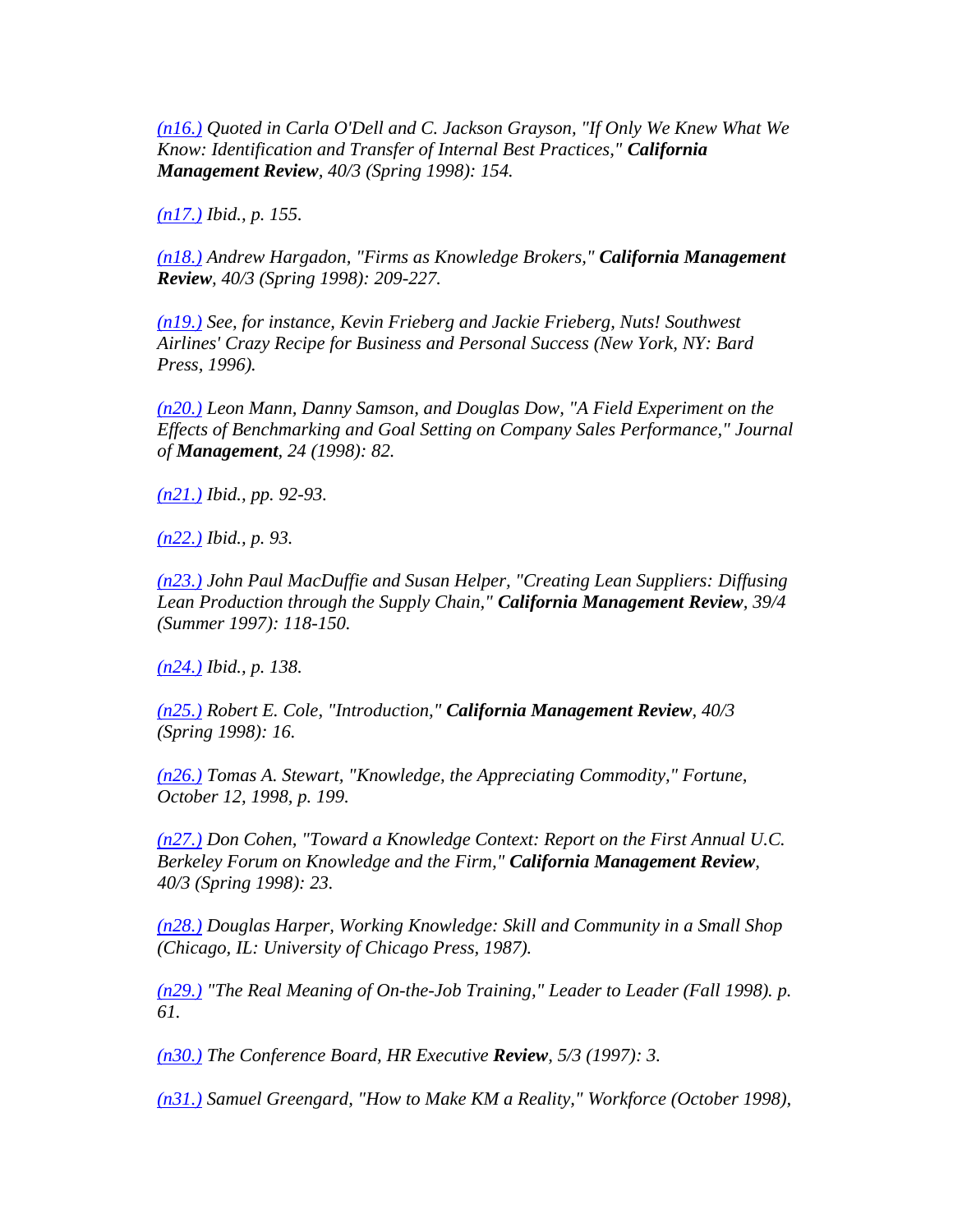*p. 90.* 

*[\(n32.\)](http://164.58.125.64:2104/citation.asp?tb=1&_ug=dbs+0%2C3+ln+en%2Dus+sid+45FDCFBA%2D3B2D%2D4042%2D9690%2D662CE98758D4%40sessionmgr5+C672&_us=bs+Pfeffer+ds+Pfeffer+dstb+KS+gl+%5Fs%5F0+hd+0+hs+0+or+Date+ri+KAAACBVC00235009+sm+KS+so+b+ss+SO+5F54&cf=1&fn=1&rn=1#bib32up#bib32up) Samuel Greengard, "Storing, Shaping and Sharing Collective Wisdom," Workforce (October 1998), p. 84.* 

*[\(n33.\)](http://164.58.125.64:2104/citation.asp?tb=1&_ug=dbs+0%2C3+ln+en%2Dus+sid+45FDCFBA%2D3B2D%2D4042%2D9690%2D662CE98758D4%40sessionmgr5+C672&_us=bs+Pfeffer+ds+Pfeffer+dstb+KS+gl+%5Fs%5F0+hd+0+hs+0+or+Date+ri+KAAACBVC00235009+sm+KS+so+b+ss+SO+5F54&cf=1&fn=1&rn=1#bib33up#bib33up) The Conference Board, op. cit., p. 6.* 

*[\(n34.\)](http://164.58.125.64:2104/citation.asp?tb=1&_ug=dbs+0%2C3+ln+en%2Dus+sid+45FDCFBA%2D3B2D%2D4042%2D9690%2D662CE98758D4%40sessionmgr5+C672&_us=bs+Pfeffer+ds+Pfeffer+dstb+KS+gl+%5Fs%5F0+hd+0+hs+0+or+Date+ri+KAAACBVC00235009+sm+KS+so+b+ss+SO+5F54&cf=1&fn=1&rn=1#bib34up#bib34up) Corey Billington, interview by Andrew Hargadon and Robert Sutton, Palo Alto, CA, July 1996.* 

*[\(n35.\)](http://164.58.125.64:2104/citation.asp?tb=1&_ug=dbs+0%2C3+ln+en%2Dus+sid+45FDCFBA%2D3B2D%2D4042%2D9690%2D662CE98758D4%40sessionmgr5+C672&_us=bs+Pfeffer+ds+Pfeffer+dstb+KS+gl+%5Fs%5F0+hd+0+hs+0+or+Date+ri+KAAACBVC00235009+sm+KS+so+b+ss+SO+5F54&cf=1&fn=1&rn=1#bib35up#bib35up) Cohen, op. cit., p. 24.* 

*[\(n36.\)](http://164.58.125.64:2104/citation.asp?tb=1&_ug=dbs+0%2C3+ln+en%2Dus+sid+45FDCFBA%2D3B2D%2D4042%2D9690%2D662CE98758D4%40sessionmgr5+C672&_us=bs+Pfeffer+ds+Pfeffer+dstb+KS+gl+%5Fs%5F0+hd+0+hs+0+or+Date+ri+KAAACBVC00235009+sm+KS+so+b+ss+SO+5F54&cf=1&fn=1&rn=1#bib36up#bib36up) Ikujiro Nonaka and Noboru Konno, "The Concept of 'Ba': Building a Foundation for Knowledge Creation," California Management Review, 40/3 (Summer 1998): 4041.* 

*[\(n37.\)](http://164.58.125.64:2104/citation.asp?tb=1&_ug=dbs+0%2C3+ln+en%2Dus+sid+45FDCFBA%2D3B2D%2D4042%2D9690%2D662CE98758D4%40sessionmgr5+C672&_us=bs+Pfeffer+ds+Pfeffer+dstb+KS+gl+%5Fs%5F0+hd+0+hs+0+or+Date+ri+KAAACBVC00235009+sm+KS+so+b+ss+SO+5F54&cf=1&fn=1&rn=1#bib37up#bib37up) Alex Taylor III, "How Toyota Defies Gravity," Fortune, December 8, 1997, pp. 100108.* 

*[\(n38.\)](http://164.58.125.64:2104/citation.asp?tb=1&_ug=dbs+0%2C3+ln+en%2Dus+sid+45FDCFBA%2D3B2D%2D4042%2D9690%2D662CE98758D4%40sessionmgr5+C672&_us=bs+Pfeffer+ds+Pfeffer+dstb+KS+gl+%5Fs%5F0+hd+0+hs+0+or+Date+ri+KAAACBVC00235009+sm+KS+so+b+ss+SO+5F54&cf=1&fn=1&rn=1#bib38up#bib38up) Ibid., p. 102.* 

*[\(n39.\)](http://164.58.125.64:2104/citation.asp?tb=1&_ug=dbs+0%2C3+ln+en%2Dus+sid+45FDCFBA%2D3B2D%2D4042%2D9690%2D662CE98758D4%40sessionmgr5+C672&_us=bs+Pfeffer+ds+Pfeffer+dstb+KS+gl+%5Fs%5F0+hd+0+hs+0+or+Date+ri+KAAACBVC00235009+sm+KS+so+b+ss+SO+5F54&cf=1&fn=1&rn=1#bib39up#bib39up) MacDuffie and Helper, op. cit., p. 123.* 

*[\(n40.\)](http://164.58.125.64:2104/citation.asp?tb=1&_ug=dbs+0%2C3+ln+en%2Dus+sid+45FDCFBA%2D3B2D%2D4042%2D9690%2D662CE98758D4%40sessionmgr5+C672&_us=bs+Pfeffer+ds+Pfeffer+dstb+KS+gl+%5Fs%5F0+hd+0+hs+0+or+Date+ri+KAAACBVC00235009+sm+KS+so+b+ss+SO+5F54&cf=1&fn=1&rn=1#bib40up#bib40up) Harlow B. Cohen, "The Performance Paradox," Academy of Management Executive, 12 (1998): 30.* 

*[\(n41.\)](http://164.58.125.64:2104/citation.asp?tb=1&_ug=dbs+0%2C3+ln+en%2Dus+sid+45FDCFBA%2D3B2D%2D4042%2D9690%2D662CE98758D4%40sessionmgr5+C672&_us=bs+Pfeffer+ds+Pfeffer+dstb+KS+gl+%5Fs%5F0+hd+0+hs+0+or+Date+ri+KAAACBVC00235009+sm+KS+so+b+ss+SO+5F54&cf=1&fn=1&rn=1#bib41up#bib41up) Skip LeFauve interview by Jeffrey Pfeffer and Robert Sutton, Detroit, MI, March 25, 1998.* 

*[\(n42.\)](http://164.58.125.64:2104/citation.asp?tb=1&_ug=dbs+0%2C3+ln+en%2Dus+sid+45FDCFBA%2D3B2D%2D4042%2D9690%2D662CE98758D4%40sessionmgr5+C672&_us=bs+Pfeffer+ds+Pfeffer+dstb+KS+gl+%5Fs%5F0+hd+0+hs+0+or+Date+ri+KAAACBVC00235009+sm+KS+so+b+ss+SO+5F54&cf=1&fn=1&rn=1#bib42up#bib42up) Jeffrey Pfeifer, "Human Resources at the AES Corporation: The Case of the Missing Department," Case SHR-3, Graduate School of Business, Stanford University, Stanford, CA, 1997, pp. 3-4.* 

*[\(n43.\)](http://164.58.125.64:2104/citation.asp?tb=1&_ug=dbs+0%2C3+ln+en%2Dus+sid+45FDCFBA%2D3B2D%2D4042%2D9690%2D662CE98758D4%40sessionmgr5+C672&_us=bs+Pfeffer+ds+Pfeffer+dstb+KS+gl+%5Fs%5F0+hd+0+hs+0+or+Date+ri+KAAACBVC00235009+sm+KS+so+b+ss+SO+5F54&cf=1&fn=1&rn=1#bib43up#bib43up) Jeffrey Pfeifer, "The Men's Wearhouse: Success in a Declining Industry," Case HR5, Graduate School of Business, Stanford University, Stanford, CA, 1997, p. 2.* 

*[\(n44.\)](http://164.58.125.64:2104/citation.asp?tb=1&_ug=dbs+0%2C3+ln+en%2Dus+sid+45FDCFBA%2D3B2D%2D4042%2D9690%2D662CE98758D4%40sessionmgr5+C672&_us=bs+Pfeffer+ds+Pfeffer+dstb+KS+gl+%5Fs%5F0+hd+0+hs+0+or+Date+ri+KAAACBVC00235009+sm+KS+so+b+ss+SO+5F54&cf=1&fn=1&rn=1#bib44up#bib44up) Ibid., p. 4.* 

*[\(n45.\)](http://164.58.125.64:2104/citation.asp?tb=1&_ug=dbs+0%2C3+ln+en%2Dus+sid+45FDCFBA%2D3B2D%2D4042%2D9690%2D662CE98758D4%40sessionmgr5+C672&_us=bs+Pfeffer+ds+Pfeffer+dstb+KS+gl+%5Fs%5F0+hd+0+hs+0+or+Date+ri+KAAACBVC00235009+sm+KS+so+b+ss+SO+5F54&cf=1&fn=1&rn=1#bib45up#bib45up) "McKinsey's Value Chain," World Link (September/October 1998), pp. 30-32.* 

*[\(n46.\)](http://164.58.125.64:2104/citation.asp?tb=1&_ug=dbs+0%2C3+ln+en%2Dus+sid+45FDCFBA%2D3B2D%2D4042%2D9690%2D662CE98758D4%40sessionmgr5+C672&_us=bs+Pfeffer+ds+Pfeffer+dstb+KS+gl+%5Fs%5F0+hd+0+hs+0+or+Date+ri+KAAACBVC00235009+sm+KS+so+b+ss+SO+5F54&cf=1&fn=1&rn=1#bib46up#bib46up) Tom Lasorda interview by Jeffrey Pfeffer and Robert Sutton, Detroit, MI, March 25, 1998.* 

*[\(n47.\)](http://164.58.125.64:2104/citation.asp?tb=1&_ug=dbs+0%2C3+ln+en%2Dus+sid+45FDCFBA%2D3B2D%2D4042%2D9690%2D662CE98758D4%40sessionmgr5+C672&_us=bs+Pfeffer+ds+Pfeffer+dstb+KS+gl+%5Fs%5F0+hd+0+hs+0+or+Date+ri+KAAACBVC00235009+sm+KS+so+b+ss+SO+5F54&cf=1&fn=1&rn=1#bib47up#bib47up) Thomas J. Peters and Robert H. Waterman, In Search of Excellence: Lessons from America's Best-Run Companies (New York, NY: Harper and Row, 1982).*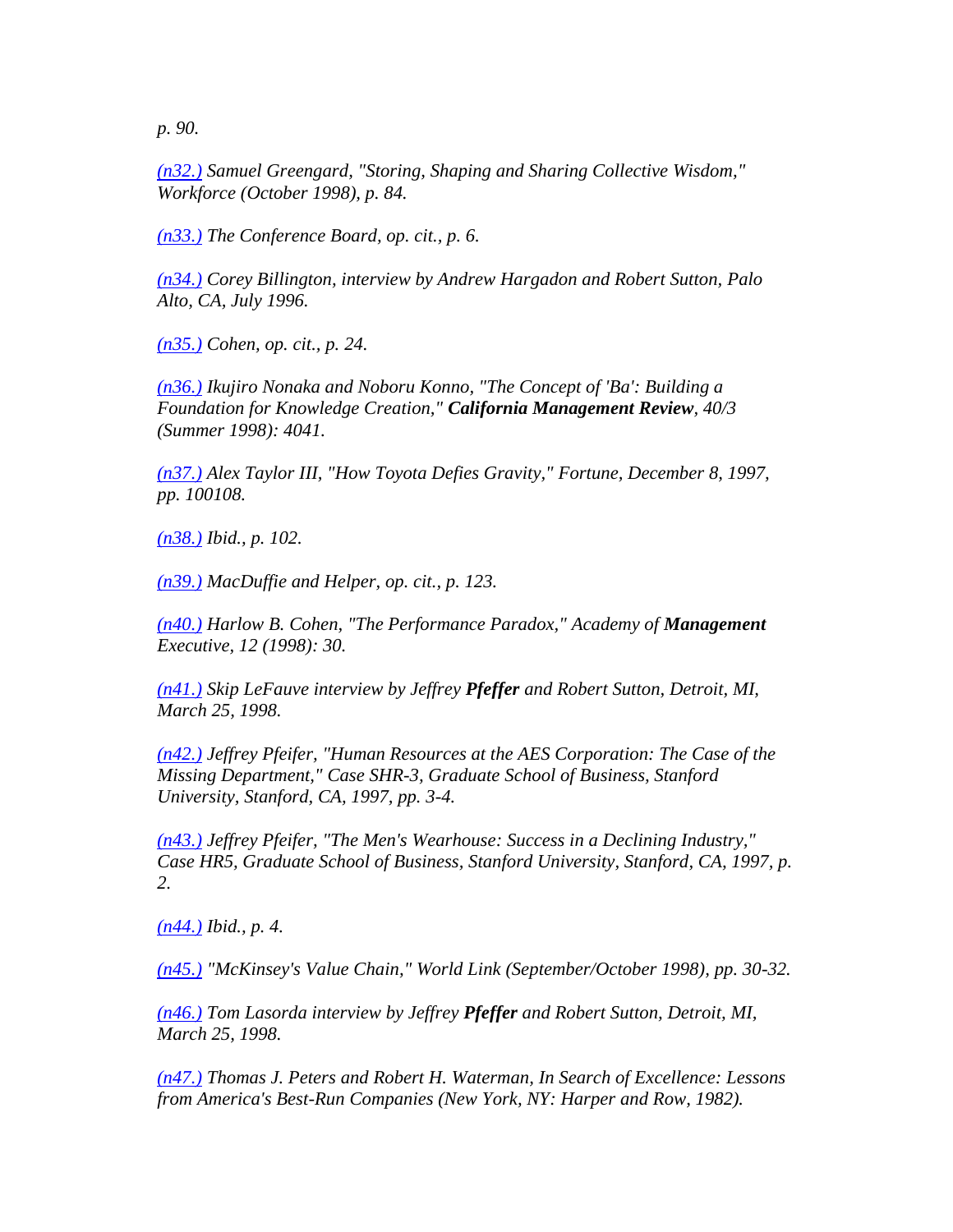*[\(n48.\)](http://164.58.125.64:2104/citation.asp?tb=1&_ug=dbs+0%2C3+ln+en%2Dus+sid+45FDCFBA%2D3B2D%2D4042%2D9690%2D662CE98758D4%40sessionmgr5+C672&_us=bs+Pfeffer+ds+Pfeffer+dstb+KS+gl+%5Fs%5F0+hd+0+hs+0+or+Date+ri+KAAACBVC00235009+sm+KS+so+b+ss+SO+5F54&cf=1&fn=1&rn=1#bib48up#bib48up) Greg Brenneman, "Right Away and All At Once: How We Saved Continental," Harvard Business Review, 76 (September/October 1998): 164.* 

*[\(n49.\)](http://164.58.125.64:2104/citation.asp?tb=1&_ug=dbs+0%2C3+ln+en%2Dus+sid+45FDCFBA%2D3B2D%2D4042%2D9690%2D662CE98758D4%40sessionmgr5+C672&_us=bs+Pfeffer+ds+Pfeffer+dstb+KS+gl+%5Fs%5F0+hd+0+hs+0+or+Date+ri+KAAACBVC00235009+sm+KS+so+b+ss+SO+5F54&cf=1&fn=1&rn=1#bib49up#bib49up) Walter Gropius, Scope of TotalArchitecture (New York, NY: Macmillan, 1970).* 

*[\(n50.\)](http://164.58.125.64:2104/citation.asp?tb=1&_ug=dbs+0%2C3+ln+en%2Dus+sid+45FDCFBA%2D3B2D%2D4042%2D9690%2D662CE98758D4%40sessionmgr5+C672&_us=bs+Pfeffer+ds+Pfeffer+dstb+KS+gl+%5Fs%5F0+hd+0+hs+0+or+Date+ri+KAAACBVC00235009+sm+KS+so+b+ss+SO+5F54&cf=1&fn=1&rn=1#bib50up#bib50up) Warren Bennis and Burr Nanus, Leaders: Strategies for Taking Charge (New York, NY: HarperBusiness, 1997), p. 60.* 

*[\(n51.\)](http://164.58.125.64:2104/citation.asp?tb=1&_ug=dbs+0%2C3+ln+en%2Dus+sid+45FDCFBA%2D3B2D%2D4042%2D9690%2D662CE98758D4%40sessionmgr5+C672&_us=bs+Pfeffer+ds+Pfeffer+dstb+KS+gl+%5Fs%5F0+hd+0+hs+0+or+Date+ri+KAAACBVC00235009+sm+KS+so+b+ss+SO+5F54&cf=1&fn=1&rn=1#bib51up#bib51up) Ibid., p. 70.* 

*[\(n52.\)](http://164.58.125.64:2104/citation.asp?tb=1&_ug=dbs+0%2C3+ln+en%2Dus+sid+45FDCFBA%2D3B2D%2D4042%2D9690%2D662CE98758D4%40sessionmgr5+C672&_us=bs+Pfeffer+ds+Pfeffer+dstb+KS+gl+%5Fs%5F0+hd+0+hs+0+or+Date+ri+KAAACBVC00235009+sm+KS+so+b+ss+SO+5F54&cf=1&fn=1&rn=1#bib52up#bib52up) Suzy Wetlaufer, "Organizing for Empowerment: An Interview with AES's Roger Sant and Dennis Bakke," Harvard Business Review, 77 (January/February 1999): 119.* 

*[\(n53.\)](http://164.58.125.64:2104/citation.asp?tb=1&_ug=dbs+0%2C3+ln+en%2Dus+sid+45FDCFBA%2D3B2D%2D4042%2D9690%2D662CE98758D4%40sessionmgr5+C672&_us=bs+Pfeffer+ds+Pfeffer+dstb+KS+gl+%5Fs%5F0+hd+0+hs+0+or+Date+ri+KAAACBVC00235009+sm+KS+so+b+ss+SO+5F54&cf=1&fn=1&rn=1#bib53up#bib53up) Brenneman, op. cit., p. 166.* 

*[\(n54.\)](http://164.58.125.64:2104/citation.asp?tb=1&_ug=dbs+0%2C3+ln+en%2Dus+sid+45FDCFBA%2D3B2D%2D4042%2D9690%2D662CE98758D4%40sessionmgr5+C672&_us=bs+Pfeffer+ds+Pfeffer+dstb+KS+gl+%5Fs%5F0+hd+0+hs+0+or+Date+ri+KAAACBVC00235009+sm+KS+so+b+ss+SO+5F54&cf=1&fn=1&rn=1#bib54up#bib54up) "Forgive Don't Forget," World Link (September/October 1998), p. 47.* 

*[\(n55.\)](http://164.58.125.64:2104/citation.asp?tb=1&_ug=dbs+0%2C3+ln+en%2Dus+sid+45FDCFBA%2D3B2D%2D4042%2D9690%2D662CE98758D4%40sessionmgr5+C672&_us=bs+Pfeffer+ds+Pfeffer+dstb+KS+gl+%5Fs%5F0+hd+0+hs+0+or+Date+ri+KAAACBVC00235009+sm+KS+so+b+ss+SO+5F54&cf=1&fn=1&rn=1#bib55up#bib55up) "Interview," World Link (September/October 1998), p. 49.* 

*[\(n56.\)](http://164.58.125.64:2104/citation.asp?tb=1&_ug=dbs+0%2C3+ln+en%2Dus+sid+45FDCFBA%2D3B2D%2D4042%2D9690%2D662CE98758D4%40sessionmgr5+C672&_us=bs+Pfeffer+ds+Pfeffer+dstb+KS+gl+%5Fs%5F0+hd+0+hs+0+or+Date+ri+KAAACBVC00235009+sm+KS+so+b+ss+SO+5F54&cf=1&fn=1&rn=1#bib56up#bib56up) Ibid., p. 170.* 

*[\(n57.\)](http://164.58.125.64:2104/citation.asp?tb=1&_ug=dbs+0%2C3+ln+en%2Dus+sid+45FDCFBA%2D3B2D%2D4042%2D9690%2D662CE98758D4%40sessionmgr5+C672&_us=bs+Pfeffer+ds+Pfeffer+dstb+KS+gl+%5Fs%5F0+hd+0+hs+0+or+Date+ri+KAAACBVC00235009+sm+KS+so+b+ss+SO+5F54&cf=1&fn=1&rn=1#bib57up#bib57up) "Managing Major Organizational Change: Transition to Closure at Newcastle Steelworks," BHP Newcastle Steelworks Case Study, Broken Hill Proprietary, Melbourne, Australia, 1998, p. 6. See, also, Coopers and Lybrand, Closing Plants: Planning and Implementation Strategies (Morristown, NJ: Financial Executive Research Foundation, 1986).* 

*[\(n58.\)](http://164.58.125.64:2104/citation.asp?tb=1&_ug=dbs+0%2C3+ln+en%2Dus+sid+45FDCFBA%2D3B2D%2D4042%2D9690%2D662CE98758D4%40sessionmgr5+C672&_us=bs+Pfeffer+ds+Pfeffer+dstb+KS+gl+%5Fs%5F0+hd+0+hs+0+or+Date+ri+KAAACBVC00235009+sm+KS+so+b+ss+SO+5F54&cf=1&fn=1&rn=1#bib58up#bib58up) Ibid., pp. 26-27.* 

*[\(n59.\)](http://164.58.125.64:2104/citation.asp?tb=1&_ug=dbs+0%2C3+ln+en%2Dus+sid+45FDCFBA%2D3B2D%2D4042%2D9690%2D662CE98758D4%40sessionmgr5+C672&_us=bs+Pfeffer+ds+Pfeffer+dstb+KS+gl+%5Fs%5F0+hd+0+hs+0+or+Date+ri+KAAACBVC00235009+sm+KS+so+b+ss+SO+5F54&cf=1&fn=1&rn=1#bib59up#bib59up) Alfie Kohn, No Contest: The Case Against Competition (Boston, MA: Houghton Mifflin, 1992), pp. 50-51.* 

*[\(n60.\)](http://164.58.125.64:2104/citation.asp?tb=1&_ug=dbs+0%2C3+ln+en%2Dus+sid+45FDCFBA%2D3B2D%2D4042%2D9690%2D662CE98758D4%40sessionmgr5+C672&_us=bs+Pfeffer+ds+Pfeffer+dstb+KS+gl+%5Fs%5F0+hd+0+hs+0+or+Date+ri+KAAACBVC00235009+sm+KS+so+b+ss+SO+5F54&cf=1&fn=1&rn=1#bib60up#bib60up) Eric Ransdell, "They Sell Suits with Soul," Fast Company (October 1998), p. 68.* 

*[\(n61.\)](http://164.58.125.64:2104/citation.asp?tb=1&_ug=dbs+0%2C3+ln+en%2Dus+sid+45FDCFBA%2D3B2D%2D4042%2D9690%2D662CE98758D4%40sessionmgr5+C672&_us=bs+Pfeffer+ds+Pfeffer+dstb+KS+gl+%5Fs%5F0+hd+0+hs+0+or+Date+ri+KAAACBVC00235009+sm+KS+so+b+ss+SO+5F54&cf=1&fn=1&rn=1#bib61up#bib61up) Dean Tjosvold, Working Together to Get Things Done (Lexington, MA: D.C. Heath, 1986), p. 26. See also Dean Tjosvold, "Testing Goal Linkage Theory in Organizations," Journal of Occupational Behavior, 7 (1986): 77-88.* 

*[\(n62.\)](http://164.58.125.64:2104/citation.asp?tb=1&_ug=dbs+0%2C3+ln+en%2Dus+sid+45FDCFBA%2D3B2D%2D4042%2D9690%2D662CE98758D4%40sessionmgr5+C672&_us=bs+Pfeffer+ds+Pfeffer+dstb+KS+gl+%5Fs%5F0+hd+0+hs+0+or+Date+ri+KAAACBVC00235009+sm+KS+so+b+ss+SO+5F54&cf=1&fn=1&rn=1#bib62up#bib62up) Quoted in Tjosvold, Working Together to Get Things Done, op. cit., p. 11.* 

*[\(n63.\)](http://164.58.125.64:2104/citation.asp?tb=1&_ug=dbs+0%2C3+ln+en%2Dus+sid+45FDCFBA%2D3B2D%2D4042%2D9690%2D662CE98758D4%40sessionmgr5+C672&_us=bs+Pfeffer+ds+Pfeffer+dstb+KS+gl+%5Fs%5F0+hd+0+hs+0+or+Date+ri+KAAACBVC00235009+sm+KS+so+b+ss+SO+5F54&cf=1&fn=1&rn=1#bib63up#bib63up) Brenneman, op. alt., p. 166.* 

*[\(n64.\)](http://164.58.125.64:2104/citation.asp?tb=1&_ug=dbs+0%2C3+ln+en%2Dus+sid+45FDCFBA%2D3B2D%2D4042%2D9690%2D662CE98758D4%40sessionmgr5+C672&_us=bs+Pfeffer+ds+Pfeffer+dstb+KS+gl+%5Fs%5F0+hd+0+hs+0+or+Date+ri+KAAACBVC00235009+sm+KS+so+b+ss+SO+5F54&cf=1&fn=1&rn=1#bib64up#bib64up) "Using Measurement to Boost Your Unit's Performance," Harvard*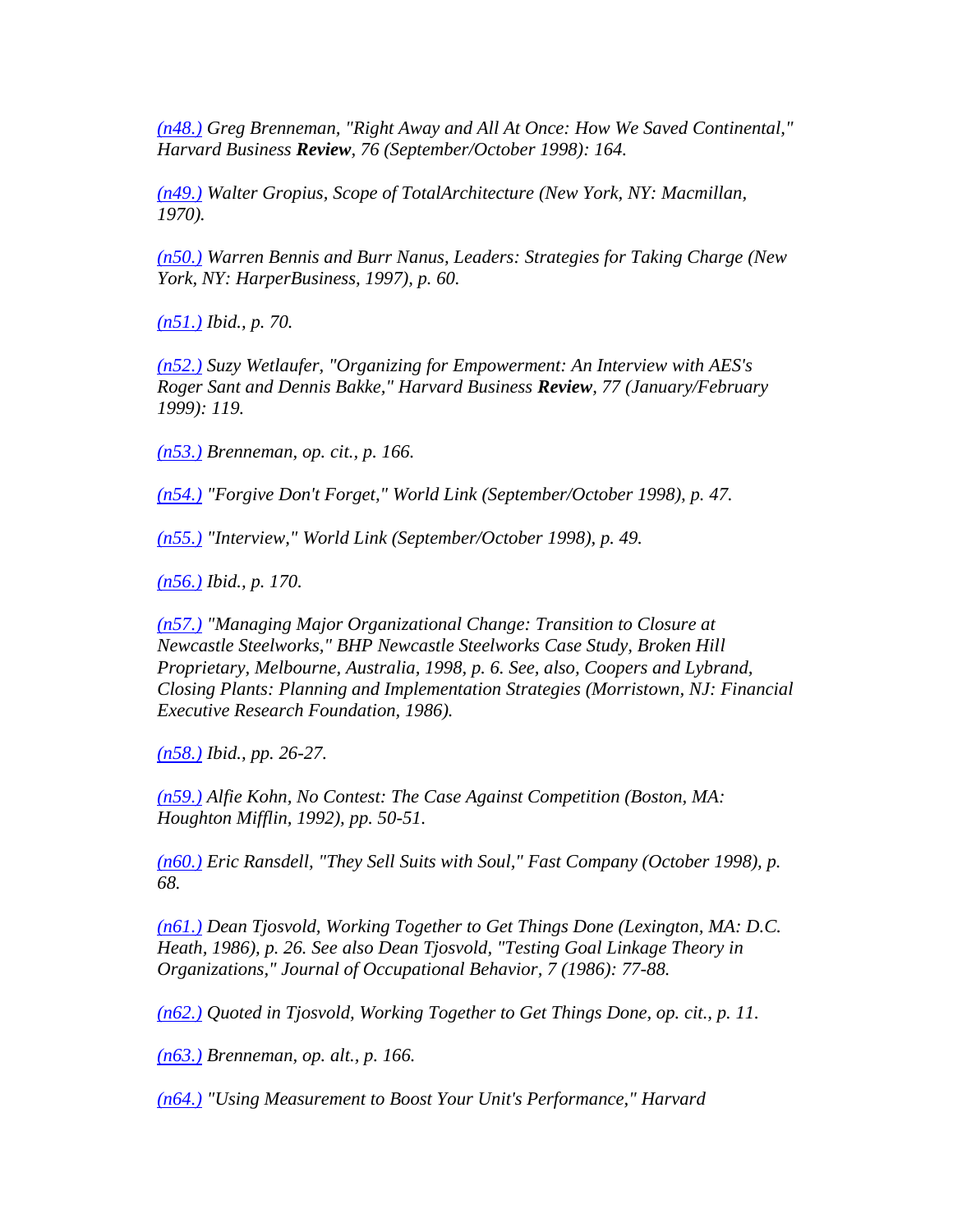#### *Management Update, 3 (October 1998): 1.*

*[\(n65.\)](http://164.58.125.64:2104/citation.asp?tb=1&_ug=dbs+0%2C3+ln+en%2Dus+sid+45FDCFBA%2D3B2D%2D4042%2D9690%2D662CE98758D4%40sessionmgr5+C672&_us=bs+Pfeffer+ds+Pfeffer+dstb+KS+gl+%5Fs%5F0+hd+0+hs+0+or+Date+ri+KAAACBVC00235009+sm+KS+so+b+ss+SO+5F54&cf=1&fn=1&rn=1#bib65up#bib65up) Michael Warshaw, "Have You Been House-Trained?" Fast Company (October 1998), p. 48.* 

*[\(n66.\)](http://164.58.125.64:2104/citation.asp?tb=1&_ug=dbs+0%2C3+ln+en%2Dus+sid+45FDCFBA%2D3B2D%2D4042%2D9690%2D662CE98758D4%40sessionmgr5+C672&_us=bs+Pfeffer+ds+Pfeffer+dstb+KS+gl+%5Fs%5F0+hd+0+hs+0+or+Date+ri+KAAACBVC00235009+sm+KS+so+b+ss+SO+5F54&cf=1&fn=1&rn=1#bib66up#bib66up) Ibid., p. 46.* 

| <b>FIGURE 1. Project Priorities</b> |
|-------------------------------------|
|-------------------------------------|

| Creating an intranet                                  | 47% |
|-------------------------------------------------------|-----|
| Data warehousing/creating<br>knowledge repositories   | 33% |
| Implementing decision-support<br>tools                | 33% |
| Implementing groupware to<br>support collaboration    | 33% |
| Creating networks of<br>knowledge workers             | 21% |
| Mapping sources of<br>internal expertise              | 18% |
| Establishing new<br>knowledge roles                   | 15% |
| Launching new knowledge-based<br>products or services | 14% |

Source: Data from Rudy Ruggles, "The State of the Notion: Knowledge *Management* in Practice," *California Management Review*. 40/3 (Summer 1998): 83.

# **[FIGURE 2. Good or Excellent Performance](http://164.58.125.64:2104/citation.asp?tb=1&_ug=dbs+0%2C3+ln+en%2Dus+sid+45FDCFBA%2D3B2D%2D4042%2D9690%2D662CE98758D4%40sessionmgr5+C672&_us=bs+Pfeffer+ds+Pfeffer+dstb+KS+gl+%5Fs%5F0+hd+0+hs+0+or+Date+ri+KAAACBVC00235009+sm+KS+so+b+ss+SO+5F54&cf=1&fn=1&rn=1#toc#toc)**

| Generating new knowledge                                         | 46%             |
|------------------------------------------------------------------|-----------------|
| Accessing valuable knowledge<br>for external sources             | 34%             |
| Using accessible knowledge<br>in decision-making                 | 30 <sub>8</sub> |
| Embedding knowledge in processes,<br>products, and/or services   | 29%             |
| Representing knowledge in documents,<br>databass, software, etc. | 27%             |
| Facilitating knowledge growth                                    | 19%             |